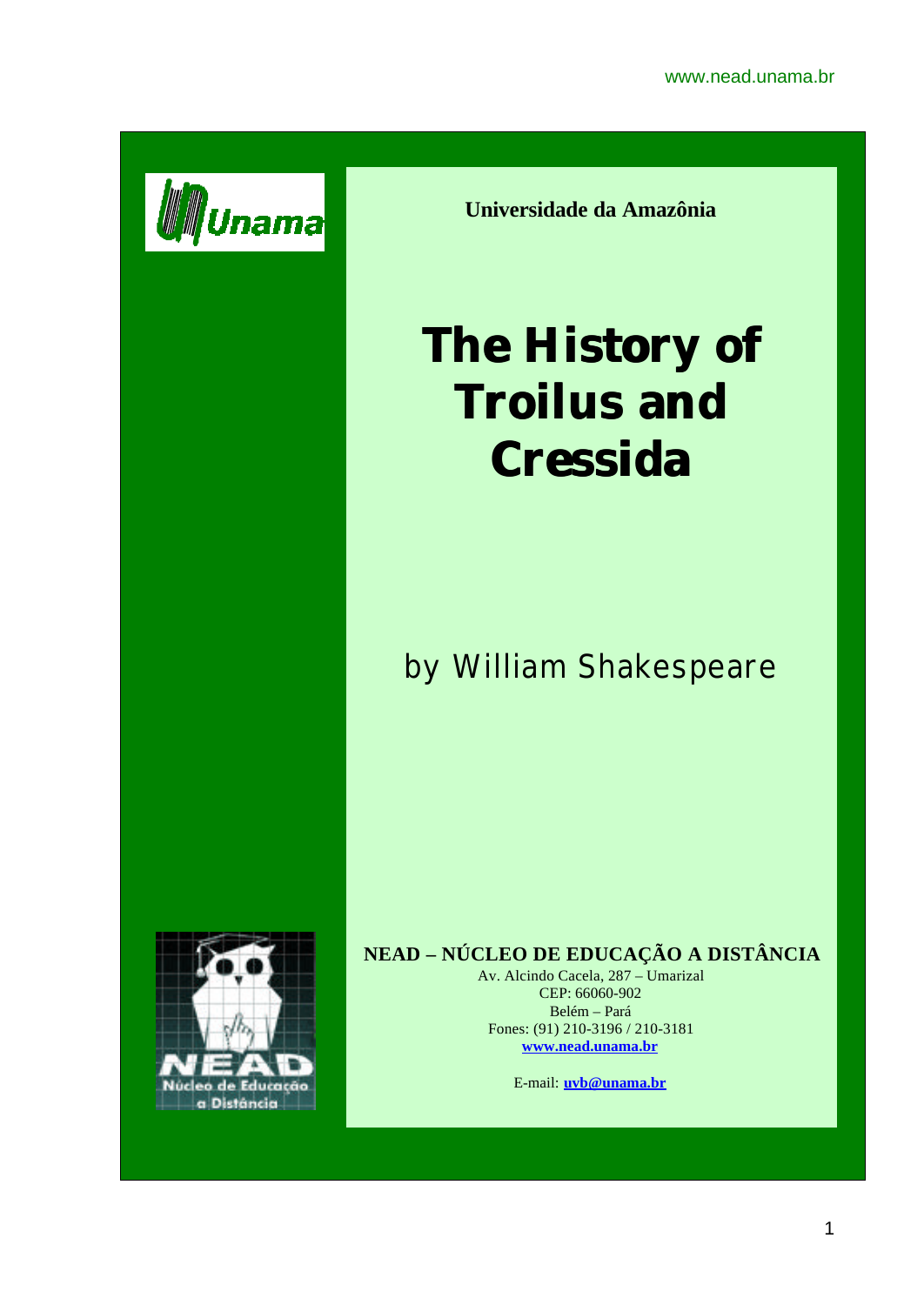### **THE HISTORY OF TROILUS AND CRESSIDA**

by William Shakespeare **1602**

Dramatis Personae

Priam, King of Troy

 His sons: **Hector Troilus**  Paris **Deiphobus HelenUS** 

Margarelon, a bastard son of Priam

 Trojan commanders: Aeneas Antenor

 Calchas, a Trojan priest, taking part with the Greeks Pandarus, uncle to Cressida Agamemnon, the Greek general Menelaus, his brother

 Greek commanders: Achilles Ajax Ulysses **Nestor**  Diomedes **Patroclus** 

 Thersites, a deformed and scurrilous Greek Alexander, servant to Cressida Servant to Troilus Servant to Paris Servant to Diomedes

 Helen, wife to Menelaus Andromache, wife to Hector Cassandra, daughter to Priam, a prophetess Cressida, daughter to Calchas

Trojan and Greek Soldiers, and Attendants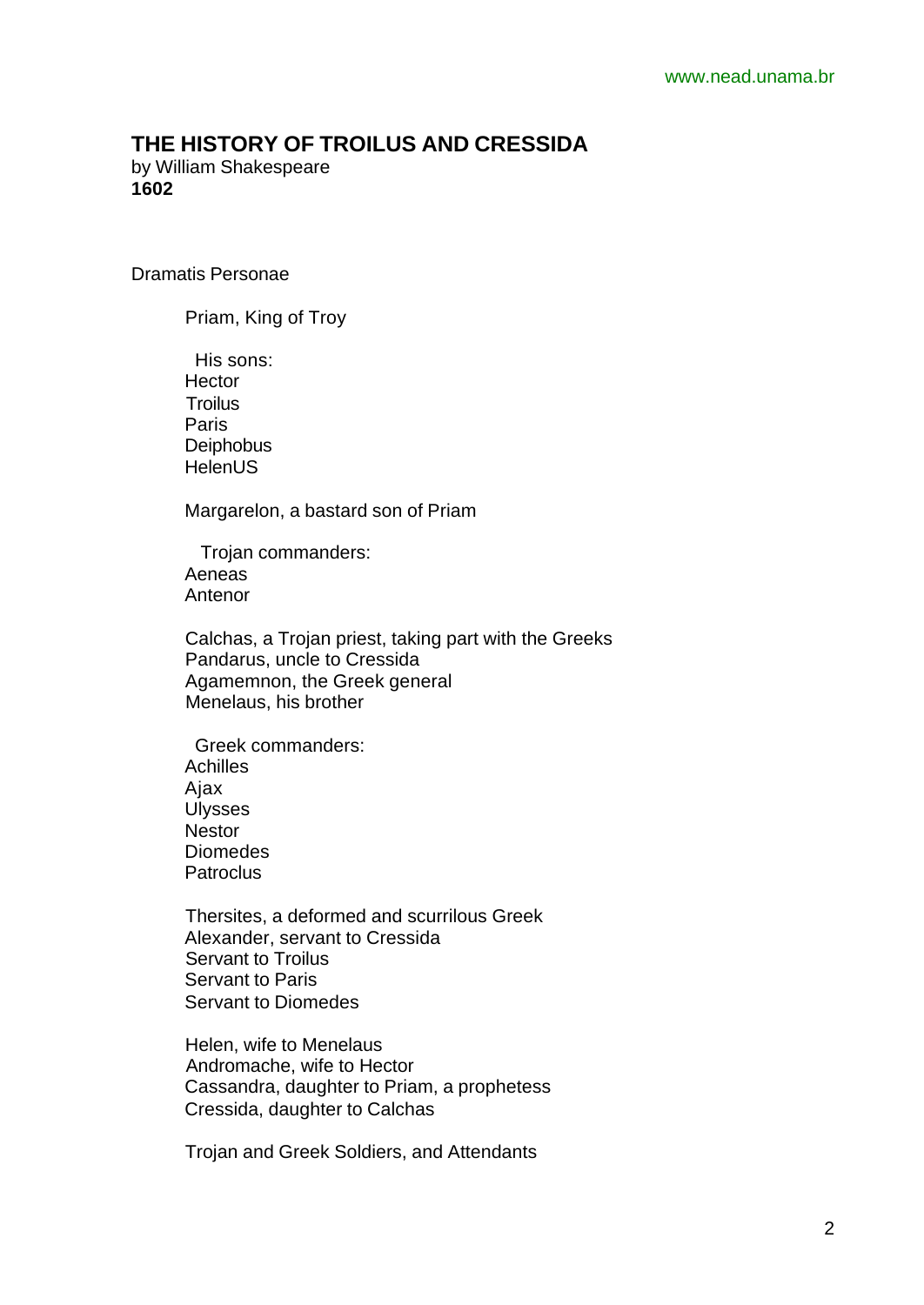#### SCENE:

Troy and the Greek camp before it

#### PROLOGUE

Troilus and Cressida Prologue

In Troy, there lies the scene. From isles of Greece the princes orgillous, their high blood chaf'd, have to the port of Athens sent their ships Fraught with the ministers and instruments of cruel war. Sixty and nine that wore their crownets regal from th' Athenian bay put forth toward Phrygia; and their vow is made to ransack Troy, within whose strong immures the ravish'd Helen, Menelaus' queen, with wanton Paris sleeps-and that's the quarrel. To Tenedos they come, and the deep-drawing barks do there disgorge their war-like fraughtage. Now on Dardan plains the fresh and yet unbruised Greeks do pitch their brave pavilions: Priam's six-gated city, Dardan, and Tymbria, Helias, Chetas, Troien, and Antenorides, with massy staples and corresponsive and fulfilling bolts, sperr up the sons of Troy. Now expectation, tickling skittish spirits on one and other side, Troyan and Greek, sets all on hazardand hither am I come a Prologue arm'd, but not in confidence of author's pen or actor's voice, but suited In like conditions as our argument, to tell you, fair beholders, that our play leaps o'er the vaunt and firstlings of those broils, beginning in the middle; starting thence away, to what may be digested in a play. Like or find fault; do as your pleasures are; now good or bad, 'tis but the chance of war.

ACT I. SCENE 1. Troy. Before Priam's palace

(Enter Troilus armed, and Pandarus)

**Troilus**.— Call here my varlet; I'll unarm again. Why should I war without the walls of Troy that find such cruel battle here within? Each Troyan that is master of his heart, let him to field; Troilus, alas, hath none!

**Pandarus**.— Will this gear ne'er be mended?

**Troilus**.— The Greeks are strong, and skilful to their strength, fierce to their skill, and to their fierceness valiant; but I am weaker than a woman's tear, Tamer than sleep, fonder than ignorance, less valiant than the virgin in the night, and skilless as unpractis'd infancy.

**Pandarus**.— Well, I have told you enough of this; for my part, I'll not meddle nor make no farther. He that will have a cake out of the wheat must needs tarry the grinding.

**Troilus**.— Have I not tarried?

**Pandarus**.— Ay, the grinding; but you must tarry the bolting.

**Troilus**.— Have I not tarried?

**Pandarus**.— Ay, the bolting; but you must tarry the leavening.

**Troilus**.— Still have I tarried.

**Pandarus**.— Ay, to the leavening; but here's yet in the word 'hereafter' the kneading, the making of the cake, the heating of the oven, and the baking; nay, you must stay the cooling too, or you may chance to burn your lips.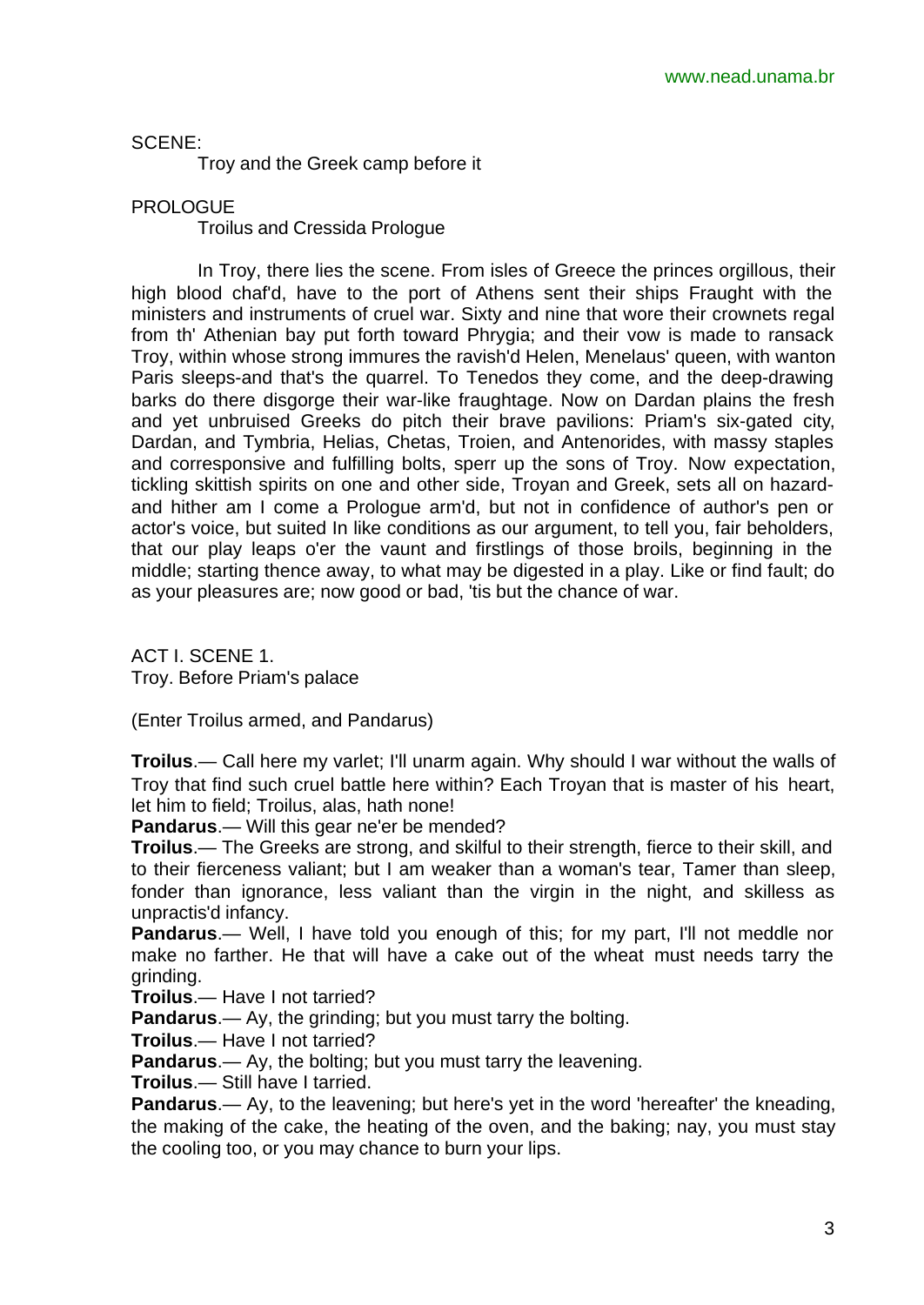www.nead.unama.br

**Troilus**.— Patience herself, what goddess e'er she be, Doth lesser blench at suff'rance than I do. At Priam's royal table do I sit; and when fair Cressid comes into my thoughts so, traitor, then she comes when she is thence.

**Pandarus**.— Well, she look'd yesternight fairer than ever I saw her look, or any woman else.

**Troilus**.— I was about to tell thee: when my heart, as wedged with a sigh, would rive in twain, lest Hector or my father should perceive me, I have, as when the sun doth light a storm, buried this sigh in wrinkle of a smile. But sorrow that is couch'd in seeming gladness Is like that mirth fate turns to sudden sadness.

**Pandarus.**— An her hair were not somewhat darker than Helen's well, go to there were no more comparison between the women. But, for my part, she is my kinswoman; I would not, as they term it, praise her, but I would somebody had heard her talk yesterday, as I did. I will not dispraise your sister Cassandra's wit; but-

**Troilus**.— O Pandarus! I tell thee, Pandarus when I do tell thee there my hopes lie drown'd, reply not in how many fathoms deep they lie indrench'd. I tell thee I am mad In Cressid's love. Thou answer'st 'She is fair' pourest in the open ulcer of my heart her eyes, her hair, her cheek, her gait, her voice, Handlest in thy discourse. O, that her hand, In whose comparison all whites are ink writing their own reproach; to whose soft seizure the cygnet's down is harsh, and spirit of sense hard as the palm of ploughman! This thou tell'st me, as true thou tell'st me, when I say I love her; but, saying thus, instead of oil and balm, thou lay'st in every gash that love hath given me the knife that made it.

**Pandarus**.— I speak no more than truth.

**Troilus**.— Thou dost not speak so much.

**Pandarus**.— Faith, I'll not meddle in it. Let her be as she is: if she be fair, 'tis the better for her; an she be not, she has the mends in her own hands.

**Troilus**.— Good Pandarus! How now, Pandarus!

**Pandarus**.— I have had my labour for my travail, ill thought on of her and ill thought on of you; gone between and between, but small thanks for my labour.

**Troilus**.— What, art thou angry, Pandarus? What, with me?

**Pandarus**.— Because she's kin to me, therefore she's not so fair as Helen. An she were not kin to me, she would be as fair a Friday as Helen is on Sunday. But what care I? I care not an she were a blackamoor; 'tis all one to me.

**Troilus**.— Say I she is not fair?

**Pandarus**.— I do not care whether you do or no. She's a fool to stay behind her father. Let her to the Greeks: and so I'll tell her the next time I see her. For my part, I'll meddle nor make no more i' th' matter.

**Troilus**.— Pandarus!

**Pandarus**.— Not I.

**Troilus**.— Sweet Pandarus!

**Pandarus.**— Pray you, speak no more to me: I will leave all as I found it, and there an end.

(Exit. Sound alarum)

**Troilus**.— Peace, you ungracious clamours! Peace, rude sounds! Fools on both sides! Helen must needs be fair, when with your blood you daily paint her thus. I cannot fight upon this argument; It is too starv'd a subject for my sword. But Pandarus-O gods, how do you plague me! I cannot come to Cressid but by Pandar; and he's as tetchy to be woo'd to woo as she is stubborn-chaste against all suit.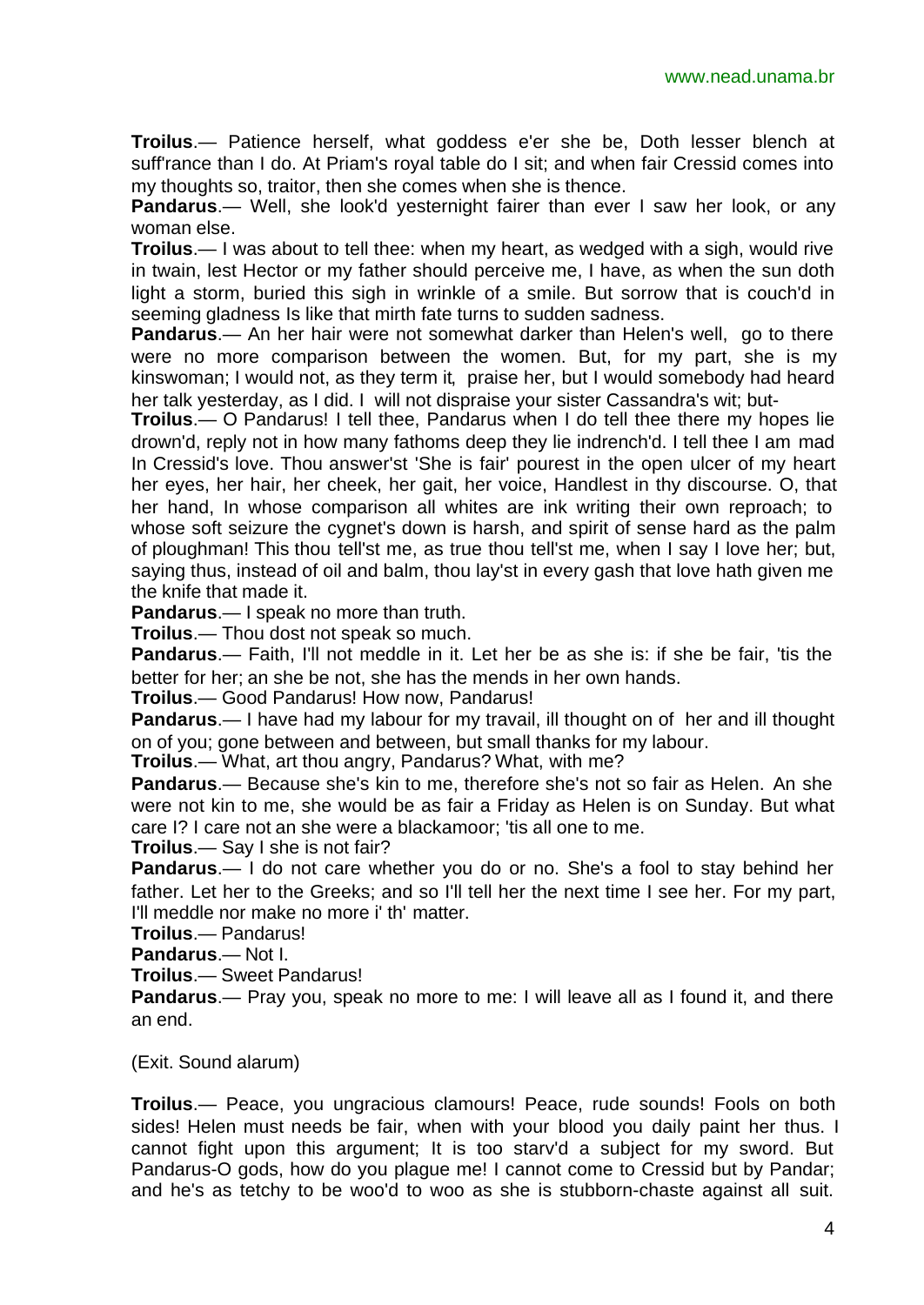Tell me, Apollo, for thy Daphne's love, what Cressid is, what Pandar, and what we? Her bed is India; there she lies, a pearl; between our Ilium and where she resides let it be call'd the wild and wand'ring flood; ourself the merchant, and this sailing Pandar our doubtful hope, our convoy, and our bark.

(Alarum. Enter Aeneas)

**Aeneas**.— How now, Prince Troilus! Wherefore not afield?

**Troilus**.— Because not there. This woman's answer sorts, for womanish it is to be from thence. What news, Aeneas, from the field to-day?

**Aeneas**.— That Paris is returned home, and hurt.

**Troilus**.— By whom, Aeneas?

**Aeneas**.— Troilus, by Menelaus.

**Troilus**.— Let Paris bleed: 'tis but a scar to scorn; Paris is gor'd with Menelaus' horn. [Alarum]

**Aeneas**.— Hark what good sport is out of town to-day!

**Troilus**.— Better at home, if 'would I might' were 'may.' But to the sport abroad. Are you bound thither?

**Aeneas**.— In all swift haste.

**Troilus**.— Come, go we then together.

(Exeunt)

ACT I. SCENE 2. Troy. A street

(Enter Cressida and her man Alexander)

**Cressida**.— Who were those went by?

**Alexander**.— Queen Hecuba and Helen.

**Cressida**.— And whither go they?

**Alexander**.— Up to the eastern tower, whose height commands as subject all the vale, to see the battle. Hector, whose patience Is as a virtue fix'd, to-day was mov'd. He chid Andromache, and struck his armourer; and, like as there were husbandry in war, before the sun rose he was harness'd light, and to the field goes he; where every flower did as a prophet weep what it foresaw In Hector's wrath.

**Cressida**.— What was his cause of anger?

**Alexander**.— The noise goes, this: there is among the Greeks a lord of Troyan blood, nephew to Hector; they call him Ajax.

**Cressida**.— Good; and what of him?

**Alexander**.— They say he is a very man per se, and stands alone.

**Cressida**.— So do all men, unless they are drunk, sick, or have no legs.

**Alexander**.— This man, lady, hath robb'd many beasts of their particular additions: he is as valiant as a lion, churlish as the bear, slow as the elephant-a man into whom nature hath so crowded humours that his valour is crush'd into folly, his folly sauced with discretion. There is no man hath a virtue that he hath not a glimpse of, nor any man an attaint but he carries some stain of it; he is melancholy without cause and merry against the hair; he hath the joints of every thing; but everything so out of joint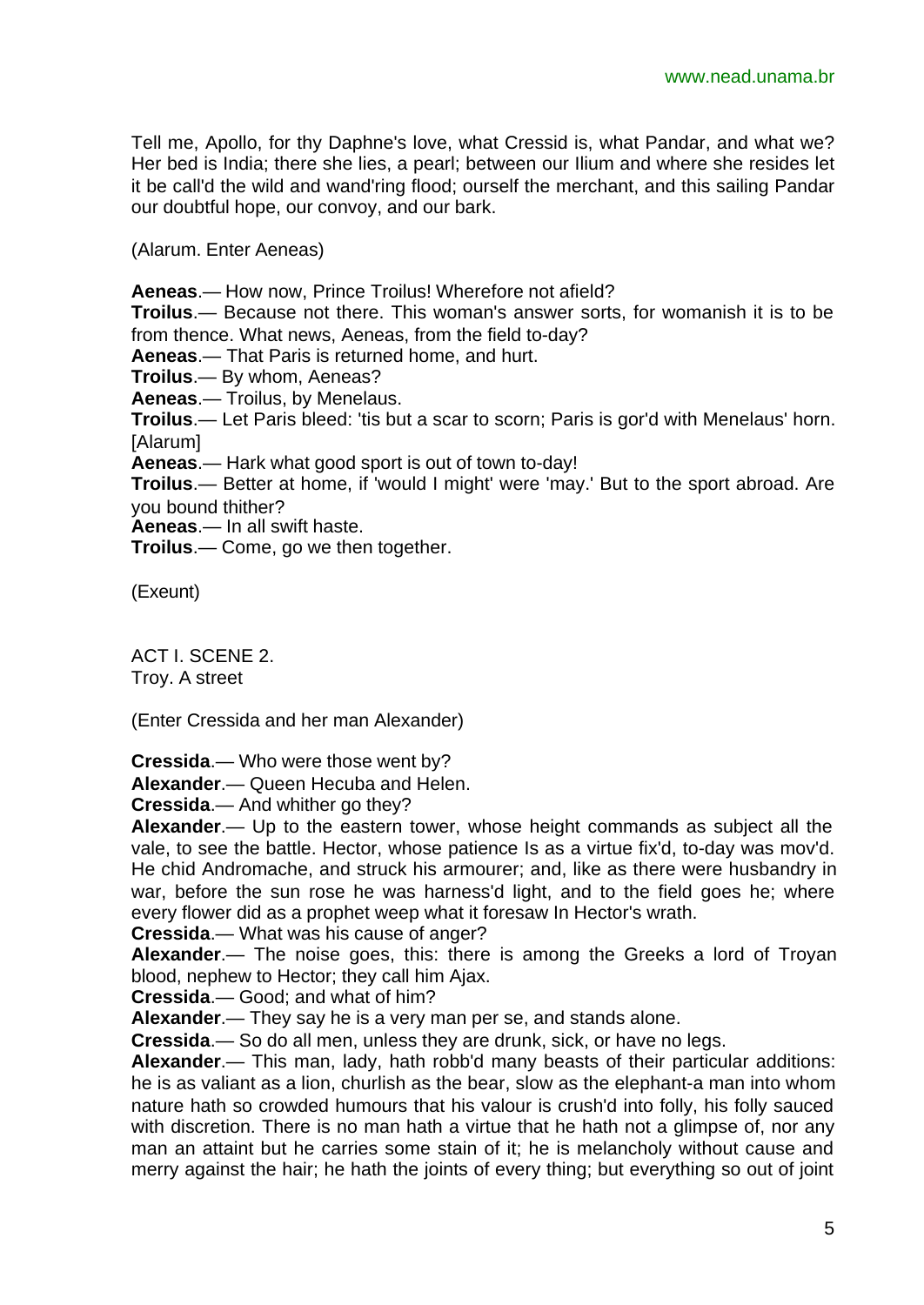that he is a gouty Briareus, many hands and no use, or purblind argus, all eyes and no sight.

**Cressida**.— But how should this man, that makes me smile, make Hector angry? **Alexander**.— They say he yesterday cop'd Hector in the battle and struck him down, the disdain and shame whereof hath ever since kept Hector fasting and waking.

(Enter Pandarus)

**Cressida**.— Who comes here?

**Alexander**.— Madam, your uncle Pandarus.

**Cressida**.— Hector's a gallant man.

**Alexander**.— As may be in the world, lady.

**Pandarus**.— What's that? What's that?

**Cressida**.— Good morrow, uncle Pandarus.

**Pandarus**.— Good morrow, cousin Cressid. What do you talk of? Good morrow, Alexander. How do you, cousin? When were you at Ilium?

**Cressida**. —This morning, uncle.

**Pandarus.**— What were you talking of when I came? Was Hector arm'd and gone ere you came to Ilium? Helen was not up, was she?

**Cressida**.— Hector was gone; but Helen was not up.

**Pandarus**.— E'en so. Hector was stirring early.

**Cressida**.— That were we talking of, and of his anger.

**Pandarus**.— Was he angry?

**Cressida**.— So he says here.

**Pandarus**.— True, he was so; I know the cause too; he'll lay about him today, I can tell them that. And there's Troilus will not come far behind him; let them take heed of Troilus, I can tell them that too.

**Cressida**.— What, is he angry too?

**Pandarus**.— Who, Troilus? Troilus is the better man of the two.

**Cressida**.— O Jupiter! there's no comparison.

**Pandarus**.— What, not between Troilus and Hector? Do you know a man if you see him?

**Cressida**.— Ay, if I ever saw him before and knew him.

**Pandarus**.— Well, I say Troilus is Troilus.

**Cressida**.— Then you say as I say, for I am sure he is not Hector.

**Pandarus**.— No, nor Hector is not Troilus in some degrees.

**Cressida**.— 'Tis just to each of them: he is himself.

**Pandarus**.— Himself! Alas, poor Troilus! I would he were!

**Cressida**.— So he is.

**Pandarus**.— Condition I had gone barefoot to India.

**Cressida**.— He is not Hector.

**Pandarus**.— Himself! no, he's not himself. Would 'a were himself! Well, the gods are above; time must friend or end. Well, Troilus, well! I would my heart were in her body! No, Hector is not a better man than Troilus.

**Cressida**.— Excuse me.

**Pandarus**.— He is elder.

**Cressida**.— Pardon me, pardon me.

**Pandarus**.— Th' other's not come to't; you shall tell me another tale when th' other's come to't. Hector shall not have his wit this year.

**Cressida**.— He shall not need it if he have his own.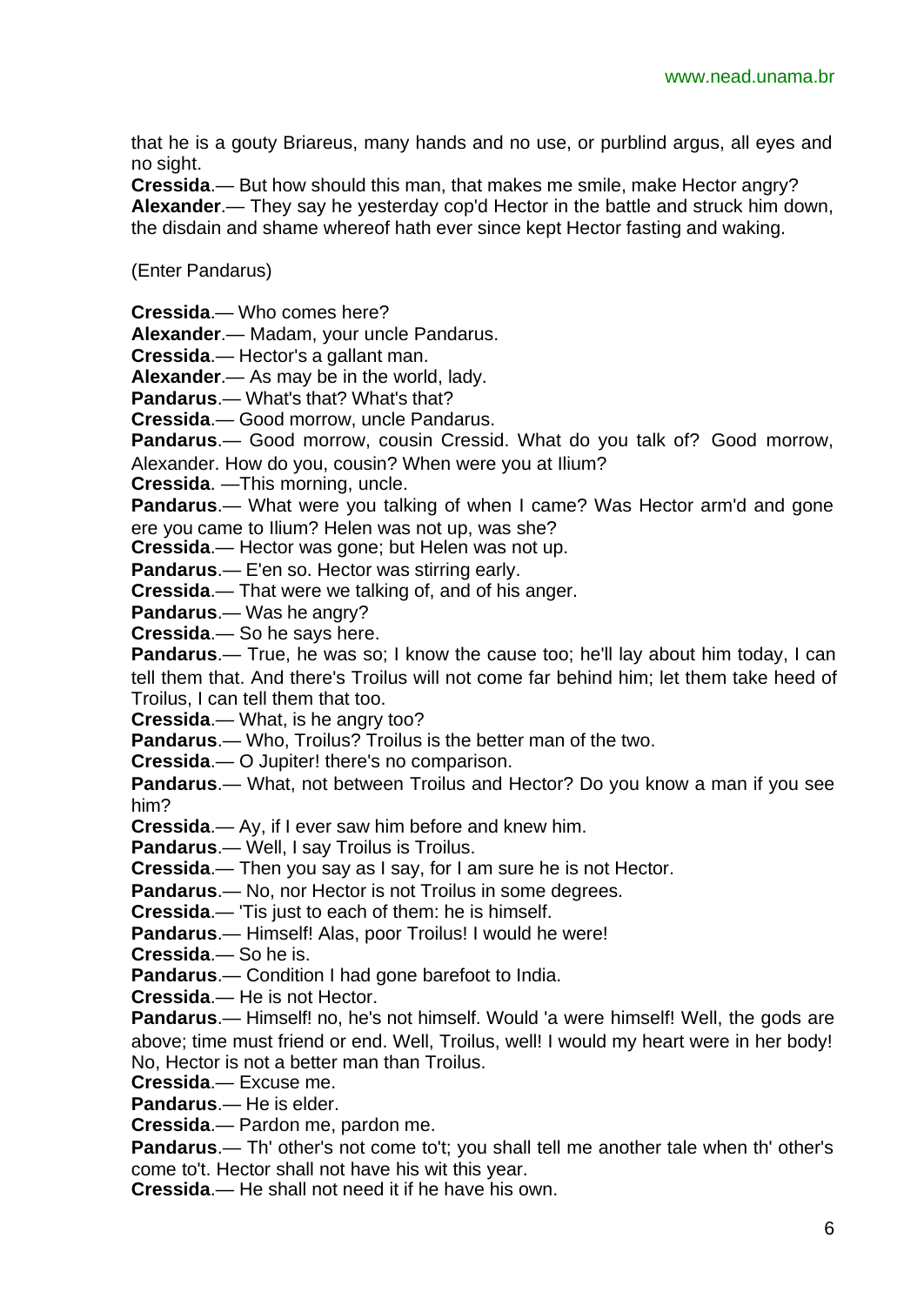**Pandarus**.— Nor his qualities.

**Cressida**.— No matter.

**Pandarus**.— Nor his beauty.

**Cressida**.— 'Twould not become him: his own's better.

**Pandarus**.— You have no judgment, niece. Helen herself swore th' other day that Troilus, for a brown favour, for so 'tis, I must confess not brown neither-

**Cressida**.— No, but brown.

**Pandarus**.— Faith, to say truth, brown and not brown.

**Cressida**.— To say the truth, true and not true.

**Pandarus**.— She prais'd his complexion above Paris.

**Cressida**.— Why, Paris hath colour enough.

**Pandarus**.— So he has.

**Cressida**.— Then Troilus should have too much. If she prais'd him above, his complexion is higher than his; he having colour enough, and the other higher, is too flaming praise for a good complexion. I had as lief Helen's golden tongue had commended Troilus for a copper nose.

**Pandarus**.— I swear to you I think Helen loves him better than Paris.

**Cressida**.— Then she's a merry Greek indeed.

**Pandarus**.— Nay, I am sure she does. She came to him th' other day into the compass'd window-and you know he has not past three or four hairs on his chin.

**Cressida**.— Indeed a tapster's arithmetic may soon bring his particulars therein to a total.

**Pandarus**.— Why, he is very young, and yet will he within three pound lift as much as his brother Hector.

**Cressida**.— Is he so young a man and so old a lifter?

**Pandarus**.— But to prove to you that Helen loves him: she came and puts me her white hand to his cloven chin.

**Cressida**.— Juno have mercy! How came it cloven?

**Pandarus.**— Why, you know, 'tis dimpled. I think his smiling becomes him better than any man in all Phrygia.

**Cressida**.— O, he smiles valiantly!

**Pandarus**.— Does he not?

**Cressida**.— O yes, an 'twere a cloud in autumn!

**Pandarus**.— Why, go to, then! But to prove to you that Helen loves Troilus.

**Cressida**.— Troilus will stand to the proof, if you'll prove it so.

**Pandarus.**— Troilus! Why, he esteems her no more than I esteem na addle egg.

**Cressida**.— If you love an addle egg as well as you love an idle head, you would eat chickens i' th' shell.

**Pandarus**.— I cannot choose but laugh to think how she tickled his chin. Indeed, she has a marvell's white hand, I must needs confess.

**Cressida**.— Without the rack.

**Pandarus**.— And she takes upon her to spy a white hair on his chin.

**Cressida**.— Alas, poor chin! Many a wart is richer.

**Pandarus**.— But there was such laughing! Queen Hecuba laugh'd that her eyes ran o'er.

**Cressida**.— With millstones.

**Pandarus**.— And Cassandra laugh'd.

**Cressida**.— But there was a more temperate fire under the pot of her eyes. Did her eyes run o'er too?

**Pandarus**.— And Hector laugh'd.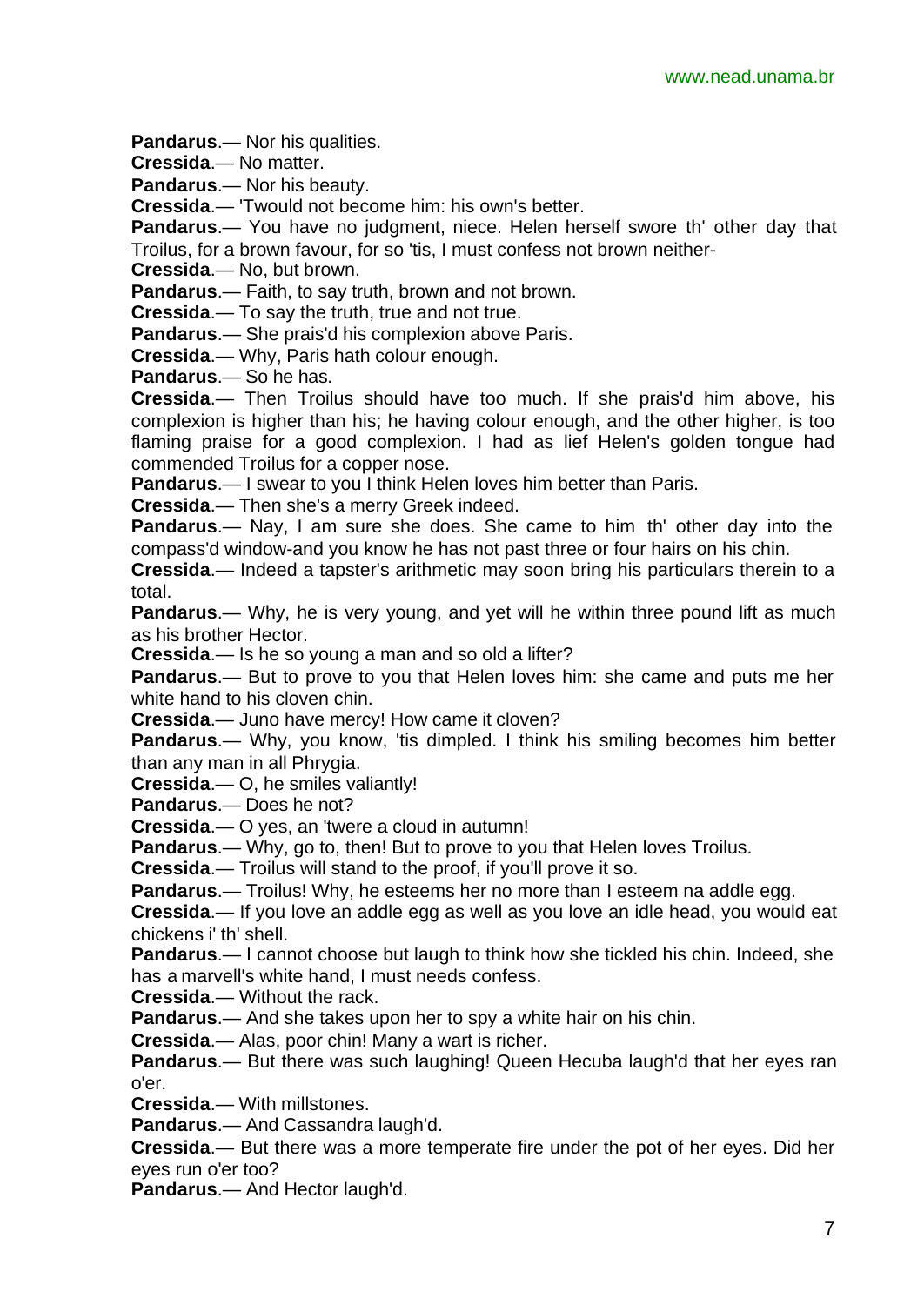**Cressida**.— At what was all this laughing?

**Pandarus**.— Marry, at the white hair that Helen spied on Troilus' chin.

**Cressida**.— An't had been a green hair I should have laugh'd too.

**Pandarus**.— They laugh'd not so much at the hair as at his pretty answer.

**Cressida**.— What was his answer?

**Pandarus**.— Quoth she 'Here's but two and fifty hairs on your chin, and one of them is white.'

**Cressida**.— This is her question.

**Pandarus**.— That's true; make no question of that. 'Two and fifty hairs,' quoth he 'and one white. That white hair is my father, and all the rest are his sons.' 'Jupiter!' quoth she 'which of these hairs is Paris my husband?' 'The forked one,' quoth he, 'pluck't out and give it him.' But there was such laughing! And Helen so blush'd, and Paris so chaf'd; and all the rest so laugh'd that it pass'd.

**Cressida**.— So let it now; for it has been a great while going by.

**Pandarus**.— Well, cousin, I told you a thing yesterday; think on't.

**Cressida**.— So I do.

**Pandarus.**— I'll be sworn 'tis true; he will weep you, and 'twere a man born in April.

**Cressida**.— And I'll spring up in his tears, an 'twere a nettle against May. [Sound a retreat]

**Pandarus**.— Hark! they are coming from the field. Shall we stand up here and see them as they pass toward Ilium? Good niece, do, sweet niece Cressida.

**Cressida**.— At your pleasure.

**Pandarus**.— Here, here, here's an excellent place; here we may see most bravely. I'll tell you them all by their names as they pass by; but mark Troilus above the rest.

(Aeneas passes)

**Cressida**.— Speak not so loud.

**Pandarus**.— That's Aeneas. Is not that a brave man? He's one of the flowers of Troy, I can tell you. But mark Troilus; you shall see anon.

Antenor passes

**Cressida**.— Who's that?

**Pandarus**.— That's Antenor. He has a shrewd wit, I can tell you; and he's a man good enough; he's one o' th' soundest judgments in Troy, whosoever, and a proper man of person. When comes Troilus? I'll show you Troilus anon. If he see me, you shall see him nod at me.

**Cressida**.— Will he give you the nod?

**Pandarus**.— You shall see.

**Cressida**.— If he do, the rich shall have more.

(Hector passes)

**Pandarus**.— That's Hector, that, that, look you, that; there's a fellow! Go thy way, Hector! There's a brave man, niece. O brave Hector! Look how he looks. There's a countenance! Is't not a brave man? **Cressida**.— O, a brave man!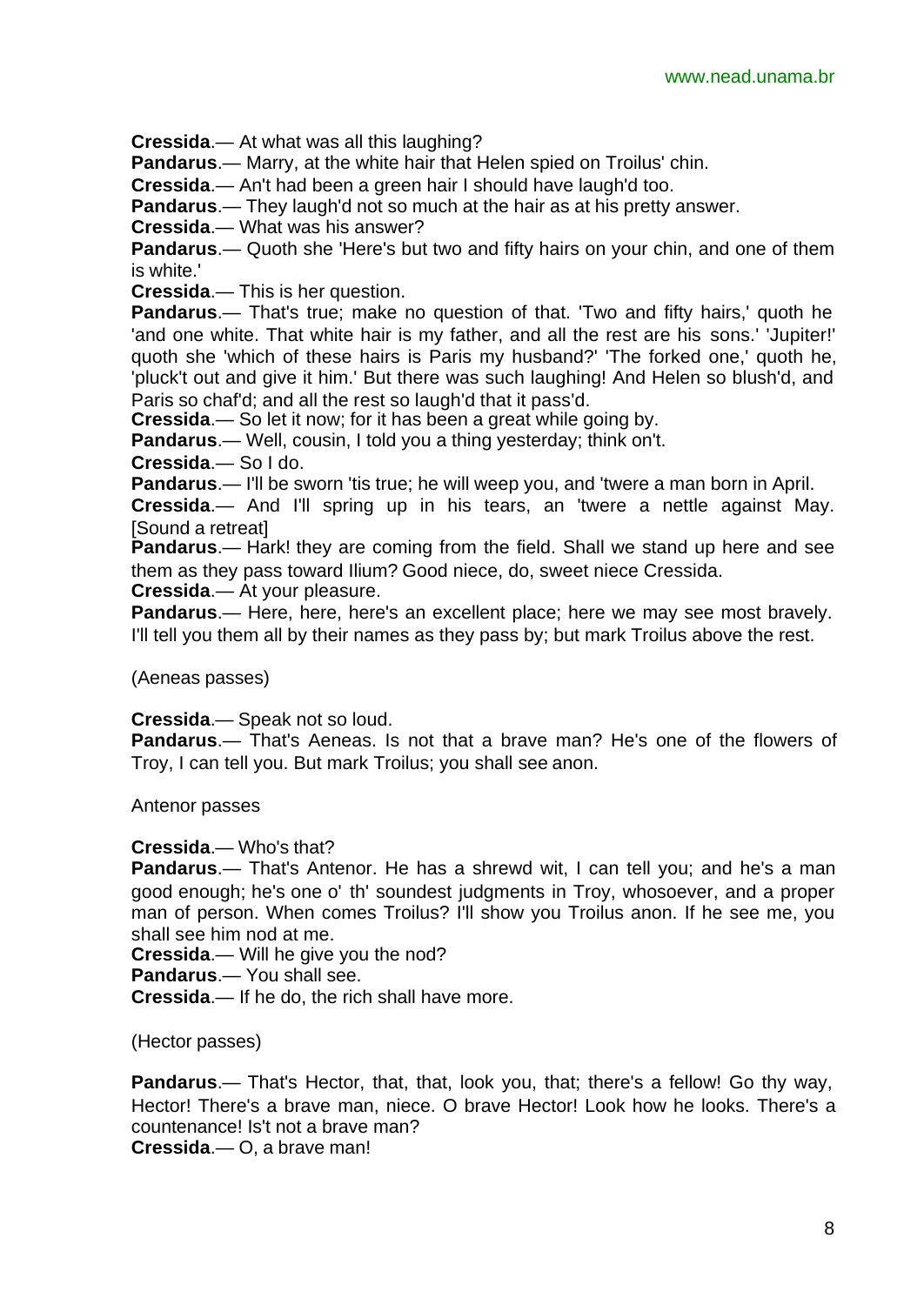**Pandarus**.— Is 'a not? It does a man's heart good. Look you what hacks are on his helmet! Look you yonder, do you see? Look you there. There's no jesting; there's laying on; take't off who will, as they say. There be hacks.

**Cressida**.— Be those with swords?

**Pandarus**.— Swords! anything, he cares not; an the devil come to him, it's all one. By God's lid, it does one's heart good. Yonder comes Paris, yonder comes Paris.

#### (Paris passes)

Look ye yonder, niece; is't not a gallant man too, is't not? Why, this is brave now. Who said he came hurt home to-day? He's not hurt. Why, this will do Helen's heart good now, ha! Would I could see Troilus now! You shall see Troilus anon.

(Helenus passes)

**Cressida**.— Who's that?

**Pandarus**.— That's Helenus. I marvel where Troilus is. That's Helenus. I think he went not forth to-day. That's Helenus.

**Cressida**.— Can Helenus fight, uncle?

**Pandarus**.— Helenus! no. Yes, he'll fight indifferent well. I marvel where Troilus is. Hark! do you not hear the people cry 'Troilus'? Helenus is a priest. **Cressida**.— What sneaking fellow comes yonder?

(Troilus passes)

**Pandarus**.— Where? yonder? That's Deiphobus. 'Tis Troilus. There's a man, niece. Hem! Brave Troilus, the prince of chivalry!

**Cressida**.— Peace, for shame, peace!

**Pandarus**.— Mark him; note him. O brave Troilus! Look well upon him, niece; look you how his sword is bloodied, and his helm more hack'd than Hector's; and how he looks, and how he goes! O admirable youth! he never saw three and twenty. Go thy way, Troilus, go thy way. Had I a sister were a grace or a daughter a goddess, he should take his choice. O admirable man! Paris? Paris is dirt to him; and, I warrant, Helen, to change, would give na eye to boot.

**Cressida**.— Here comes more.

(Common soldiers pass)

**Pandarus**.— Asses, fools, dolts! chaff and bran, chaff and bran! porridge after meat! I could live and die in the eyes of Troilus. Ne'er look, ne'er look; the eagles are gone. Crows and daws, crows and daws! I had rather be such a man as Troilus than Agamemnon and all Greece.

**Cressida**.— There is amongst the Greeks Achilles, a better man than Troilus.

**Pandarus**.— Achilles? A drayman, a porter, a very camel!

**Cressida**.— Well, well.

**Pandarus**.— Well, well! Why, have you any discretion? Have you any eyes? Do you know what a man is? Is not birth, beauty, good shape, discourse, manhood, learning, gentleness, virtue, youth, liberality, and such like, the spice and salt that season a man?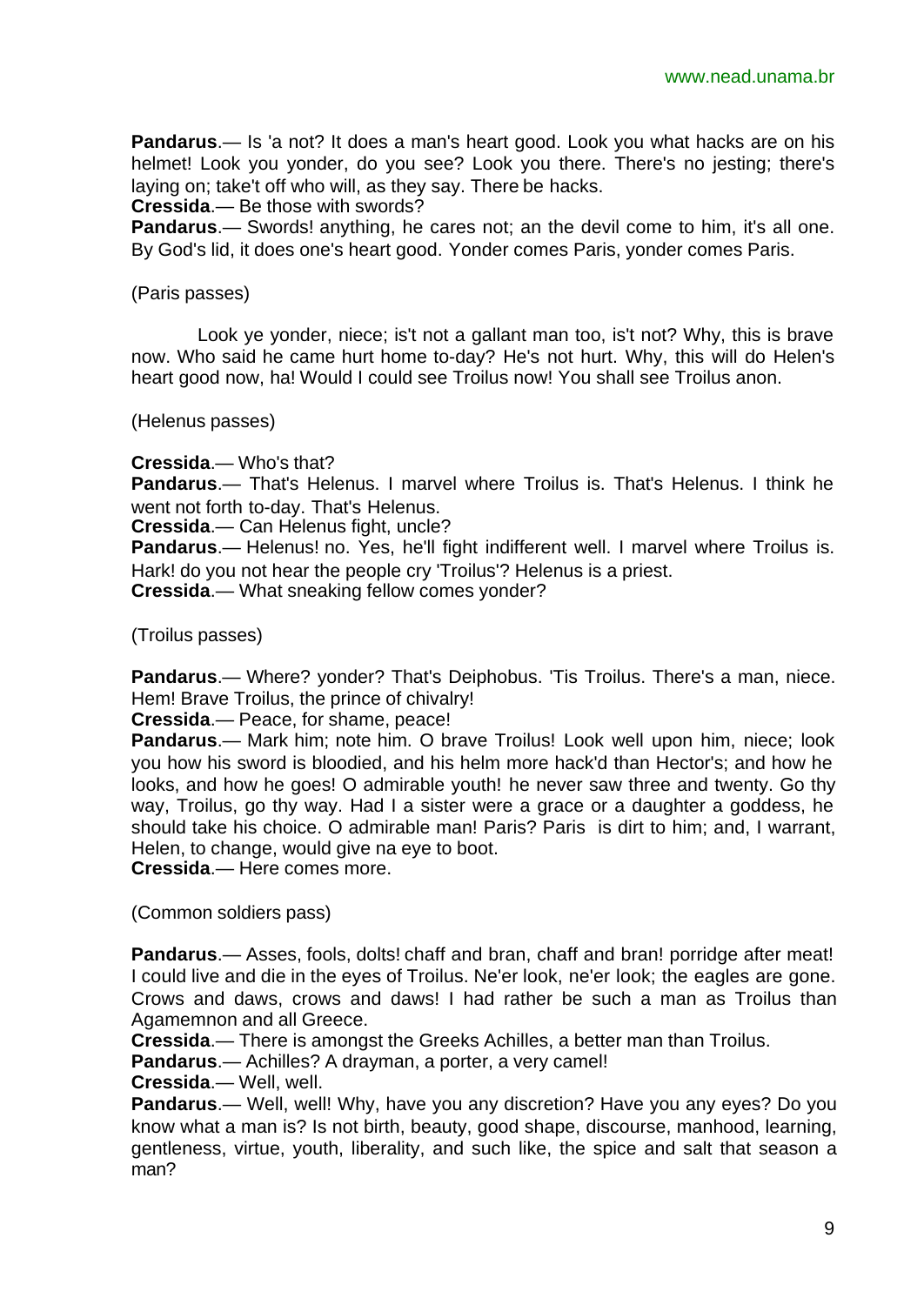**Cressida**.— Ay, a minc'd man; and then to be bak'd with no date in the pie, for then the man's date is out.

**Pandarus**.— You are such a woman! A man knows not at what ward you lie.

**Cressida**.— Upon my back, to defend my belly; upon my wit, to defend my wiles; upon my secrecy, to defend mine honesty; my mask, to defend my beauty; and you, to defend all these; and at all these wards I lie at, at a thousand watches.

**Pandarus**.— Say one of your watches.

**Cressida**.— Nay, I'll watch you for that; and that's one of the chiefest of them too. If I cannot ward what I would not have hit, I can watch you for telling how I took the blow; unless it swell past hiding, and then it's past watching **Pandarus**.— You are such another!

(Enter Troilus' Boy)

**Boy**.— Sir, my lord would instantly speak with you. **Pandarus**.— Where? **Boy**.— At your own house; there he unarms him. **Pandarus**.— Good boy, tell him I come.

(Exit Boy)

I doubt he be hurt. Fare ye well, good niece.

**Cressida**.— Adieu, uncle. **Pandarus**.— I will be with you, niece, by and by. **Cressida**.— To bring, uncle. **Pandarus**.— Ay, a token from Troilus. **Cressida**.— By the same token, you are a bawd.

(Exit Pandarus)

Words, vows, gifts, tears, and love's full sacrifice, he offers in another's enterprise; but more in Troilus thousand-fold I see than in the glass of Pandar's praise may be, yet hold I off. Women are angels, wooing: things won are done; joy's soul lies in the doing. That she belov'd knows nought that knows not this: mMen prize the thing ungain'd more than it is. That she was never yet that ever knew love got so sweet as when desire did sue; therefore this maxim out of love I teach: chievement is command; ungain'd, beseech. Then though my heart's content firm love doth bear, nothing of that shall from mine eyes appear.

(Exit)

ACT I. SCENE 3. The Grecian camp. Before Agamemnon's tent

(Sennet. Enter Agamemnon, Nestor, Ulysses, Diomedes, Menelaus, and others)

**Agamemnon**.— Princes, what grief hath set these jaundies o'er your cheeks? The ample proposition that hope makes In all designs begun on earth below fails in the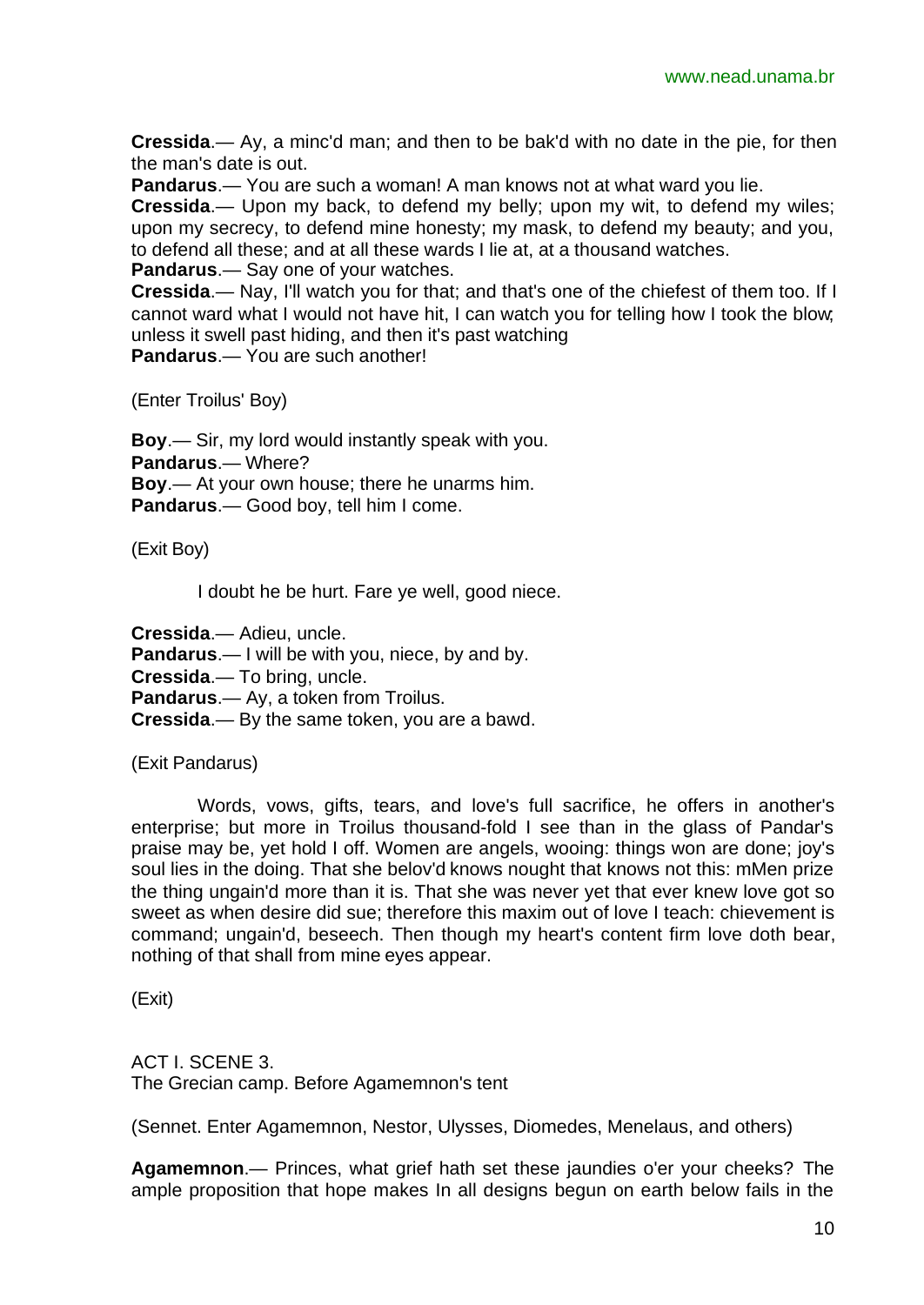promis'd largeness; checks and disasters grow in the veins of actions highest rear'd, as knots, by the conflux of meeting sap, Infects the sound pine, and diverts his grain tortive and errant from his course of growth. Nor, princes, is it matter new to us that we come short of our suppose so far that after seven years' siege yet Troy walls stand; sith every action that hath gone before, whereof we have record, trial did draw Bias and thwart, not answering the aim, and that unbodied figure of the thought that gave't surmised shape. Why then, you princes, do you with cheeks abash'd behold our works and call them shames, which are, indeed, nought else but the protractive trials of great Jove to find persistive constancy in men; the fineness of which metal is not found In fortune's love? For then the bold and coward, the wise and fool, the artist and unread, the hard and soft, seem all affin'd and kin. But in the wind and tempest of her frown distinction, with a broad and powerful fan, puffing at all, winnows the light away; and what hath mass or matter by itself lies rich in virtue and unmingled.

**Nestor**.— With due observance of thy godlike seat, Great Agamemnon, Nestor shall apply thy latest words. In the reproof of chance lies the true proof of men. The sea being smooth, how many shallow bauble boats dare sail upon her patient breast, making their way with those of nobler bulk! But let the ruffian Boreas once enrage the gentle Thetis, and anon behold the strong-ribb'd bark through liquid mountains cut, bounding between the two moist elements like Perseus' horse. Where's then the saucy boat, whose weak untimber'd sides but even now co-rivall'd greatness? Either to harbour fled or made a toast for Neptune. Even so Doth valour's show and valour's worth divide In storms of fortune; for in her ray and brightness the herd hath more annoyance by the breeze than by the tiger; but when the splitting wind makes flexible the knees of knotted oaks, and flies fled under shade-why, then the thing of courage as rous'd with rage, with rage doth sympathise, and with an accent tun'd in self-same key retorts to chiding fortune.

**Ulysses**.— Agamemnon, thou great commander, nerve and bone of Greece, heart of our numbers, soul and only spirit In whom the tempers and the minds of all should be shut up-hear what Ulysses speaks. Besides the applause and approbation the which, [To Agamemnon] most mighty, for thy place and sway, [To Nestor] And, thou most reverend, for thy stretch'd-out life, I give to both your speeches which were such as Agamemnon and the hand of Greece should hold up high in brass; and such again as venerable Nestor, hatch'd in silver, should with a bond of air, strong as the axle-tree on which heaven rides, knit all the Greekish ears to his experienc'd tongueyet let it please both, thou great, and wise, to hear Ulysses speak.

**Agamemnon**.— Speak, Prince of Ithaca; and be't of less expect that matter needless, of importless burden, divide thy lips than we are confident, when rank Thersites opes his mastic jaws, we shall hear music, wit, and oracle.

**Ulysses**.— Troy, yet upon his basis, had been down, and the great Hector's sword had lack'd a master, But for these instances: The specialty of rule hath been neglected; nd look how many Grecian tents do stand hollow upon this plain, so many hollow factions. When that the general is not like the hive, to whom the foragers shall all repair, what honey is expected? Degree being vizarded, th' unworthiest shows as fairly in the mask. The heavens themselves, the planets, and this centre, observe degree, priority, and place, insisture, course, proportion, season, form, office, and custom, in all line of order; and therefore is the glorious planet Sol In noble eminence enthron'd and spher'd Amidst the other, whose med'cinable eye corrects the ill aspects of planets evil, and posts, like the commandment of a king, sans check, to good and bad. But when the planets In evil mixture to disorder wander, what plagues and what portents, what mutiny, what raging of the sea, shaking of earth, commotion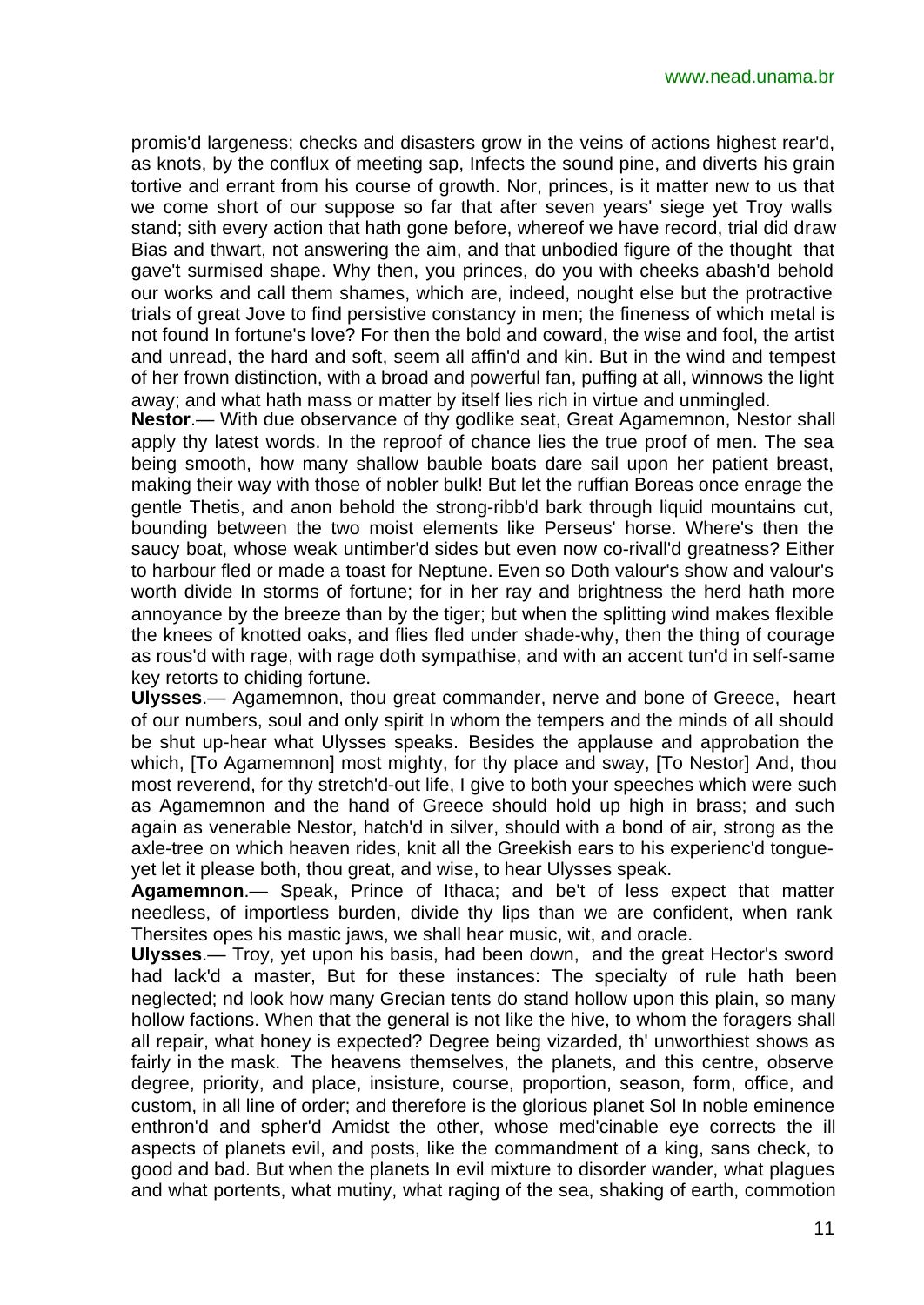in the winds! Frights, changes, horrors, divert and crack, rend and deracinate, the unity and married calm of states quite from their fixture! O, when degree is shak'd, Which is the ladder of all high designs, the enterprise is sick! How could communities, degrees in schools, and brotherhoods in cities, peaceful commerce from dividable shores, the primogenity and due of birth, prerogative of age, crowns, sceptres, laurels, but by degree, stand in authentic place? Take but degree away, untune that string, and hark what discord follows! Each thing melts In mere oppugnancy: the bounded waters should lift their bosoms higher than the shores, and make a sop of all this solid globe; strength should be lord of imbecility, and the rude son should strike his father dead; force should be right; or, rather, right and wrong between whose endless jar justice resides should lose their names, and so should justice too. Then everything includes itself in power, power into will, will into appetite; and appetite, an universal wolf, so doubly seconded with will and power, must make perforce an universal prey, and last eat up himself. Great Agamemnon, this chaos, when degree is suffocate, follows the choking. And this neglection of degree it is That by a pace goes backward, with a purpose It hath to climb. The general's disdain'd by him one step below, he by the next, that next by him beneath; so ever step, exampl'd by the first pace that is sick of his superior, grows to an envious fever of pale and bloodless emulation. and 'tis this fever that keeps Troy on foot, not her own sinews. To end a tale of length, troy in our weakness stands, not in her strength. **Nestor**.— Most wisely hath Ulysses here discover'd the fever whereof all our power is sick.

**Agamemnon**.— The nature of the sickness found, Ulysses, what is the remedy?

**Ulysses**.— The great Achilles, whom opinion crowns the sinew and the forehand of our host, having his ear full of his airy fame, grows dainty of his worth, and in his tent lies mocking our designs; with him Patroclus upon a lazy bed the livelong day breaks scurril jests; and with ridiculous and awkward action which, slanderer, he imitation calls he pageants us. Sometime, great Agamemnon, thy topless deputation he puts on; and like a strutting player whose conceit lies in his hamstring, and doth think it rich to hear the wooden dialogue and sound 'Twixt his stretch'd footing and the scaffoldage such to-be-pitied and o'er-wrested seeming he acts thy greatness in; and when he speaks 'Tis like a chime a-mending; with terms unsquar'd, which, from the tongue of roaring Typhon dropp'd, would seem hyperboles. At this fusty stuff the large Achilles, on his press'd bed lolling, from his deep chest laughs out a loud applause; Cries 'Excellent! tis Agamemnon just. Now play me Nestor; hem, and stroke thy beard, as he being drest to some oration.' That's done-as near as the extremest ends of parallels, as like Vulcan and his wife; yet god Achilles still cries 'Excellent! 'Tis Nestor right. Now play him me, Patroclus, arming to answer in a night alarm.' And then, forsooth, the faint defects of age must be the scene of mirth: to cough and spit and, with a palsy-fumbling on his gorget, shake in and out the rivet. And at this sport Sir Valour dies; cries 'O, enough, Patroclus; or give me ribs of steel! I shall split all In pleasure of my spleen.' And in this fashion all our abilities, gifts, natures, shapes, severals and generals of grace exact, achievements, plots, orders, preventions, excitements to the field or speech for truce, success or loss, what is or is not, serves as stuff for these two to make paradoxes.

**Nestor**.— And in the imitation of these twain who, as Ulysses says, opinion crowns with an imperial voice-many are infect. Ajax is grown self-will'd and bears his head In such a rein, in full as proud a place as broad Achilles; keeps his tent like him; makes factious feasts; rails on our state of war bold as an oracle, and sets Thersites, a slave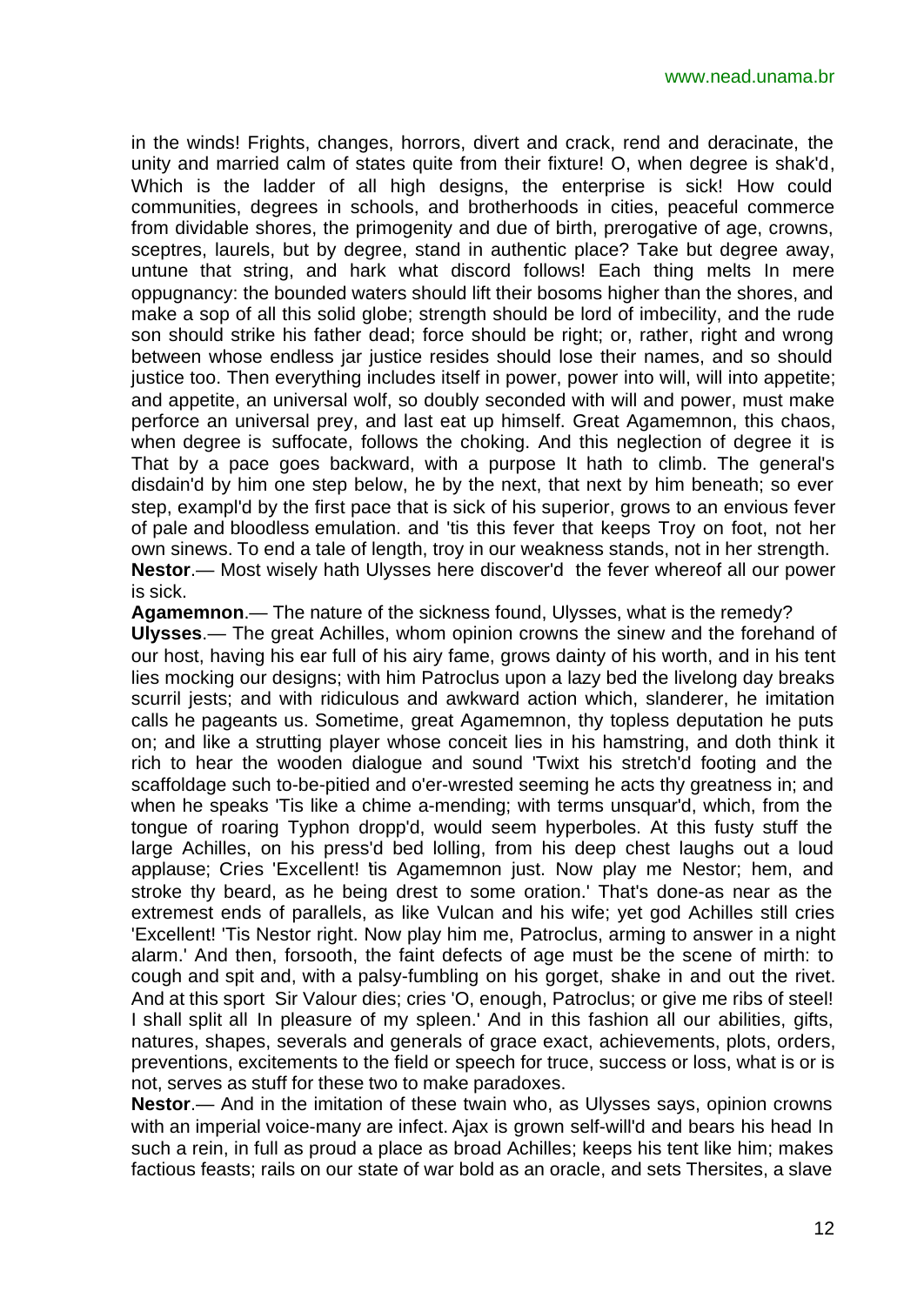whose gall coins slanders like a mint, to match us in comparisons with dirt, to weaken and discredit our exposure, how rank soever rounded in with danger.

**Ulysses**.— They tax our policy and call it cowardice, count wisdom as no member of the war, forestall prescience, and esteem no act but that of hand. The still and mental parts that do contrive how many hands shall strike when fitness calls them on, and know, by measure of their observant toil, the enemies' weight why, this hath not a finger's dignity: They call this bed-work, mapp'ry, closet-war; so that the ram that batters down the wall, for the great swinge and rudeness of his poise, they place before his hand that made the engine, or those that with the fineness of their souls by reason guide his execution.

**Nestor**.— Let this be granted, and Achilles' horse makes many Thetis' sons. [Tucket]

**Agamemnon**.— What trumpet? Look, Menelaus. **Menelaus**.— From Troy.

(Enter Aeneas)

**Agamemnon**.— What would you fore our tent?

**Aeneas**.— Is this great Agamemnon's tent, I pray you?

**Agamemnon**.— Even this.

**Aeneas**.— May one that is a herald and a prince do a fair message to his kingly eyes?

**Agamemnon**.— With surety stronger than Achilles' na fore all the Greekish heads, which with one voice Call Agamemnon head and general.

**Aeneas**.— Fair leave and large security. How may a stranger to those most imperial looks know them from eyes of other mortals?

**Agamemnon**.— How?

**Aeneas**.— Ay; I ask, that I might waken reverence, and bid the cheek be ready with a blush modest as Morning when she coldly eyes the youthful Phoebus. Which is that god in office, guiding men? Which is the high and mighty Agamemnon?

**Agamemnon**.— This Troyan scorns us, or the men of Troy are ceremonious courtiers.

**Aeneas**.— Courtiers as free, as debonair, unarm'd, as bending angels; that's their fame in peace. But when they would seem soldiers, they have galls, good arms, strong joints, true swords; and, Jove's accord, nothing so full of heart. But peace, Aeneas, peace, Troyan; lay thy finger on thy lips. The worthiness of praise distains his worth, If that the prais'd himself bring the praise forth; but what the repining enemy commends, that breath fame blows; that praise, sole pure, transcends.

**Agamemnon**.— Sir, you of Troy, call you yourself Aeneas?

**Aeneas**.— Ay, Greek, that is my name.

**Agamemnon**.— What's your affair, I pray you?

**Aeneas**.— Sir, pardon; 'tis for Agamemnon's ears.

**Agamemnon**.— He hears nought privately that comes from Troy.

**Aeneas**.— Nor I from Troy come not to whisper with him; I bring a trumpet to awake his ear, to set his sense on the attentive bent, and then to speak.

**Agamemnon**.— Speak frankly as the wind; It is not Agamemnon's sleeping hour. That thou shalt know, Troyan, he is awake, he tells thee so himself.

**Aeneas**.— Trumpet, blow loud, send thy brass voice through all these lazy tents; and every Greek of mettle, let him know what Troy means fairly shall be spoke aloud. [Sound trumpet] We have, great Agamemnon, here in Troy a prince called Hector-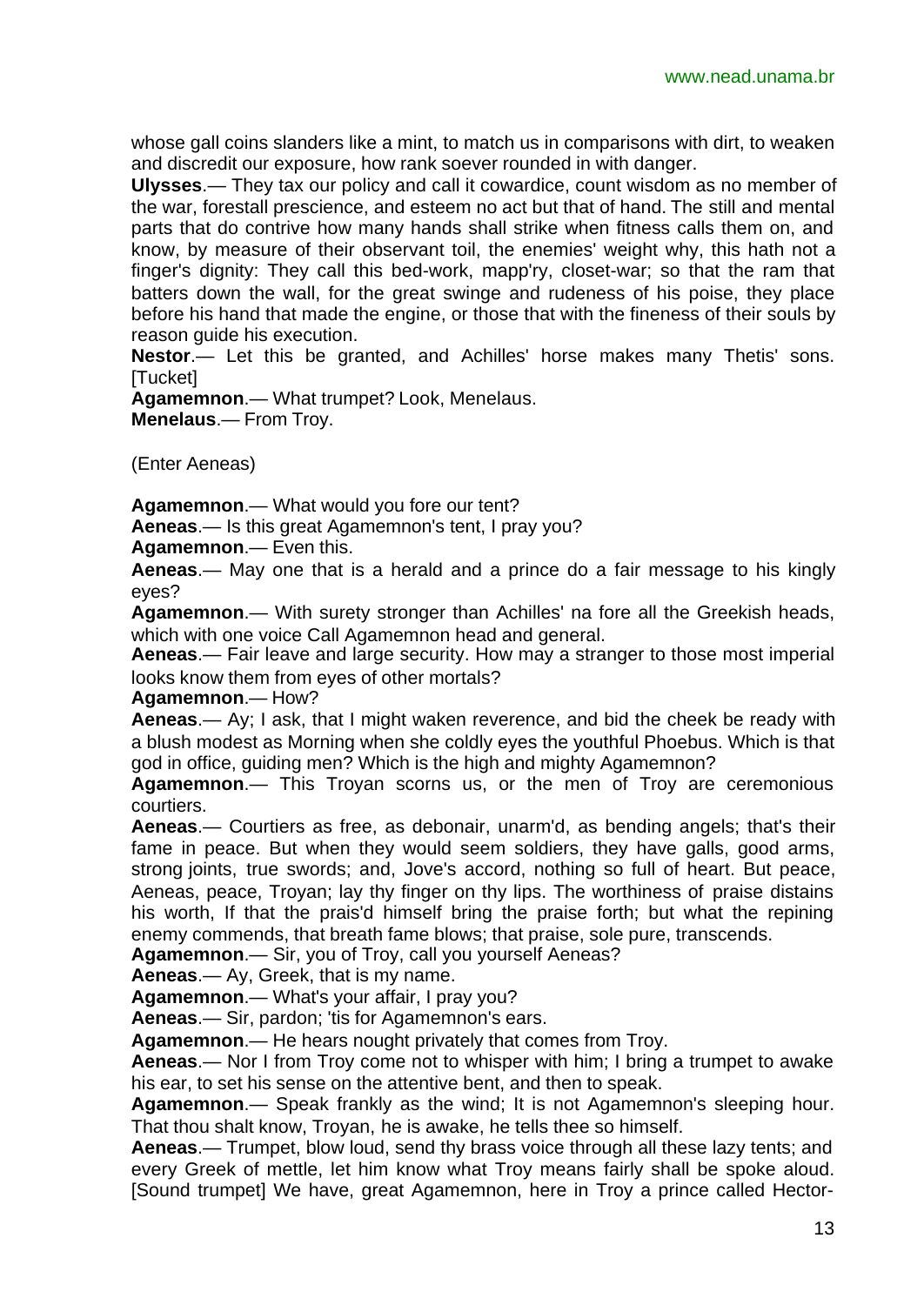Priam is his father who in this dull and long-continued truce Is resty grown; he bade me take a trumpet and to this purpose speak: Kings, princes, lords! If there be one among the fair'st of Greece that holds his honour higher than his ease, that seeks his praise more than he fears his peril, that knows his valour and knows not his fear, That loves his mistress more than in confession with truant vows to her own lips he loves, and dare avow her beauty and her worth In other arms than hers-to him this challenge. Hector, in view of Troyans and of Greeks, shall make it good or do his best to do it: he hath a lady wiser, fairer, truer, than ever Greek did couple in his arms; and will to-morrow with his trumpet call mid-way between your tents and walls of Troy to rouse a Grecian that is true in love. If any come, Hector shall honour him; If none, he'll say in Troy, when he retires, the Grecian dames are sunburnt and not worth the splinter of a lance. Even so much.

**Agamemnon**.— This shall be told our lovers, Lord Aeneas. If none of them have soul in such a kind, we left them all at home. But we are soldiers; and may that soldier a mere recreant prove that means not, hath not, or is not in love. If then one is, or hath, or means to be, that one meets Hector; if none else, I am he.

**Nestor**.— Tell him of Nestor, one that was a man when Hector's grandsire suck'd. He is old now; but if there be not in our Grecian mould one noble man that hath one spark of fire to answer for his love, tell him from me I'll hide my silver beard in a gold beaver, and in my vantbrace put this wither'd brawn, nd, meeting him, will tell him that my lady Was fairer than his grandame, and as chaste s may be in the world. His youth in flood, I'll prove this truth with my three drops of blood.

**Aeneas**.— Now heavens forfend such scarcity of youth!

**Ulysses**.— Amen.

**Agamemnon**.— Fair Lord Aeneas, let me touch your hand; to our pavilion shall I lead you, first. Achilles shall have word of this intent; so shall each lord of Greece, from tent to tent. Yourself shall feast with us before you go, and find the welcome of a noble foe.

(Exeunt all but Ulysses and Nestor)

**Ulysses**.— Nestor!

**Nestor**.— What says Ulysses?

**Ulysses**.— I have a young conception in my brain; be you my time to bring it to some shape.

**Nestor**.— What is't?

**Ulysses**.— This 'tis: Blunt wedges rive hard knots. The seeded pride that hath to this maturity blown up In rank Achilles must or now be cropp'd or, shedding, breed a nursery of like evil To overbulk us all.

**Nestor**.— Well, and how?

**Ulysses**.— This challenge that the gallant Hector sends, however it is spread in general name, relates in purpose only to Achilles.

**Nestor**.— True. The purpose is perspicuous even as substance whose grossness little characters sum up; and, in the publication, make no strain but that Achilles, were his brain as barren as banks of Libya-though, Apollo knows, 'Tis dry enough-will with great speed of judgment, ay, with celerity, find Hector's purpose pointing on him. **Ulysses**.— And wake him to the answer, think you?

**Nestor**.— Why, 'tis most meet. Who may you else oppose that can from Hector bring those honours off, If not Achilles? Though 't be a sportful combat, eet in this trial much opinion dwells; for here the Troyans taste our dear'st repute with their fin'st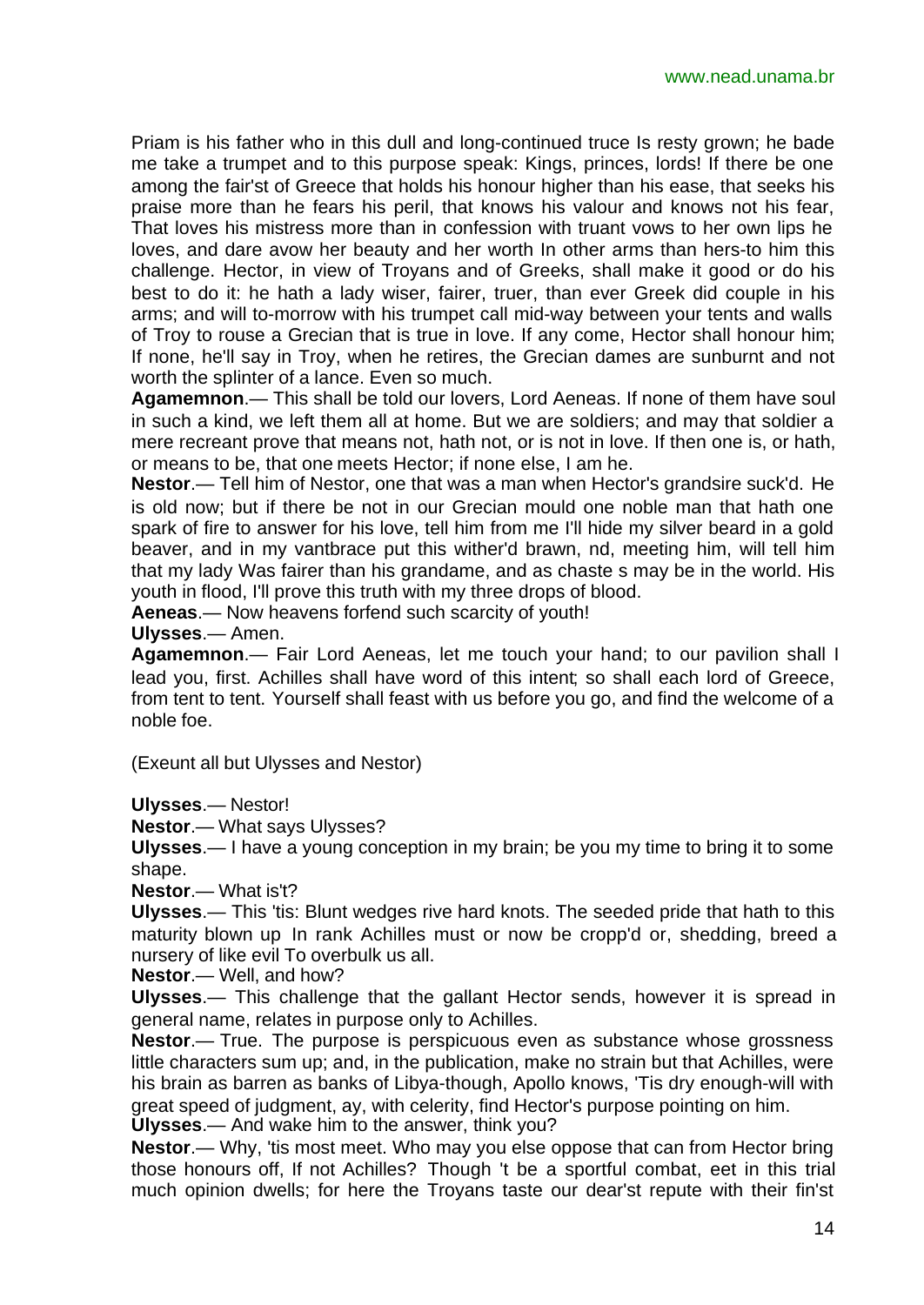palate; and trust to me, Ulysses, our imputation shall be oddly pois'd In this vile action; for the success, although particular, shall give a scantling of good or bad unto the general; and in such indexes, although small pricks to their subsequent volumes, there is seen the baby figure of the giant mas of things to come at large. It is suppos'd he that meets Hector issues from our choice; and choice, being mutual act of all our souls, makes merit her election, and doth boil, as 'twere from forth us all, a man distill'd out of our virtues; who miscarrying, what heart receives from hence a conquering part, to steel a strong opinion to themselves? Which entertain'd, limbs are his instruments, In no less working than are swords and bows directive by the limbs.

**Ulysses**.— Give pardon to my speech. Therefore 'tis meet Achilles meet not Hector. Let us, like merchants, show our foulest wares and think perchance they'll sell; if not, the lustre of the better yet to show shall show the better, by showing the worst first. Do not consent that ever Hector and Achilles meet; for both our honour and our shame in this are dogg'd with two strange followers.

**Nestor**.— I see them not with my old eyes. What are they?

**Ulysses**.— What glory our Achilles shares from Hector, were he not proud, we all should wear with him; but he already is too insolent; and it were better parch in Afric sun than in the pride and salt scorn of his eyes, should he scape Hector fair. If he were foil'd, why, then we do our main opinion crush In taint of our best man. No, make a lott'ry; and, by device, let blockish Ajax draw the sort to fight with Hector. Among ourselves give him allowance for the better man; for that will physic the great Myrmidon, who broils in loud applause, and make him fall his crest, that prouder than blue Iris bends. If the dull brainless Ajax come safe off, we'll dress him up in voices; if he fail, yet go we under our opinion still that we have better men. But, hit or miss, our project's life this shape of sense assumes Ajax employ'd plucks down Achilles' plumes.

**Nestor**.— Now, Ulysses, I begin to relish thy advice; and I will give a taste thereof forthwith to Agamemnon. Go we to him straight. Two curs shall tame each other: pride alone must tarre the mastiffs on, as 'twere their bone.

(Exeunt)

ACT II. SCENE 1. The Grecian camp

(Enter Ajax and Thersites)

**Ajax**.— Thersites!

**Thersites**.— Agamemnon-how if he had boils full, an over, generally?

**Ajax**.— Thersites!

**Thersites**.— And those boils did run-say so. Did not the general run then? Were not that a botchy core?

**Ajax**.— Dog!

**Thersites**.— Then there would come some matter from him; I see none now. **Ajax**.— Thou bitch-wolf's son, canst thou not hear? Feel, then. [Strikes him] **Thersites**.— The plague of Greece upon thee, thou mongrel beef-witted lord! **Ajax**.— Speak, then, thou whinid'st leaven, speak. I will beat thee into handsomeness.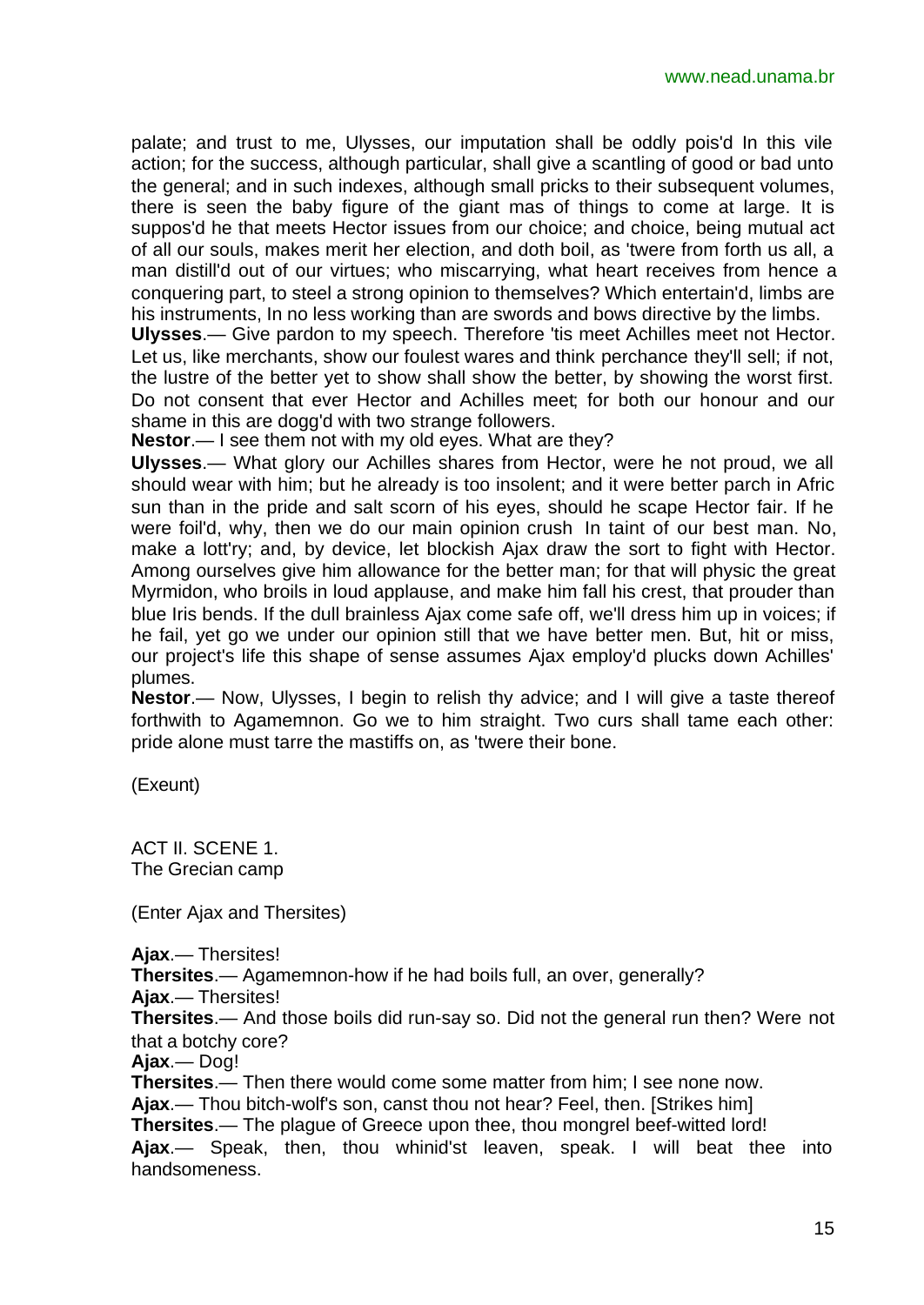**Thersites**.— I shall sooner rail thee into wit and holiness; but I think thy horse will sooner con an oration than thou learn a prayer without book. Thou canst strike, canst thou? A red murrain o' thy jade's tricks!

**Ajax**.— Toadstool, learn me the proclamation.

**Thersites**.— Dost thou think I have no sense, thou strikest me thus?

**Ajax**.— The proclamation!

**Thersites**.— Thou art proclaim'd, a fool, I think.

**Ajax**.— Do not, porpentine, do not; my fingers itch.

**Thersites**.— I would thou didst itch from head to foot and I had the scratching of thee; I would make thee the loathsomest scab in Greece. When thou art forth in the incursions, thou strikest as slow as another.

**Ajax**.— I say, the proclamation.

**Thersites**.— Thou grumblest and railest every hour on Achilles; and thou art as full of envy at his greatness as Cerberus is at Proserpina's beauty-ay, that thou bark'st at him.

**Ajax**.— Mistress Thersites!

**Thersites**.— Thou shouldst strike him.

**Ajax**.— Cobloaf!

**Thersites**.— He would pun thee into shivers with his fist, as a sailor breaks a biscuit. **Ajax**.— You whoreson cur! [Strikes him]

**Thersites**.— Do, do.

**Ajax**.— Thou stool for a witch!

**Thersites**.— Ay, do, do; thou sodden-witted lord! Thou hast no more brain than I have in mine elbows; an assinico may tutor thee. You scurvy valiant ass! Thou art here but to thrash Troyans, and thou art bought and sold among those of any wit like a barbarian slave. If thou use to beat me, I will begin at thy heel and tell what thou art by inches, thou thing of no bowels, thou!

**Ajax**.— You dog!

**Thersites**.— You scurvy lord!

**Ajax**.— You cur! [Strikes him]

**Thersites**.— Mars his idiot! Do, rudeness; do, camel; do, do.

(Enter Achilles and Patroclus)

**Achilles**.— Why, how now, Ajax! Wherefore do you thus? How now, Thersites! What's the matter, man?

**Thersites**.— You see him there, do you?

**Achilles**.— Ay; what's the matter?

**Thersites**.— Nay, look upon him.

**Achilles**.— So I do. What's the matter?

**Thersites**.— Nay, but regard him well.

**Achilles**.— Well! Why, so I do.

**Thersites**.— But yet you look not well upon him; for who some ever you take him to be, he is Ajax.

**Achilles**.— I know that, fool.

**Thersites**.— Ay, but that fool knows not himself.

**Ajax**.— Therefore I beat thee.

**Thersites**.— Lo, lo, lo, lo, what modicums of wit he utters! His evasions have ears thus long. I have bobb'd his brain more than he has beat my bones. I will buy nine sparrows for a penny, and his pia mater is not worth the ninth part of a sparrow. This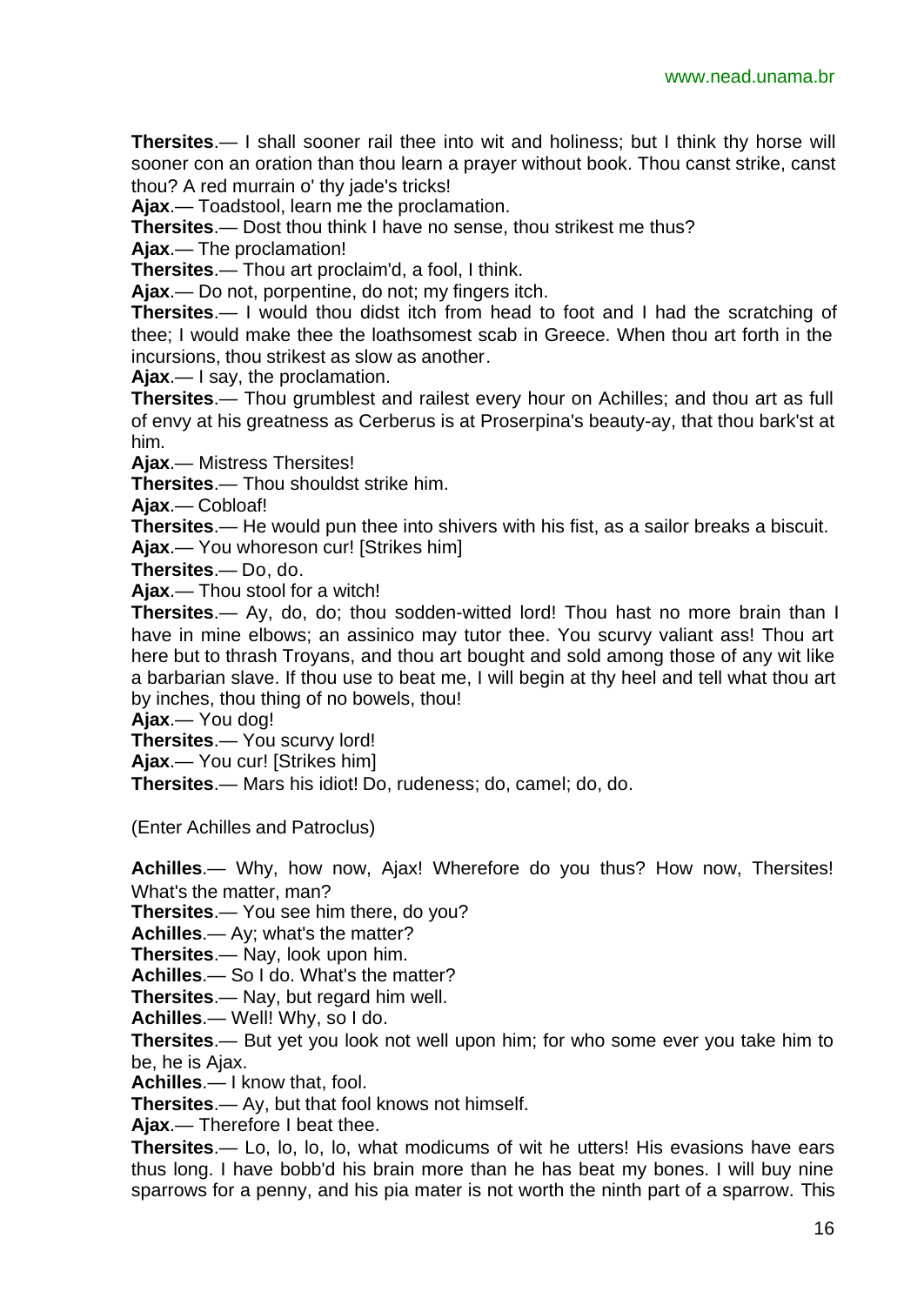lord, Achilles, Ajax-who wears his wit in his belly and his guts in his head-I'll tell you what I say of him.

**Achilles**.— What?

**Thersites**.— I say this Ajax. [Ajax offers to strike him]

**Achilles**.— Nay, good Ajax.

**Thersites**.— Has not so much wit.

**Achilles**.— Nay, I must hold you.

**Thersites**.— As will stop the eye of Helen's needle, for whom he comes to fight.

**Achilles**.— Peace, fool.

**Thersites**.— I would have peace and quietness, but the fool will not he there; that he; look you there.

**Ajax**.— O thou damned cur! I shall-

**Achilles**.— Will you set your wit to a fool's?

**Thersites**.— No, I warrant you, the fool's will shame it.

**Patroclus**.— Good words, Thersites.

**Achilles**.— What's the quarrel?

**Ajax**.— I bade the vile owl go learn me the tenour of the proclamation, and he rails upon me.

**Thersites**.— I serve thee not.

**Ajax**.— Well, go to, go to.

**Thersites**.— I serve here voluntary.

**Achilles**.— Your last service was suff'rance; 'twas not voluntary. No man is beaten voluntary. Ajax was here the voluntary, and you as under an impress.

**Thersites**.— E'en so; a great deal of your wit too lies in your sinews, or else there be liars. Hector shall have a great catch an he knock out either of your brains: 'a were as good crack a fusty nut with no kernel.

**Achilles**.— What, with me too, Thersites?

**Thersites**.— There's Ulysses and old Nestor-whose wit was mouldy ere your grandsires had nails on their toes-yoke you like draught oxen, and make you plough up the wars.

**Achilles**.— What, what?

**Thersites**.— Yes, good sooth. To Achilles, to Ajax, to.

**Ajax**.— I shall cut out your tongue.

**Thersites**.— 'Tis no matter; I shall speak as much as thou afterwards.

**Patroclus**.— No more words, Thersites; peace!

**Thersites**.— I will hold my peace when Achilles' brach bids me, shall I?

**Achilles**.— There's for you, Patroclus.

**Thersites**.— I will see you hang'd like clotpoles ere I come any more to your tents. I will keep where there is wit stirring, and leave the faction of fools.

(Exit)

**Patroclus**.— A good riddance.

**Achilles**.— Marry, this, sir, is proclaim'd through all our host, that Hector, by the fifth hour of the sun, will with a trumpet 'twixt our tents and Troy, to-morrow morning, call some knight to arms that hath a stomach; and such a one that dare Maintain I know not what; 'tis trash. Farewell.

**Ajax**.— Farewell. Who shall answer him?

**Achilles**.— I know not; 'tis put to lott'ry. Otherwise. He knew his man.

**Ajax**.— O, meaning you! I will go learn more of it.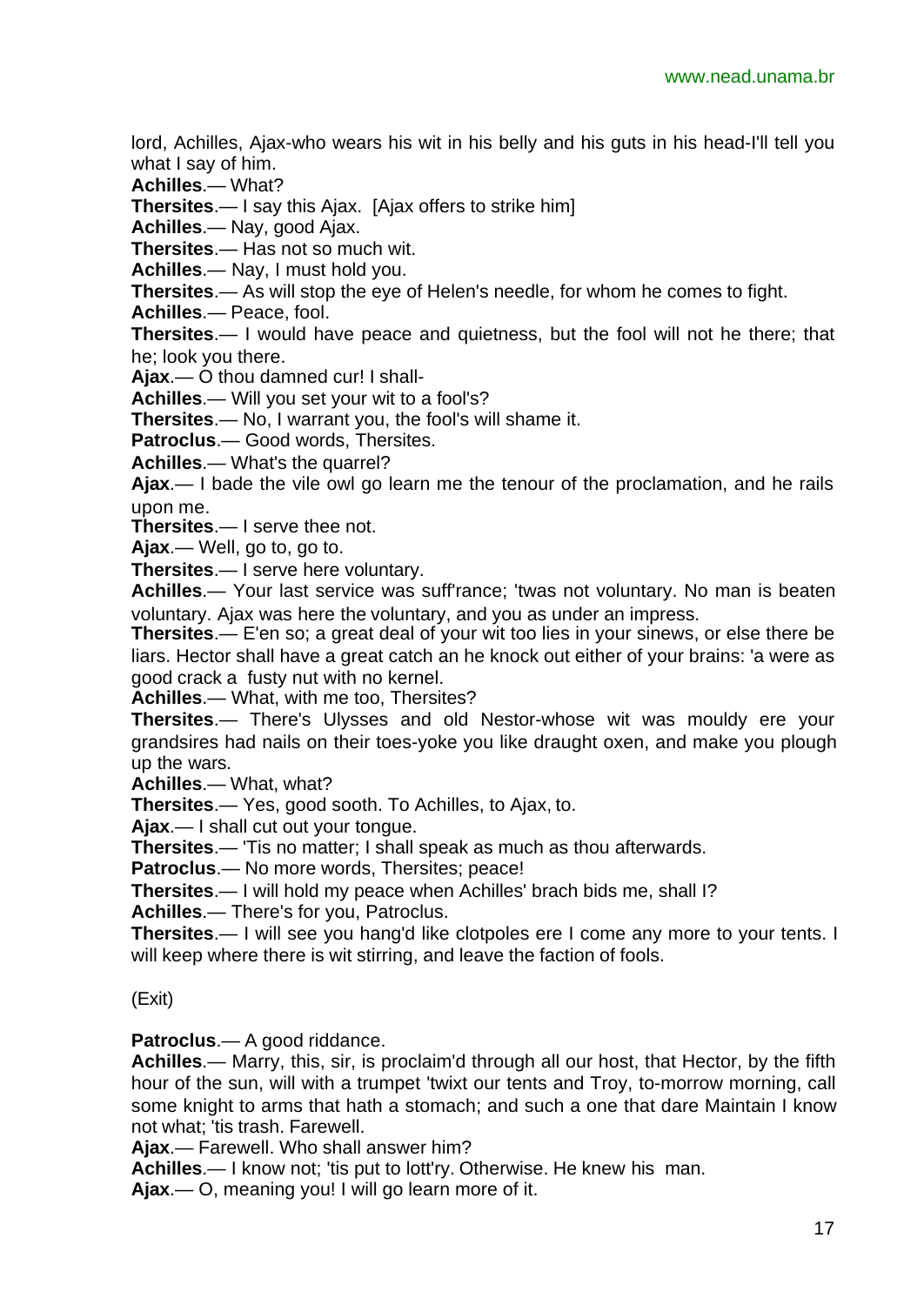(Exeunt)

ACT II. SCENE 2. Troy. Priam's palace

(Enter Priam, Hector, Troilus, Paris, and Helenus)

**Priam**.— After so many hours, lives, speeches, spent, thus once again says Nestor from the Greeks: 'Deliver Helen, and all damage else as honour, loss of time, travail, expense, wounds, friends, and what else dear that is consum'd In hot digestion of this cormorant war shall be struck off.' Hector, what say you to't?

**Hector**.— Though no man lesser fears the Greeks than I, as far as toucheth my particular, yet, dread Priam, there is no lady of more softer bowels, more spongy to suck in the sense of fear, more ready to cry out 'Who knows what follows?' Than Hector is. The wound of peace is surety, surety secure; but modest doubt is call'd the beacon of the wise, the tent that searches to th' bottom of the worst. Let Helen go. Since the first sword was drawn about this question, every tithe soul 'mongst many thousand dismes hath been as dear as Helen-I mean, of ours. If we have lost so many tenths of ours to guard a thing not ours, nor worth to us, had it our name, the value of one ten, what merit's in that reason which denies the yielding of her up?

**Troilus**.— Fie, fie, my brother! Weigh you the worth and honour of a king, so great as our dread father's, in a scale of common ounces? Will you with counters sum the past-proportion of his infinite, and buckle in a waist most fathomless with spans and inches so diminutive as fears and reasons? Fie, for godly shame!

**Helen**US.— No marvel though you bite so sharp at reasons, you are so empty of them. Should not our father bear the great sway of his affairs with reasons, because your speech hath none that tells him so?

**Troilus**.— You are for dreams and slumbers, brother priest; you fur your gloves with reason. Here are your reasons: you know an enemy intends you harm; you know a sword employ'd is perilous, and reason flies the obiect of all harm. Who marvels. then, when Helenus beholds a Grecian and his sword, if he do set the very wings of reason to his heels and fly like chidden Mercury from Jove, or like a star disorb'd? Nay, if we talk of reason, let's shut our gates and sleep. Manhood and honour should have hare hearts, would they but fat their thoughts with this cramm'd reason. Reason and respect make livers pale and lustihood deject.

**Hector**.— Brother, she is not worth what she doth, cost the keeping.

**Troilus**.— What's aught but as 'tis valued?

**Hector**.— But value dwells not in particular will: It holds his estimate and dignity as well wherein 'tis precious of itself as in the prizer. 'Tis mad idolatry to make the service greater than the god-I and the will dotes that is attributive to what infectiously itself affects, without some image of th' affected merit.

**Troilus**.— I take to-day a wife, and my election Is led on in the conduct of my will; my will enkindled by mine eyes and ears, two traded pilots 'twixt the dangerous shores of will and judgment: how may I avoid, although my will distaste what it elected, the wife I chose? There can be no evasion to blench from this and to stand firm by honour. We turn not back the silks upon the merchant when we have soil'd them; nor the remainder viands we do not throw in unrespective sieve, because we now are full. It was thought meet Paris should do some vengeance on the Greeks; your breath with full consent benied his sails; the seas and winds, old wranglers, took a truce,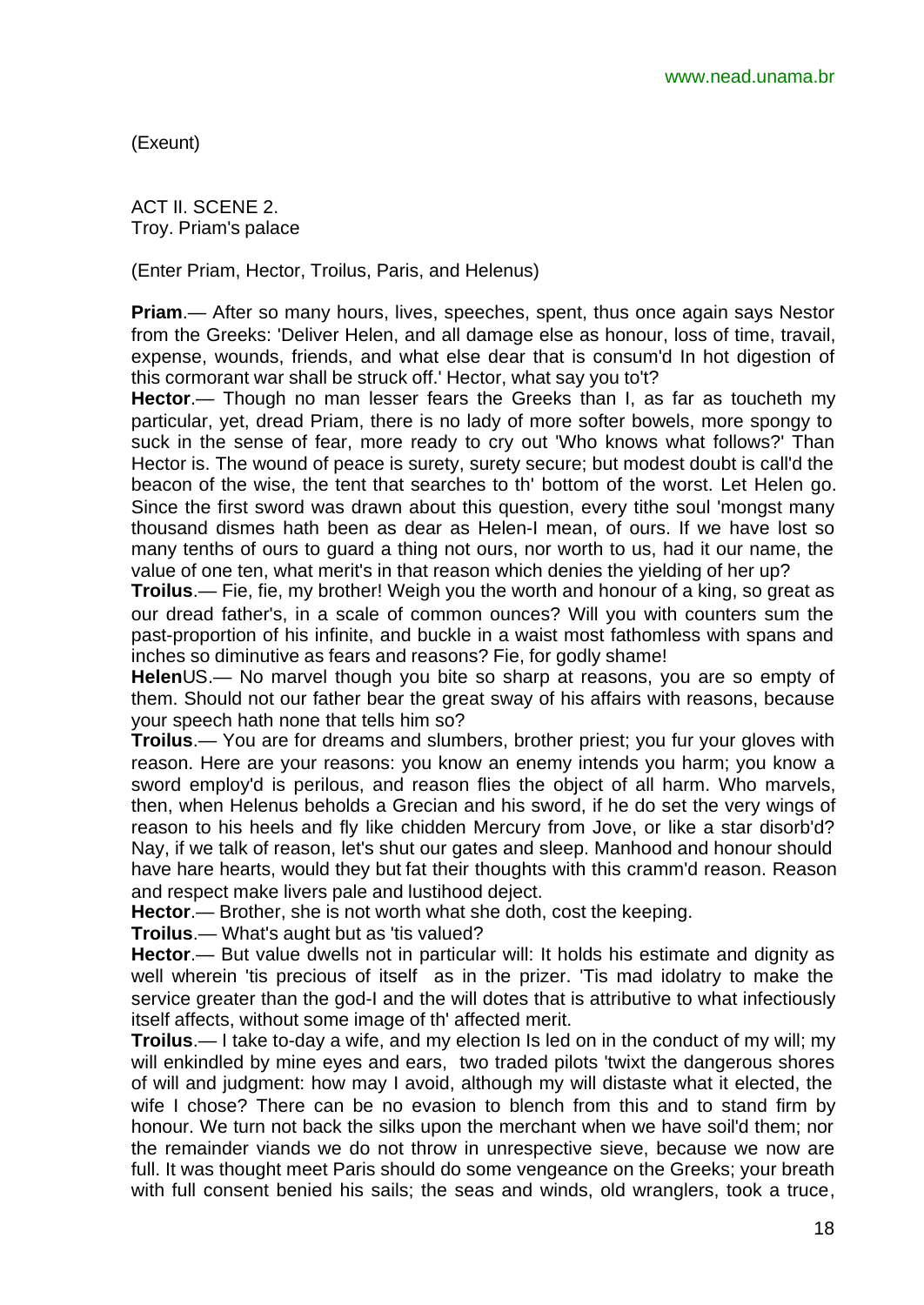and did him service. He touch'd the ports desir'd; and for an old aunt whom the Greeks held captive he brought a Grecian queen, whose youth and freshness Wrinkles Apollo's, and makes stale the morning. Why keep we her? The Grecians keep our aunt. Is she worth keeping? Why, she is a pearl whose price hath launch'd above a thousand ships, and turn'd crown'd kings to merchants. If you'll avouch 'twas wisdom Paris went as you must needs, for you all cried 'Go, go' If you'll confess he brought home worthy prize as you must needs, for you all clapp'd your hands, and cried 'Inestimable!' -why do you now the issue of your proper wisdoms rate, and do a deed that never fortune did beggar the estimation which you priz'd Richer than sea and land? O theft most base, that we have stol'n what we do fear to keep! But thieves unworthy of a thing so stol'n that in their country did them that disgrace we fear to warrant in our native place!

**Cassandra**. [Within] — Cry, Troyans, cry. **Priam**.— What noise, what shriek is this? **Troilus**.— 'Tis our mad sister; I do know her voice. **Cassandra**. [Within] — Cry, Troyans. **Hector**.— It is Cassandra.

(Enter Cassandra, raving)

**Cassandra**.— Cry, Troyans, cry. Lend me ten thousand eyes, and I will fill them with prophetic tears.

**Hector**.— Peace, sister, peace.

**Cassandra**.— Virgins and boys, mid-age and wrinkled eld, soft infancy, that nothing canst but cry, add to my clamours. Let us pay betimes a moiety of that mass of moan to come. Cry, Troyans, cry. Practise your eyes with tears. Troy must not be, nor goodly Ilion stand; our firebrand brother, Paris, burns us all. Cry, Troyans, cry, A Helen and a woe! Cry, cry. Troy burns, or else let Helen go.

(Exit)

**Hector**.— Now, youthful Troilus, do not these high strains of divination in our sister work some touches of remorse, or is your blood so madly hot that no discourse of reason, nor fear of bad success in a bad cause, can qualify the same?

**Troilus**.— Why, brother Hector, we may not think the justness of each act such and no other than event doth form it; nNor once deject the courage of our minds because Cassandra's mad. Her brain-sick raptures Cannot distaste the goodness of a quarrel which hath our several honours all engag'd to make it gracious. For my private part, I am no more touch'd than all Priam's sons; and Jove forbid there should be done amongst us such things as might offend the weakest spleen to fight for and maintain.

**Paris.**— Else might the world convince of levity as well my undertakings as your counsels; but I attest the gods, your full consent gave wings to my propension, and cut of all fears attending on so dire a project. For what, alas, can these my single arms? What propugnation is in one man's valour to stand the push and enmity of those this quarrel would excite? Yet, I protest, were I alone to pass the difficulties, and had as ample power as I have will, Paris should ne'er retract what he hath done nor faint in the pursuit.

**Priam**.— Paris, you speak like one besotted on your sweet delights. You have the honey still, but these the gall; so to be valiant is no praise at all.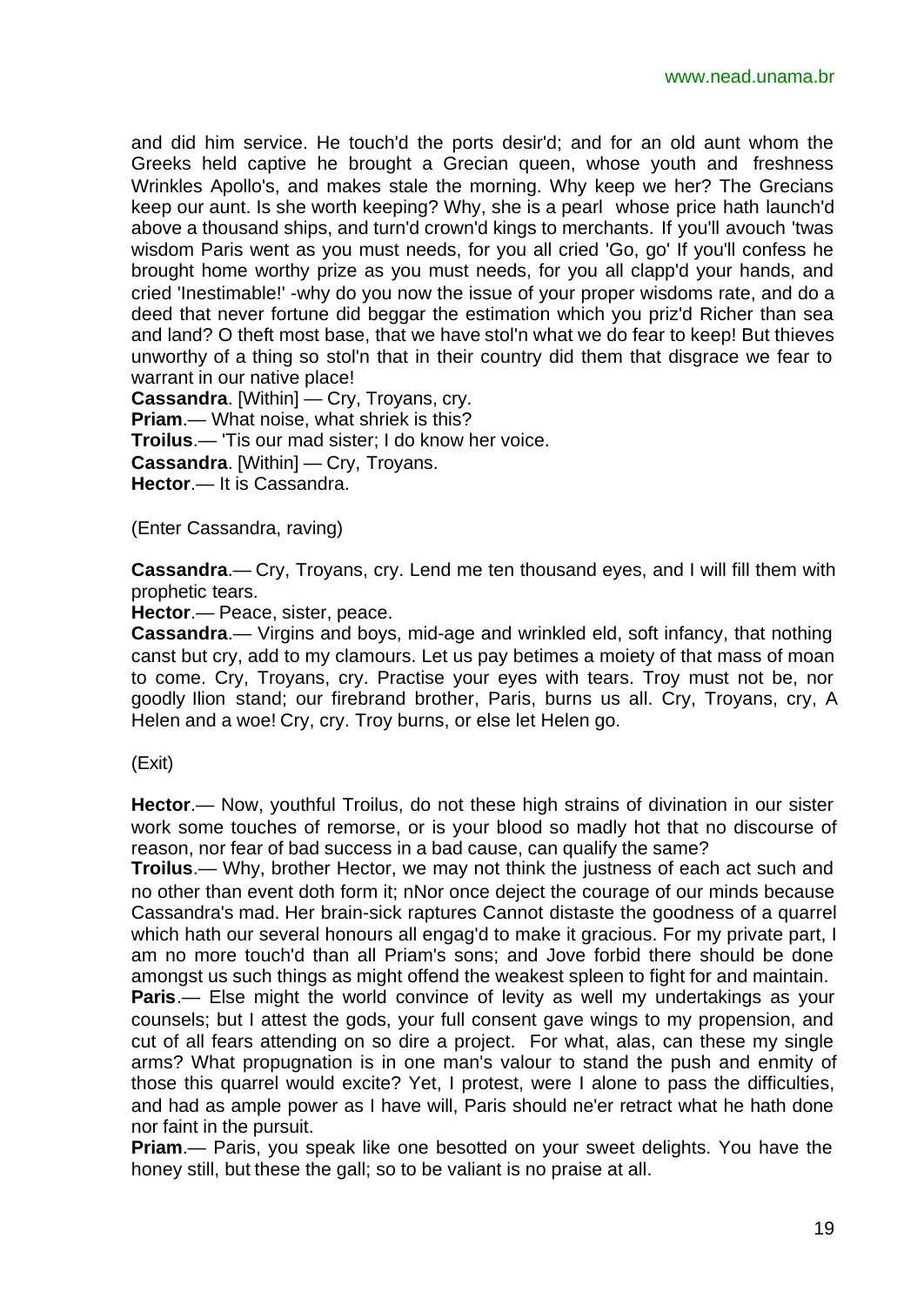**Paris**.— Sir, I propose not merely to myself the pleasures such a beauty brings with it; but I would have the soil of her fair rape wip'd off in honourable keeping her. What treason were it to the ransack'd queen, disgrace to your great worths, and shame to me, now to deliver her possession up on terms of base compulsion! Can it be that so degenerate a strain as this should once set footing in your generous bosoms? There's not the meanest spirit on our party without a heart to dare or sword to draw when Helen is defended; nor none so noble whose life were ill bestow'd or death unfam'd where Helen is the subject. Then, I say, well may we fight for her whom we know well the world's large spaces cannot parallel.

**Hector**.— Paris and Troilus, you have both said well; and on the cause and question now in hand have gloz'd, but superficially; not much unlike young men, whom Aristode thought unfit to hear moral philosophy. The reasons you allege do more conduce to the hot passion of distemp'red blood than to make up a free determination 'Twixt right and wrong; for pleasure and revenge have ears more deaf than adders to the voice of any true decision. Nature craves all dues be rend'red to their owners. Now, what nearer debt in all humanity than wife is to the husband? If this law of nature be corrupted through affection; and that great minds, of partial indulgence to their benumbed wills, resist the same; there is a law in each wellorder'd nation to curb those raging appetites that are most disobedient and refractory. If Helen, then, be wife to Sparta's king as it is known she is-these moral laws of nature and of nations speak aloud to have her back return'd. Thus to persist In doing wrong extenuates not wrong, but makes it much more heavy. Hector's opinion Is this, in way of truth. Yet, ne'er the less, my spritely brethren, I propend to you In resolution to keep Helen still; for 'tis a cause that hath no mean dependence upon our joint and several dignities.

**Troilus**.— Why, there you touch'd the life of our design. Were it not glory that we more affected than the performance of our heaving spleens, I would not wish a drop of Troyan blood spent more in her defence. But, worthy Hector, she is a theme of honour and renown, a spur to valiant and magnanimous deeds, whose present courage may beat down our foes, and fame in time to come canonize us; for I presume brave Hector would not lose so rich advantage of a promis'd glory as smiles upon the forehead of this action for the wide world's revenue.

**Hector**.— I am yours, you valiant offspring of great Priamus. I have a roisting challenge sent amongst the dull and factious nobles of the Greeks will strike amazement to their drowsy spirits. I was advertis'd their great general slept, whilst emulation in the army crept. This, I presume, will wake him.

(Exeunt)

ACT II. SCENE 3. The Grecian camp. Before the tent of Achilles

(Enter Thersites, solus)

**Thersites**.— How now, Thersites! What, lost in the labyrinth of thy fury? Shall the elephant Ajax carry it thus? He beats me, and I rail at him. O worthy satisfaction! Would it were otherwise: that I could beat him, whilst he rail'd at me! 'Sfoot, I'll learn to conjure and raise devils, but I'll see some issue of my spiteful execrations. Then there's Achilles, a rare engineer! If Troy be not taken till these two undermine it, the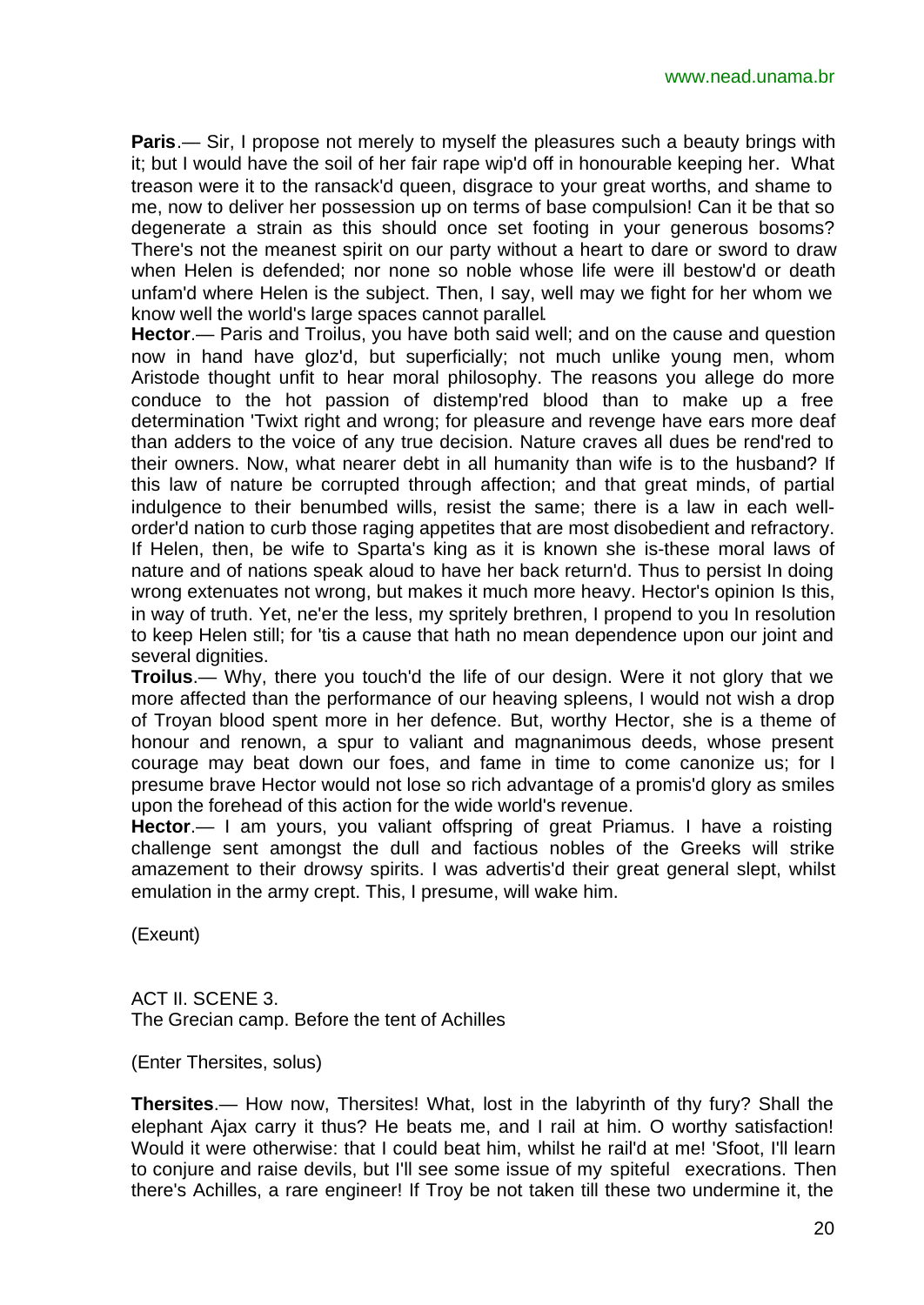walls will stand till they fall of themselves. O thou great thunder-darter of Olympus, forget that thou art Jove, the king of gods, and, Mercury, lose all the serpentine craft of thy caduceus, if ye take not that little little less-than-little wit from them that they have! which short-arm'd ignorance itself knows is so abundant scarce, it will not in circumvention deliver a fly from a spider without drawing their massy irons and cutting the web. After this, the vengeance on the whole camp! or, rather, the Neapolitan bone-ache! for that, methinks, is the curse depending on those that war for a placket. I have said my prayers; and devil Envy say 'Amen.' What ho! my Lord Achilles!

(Enter Patroclus)

**Patroclus.**— Who's there? Thersites! Good Thersites, come in and rail.

**Thersites**.— If I could 'a rememb'red a gilt counterfeit, thou wouldst not have slipp'd out of my contemplation; but it is no matter; thyself upon thyself! The common curse of mankind, folly and ignorance, be thine in great revenue! Heaven bless thee from a tutor, and discipline come not near thee! Let thy blood be thy direction till thy death. Then if she that lays thee out says thou art a fair corse, I'll be sworn and sworn upon't she never shrouded any but lazars. Amen. Where's Achilles?

**Patroclus**.— What, art thou devout? Wast thou in prayer?

**Thersites**.— Ay, the heavens hear me!

**Patroclus**.— Amen.

(Enter Achilles)

**Achilles**.— Who's there?

**Patroclus**.— Thersites, my lord.

**Achilles**. Where, where? O, where? Art thou come? Why, my cheese, my digestion, why hast thou not served thyself in to my table so many meals? Come, what's Agamemnon?

**Thersites**.— Thy commander, Achilles. Then tell me, Patroclus, what's Achilles?

**Patroclus**.— Thy lord, Thersites. Then tell me, I pray thee, what's thersites?

**Thersites**.— Thy knower, Patroclus. Then tell me, Patroclus, what art thou?

**Patroclus**.— Thou must tell that knowest.

**Achilles**.— O, tell, tell,

**Thersites**.— I'll decline the whole question. Agamemnon commands Achilles; Achilles is my lord; I am Patroclus' knower; and Patroclus is a fool.

**Patroclus**.— You rascal!

**Thersites**.— Peace, fool! I have not done.

**Achilles**.— He is a privileg'd man. Proceed, Thersites.

**Thersites**.— Agamemnon is a fool; Achilles is a fool; Thersites is a fool; and, as aforesaid, Patroclus is a fool.

**Achilles**.— Derive this; come.

**Thersites**.— Agamemnon is a fool to offer to command Achilles; Achilles is a fool to be commanded of Agamemnon; Thersites is a fool to serve such a fool; and this Patroclus is a fool positive.

**Patroclus**.— Why am I a fool?

**Thersites**.— Make that demand of the Creator. It suffices me thou art. Look you, who comes here?

**Achilles**.— Come, Patroclus, I'll speak with nobody. Come in with me, thersites.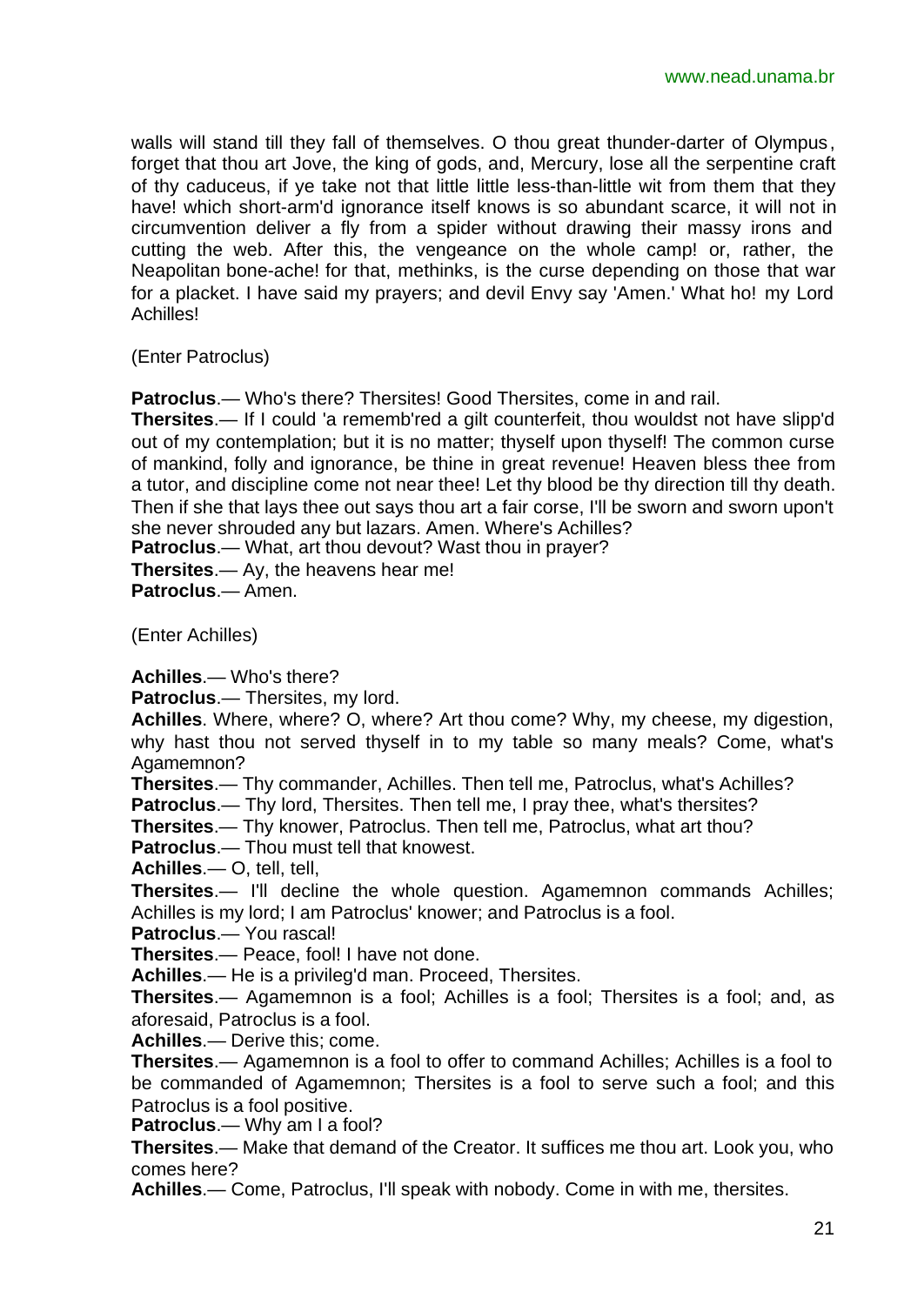(Exit)

**Thersites**. Here is such patchery, such juggling, and such knavery. All the argument is a whore and a cuckold-a good quarrel to draw emulous factions and bleed to death upon. Now the dry serpigo on the subject, and war and lechery confound all!

(Exit)

(Enter Agamemnon, Ulysses, Nestor, Diomedes, Ajax, and Calchas)

**Agamemnon**.— Where is Achilles?

**Patroclus**.— Within his tent; but ill-dispos'd, my lord.

**Agamemnon**.— Let it be known to him that we are here. He shent our messengers; and we lay by our appertainings, visiting of him. Let him be told so; lest, perchance, he think we dare not move the question of our place or know not what we are. **Patroclus**.— I shall say so to him.

(Exit)

**Ulysses**.— We saw him at the opening of his tent. He is not sick.

**Ajax**.— Yes, lion-sick, sick of proud heart. You may call it melancholy, if you will favour the man; but, by my head, 'tis pride. But why, why? Let him show us a cause. A word, my lord. [Takes Agamemnon aside]

**Nestor**.— What moves Ajax thus to bay at him?

**Ulysses**.— Achilles hath inveigled his fool from him.

**Nestor**.— Who, Thersites?

**Ulysses**.— He.

**Nestor**.— Then will Ajax lack matter, if he have lost his argument

**Ulysses**.— No; you see he is his argument that has his argument Achilles.

**Nestor**.— All the better; their fraction is more our wish than their faction. But it was a strong composure a fool could disunite!

**Ulysses**.— The amity that wisdom knits not, folly may easily untie.

(Re-enter Patroclus)

Here comes Patroclus.

**Nestor**.— No Achilles with him.

**Ulysses**.— The elephant hath joints, but none for courtesy; his legs are legs for necessity, not for flexure.

**Patroclus**.— Achilles bids me say he is much sorry If any thing more than your sport and pleasure did move your greatness and this noble state to call upon him; he hopes it is no other but for your health and your digestion sake, an after-dinner's breath.

**Agamemnon**.— Hear you, Patroclus. We are too well acquainted with these answers; but his evasion, wing'd thus swift with scorn, Cannot outfly our apprehensions. Much attribute he hath, and much the reason why we ascribe it to him. Yet all his virtues, not virtuously on his own part beheld, do in our eyes begin to lose their gloss; Yea, like fair fruit in an unwholesome dish, are like to rot untasted. Go and tell him we come to speak with him; and you shall not sin If you do say we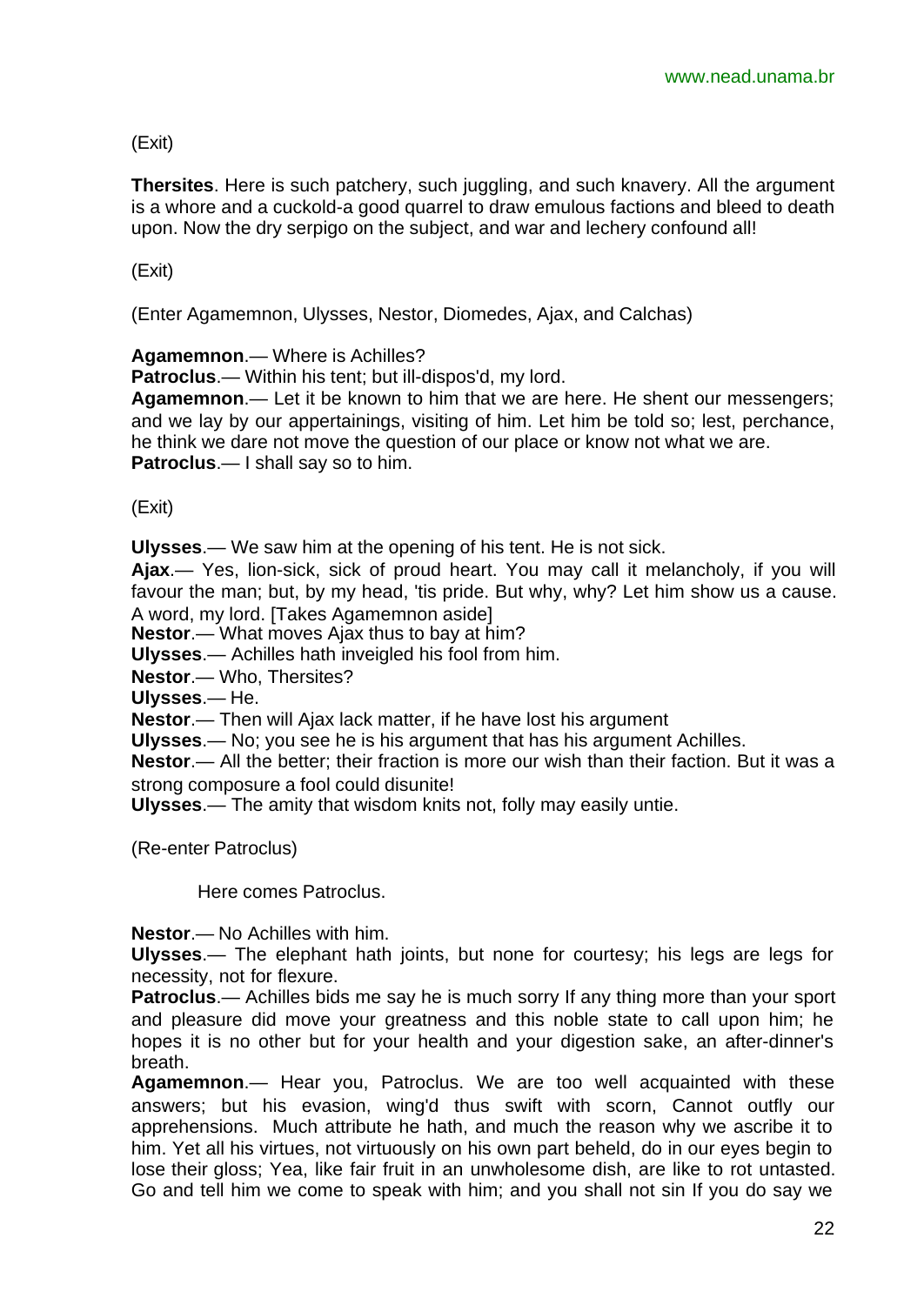think him over-proud and under-honest, in self-assumption greater than in the note of judgment; and worthier than himself here tend the savage strangeness he puts on, Disguise the holy strength of their command, and underwrite in an observing kind his humorous predominance; yea, watch his pettish lunes, his ebbs, his flows, as if the passage and whole carriage of this action Rode on his tide. Go tell him this, and ad that if he overhold his price so much we'll none of him, but let him, like an engine not portable, lie under this report: Bring action hither; this cannot go to war. A stirring dwarf we do allowance give before a sleeping giant. Tell him so. **Patroclus**.— I shall, and bring his answer presently.

(Exit)

**Agamemnon**.— In second voice we'll not be satisfied; we come to speak with him. Ulysses, enter you.

(Exit Ulysses)

**Ajax**.— What is he more than another?

**Agamemnon**.— No more than what he thinks he is.

**Ajax**.— Is he so much? Do you not think he thinks himself a better man than I am? **Agamemnon**.— No question.

**Ajax**.— Will you subscribe his thought and say he is?

**Agamemnon**.— No, noble Ajax; you are as strong, as valiant, as wise, no less noble, much more gentle, and altogether more tractable.

**Ajax**.— Why should a man be proud? How doth pride grow? I know not what pride is. **Agamemnon**.— Your mind is the clearer, Ajax, and your virtues the fairer. He that is proud eats up himself. Pride is his own glass, his own trumpet, his own chronicle; and whatever praises itself but in the deed devours the deed in the praise.

(Re-enter Ulysses)

**Ajax**.— I do hate a proud man as I do hate the engend'ring of toads.

**Nestor**. [Aside] — And yet he loves himself: is't not strange?

**Ulysses**.— Achilles will not to the field to-morrow.

**Agamemnon**.— What's his excuse?

**Ulysses**.— He doth rely on none; but carries on the stream of his dispose, without observance or respect of any, In will peculiar and in self-admission.

**Agamemnon**.— Why will he not, upon our fair request, untent his person and share the air with us?

**Ulysses**.— Things small as nothing, for request's sake only, he makes important; possess'd he is with greatness, and speaks not to himself but with a pride that quarrels at self-breath. Imagin'd worth Holds in his blood such swol'n and hot discourse That 'twixt his mental and his active parts Kingdom'd Achilles in commotion rages, nd batters down himself. What should I say? He is so plaguy proud that the death tokens of it cry 'No recovery.'

**Agamemnon**.— Let Ajax go to him. Dear lord, go you and greet him in his tent. 'Tis said he holds you well; and will be led at your request a little from himself.

**Ulysses**.— O Agamemnon, let it not be so! We'll consecrate the steps that Ajax makes when they go from Achilles. Shall the proud lord that bastes his arrogance with his own seam and never suffers matter of the world enter his thoughts, save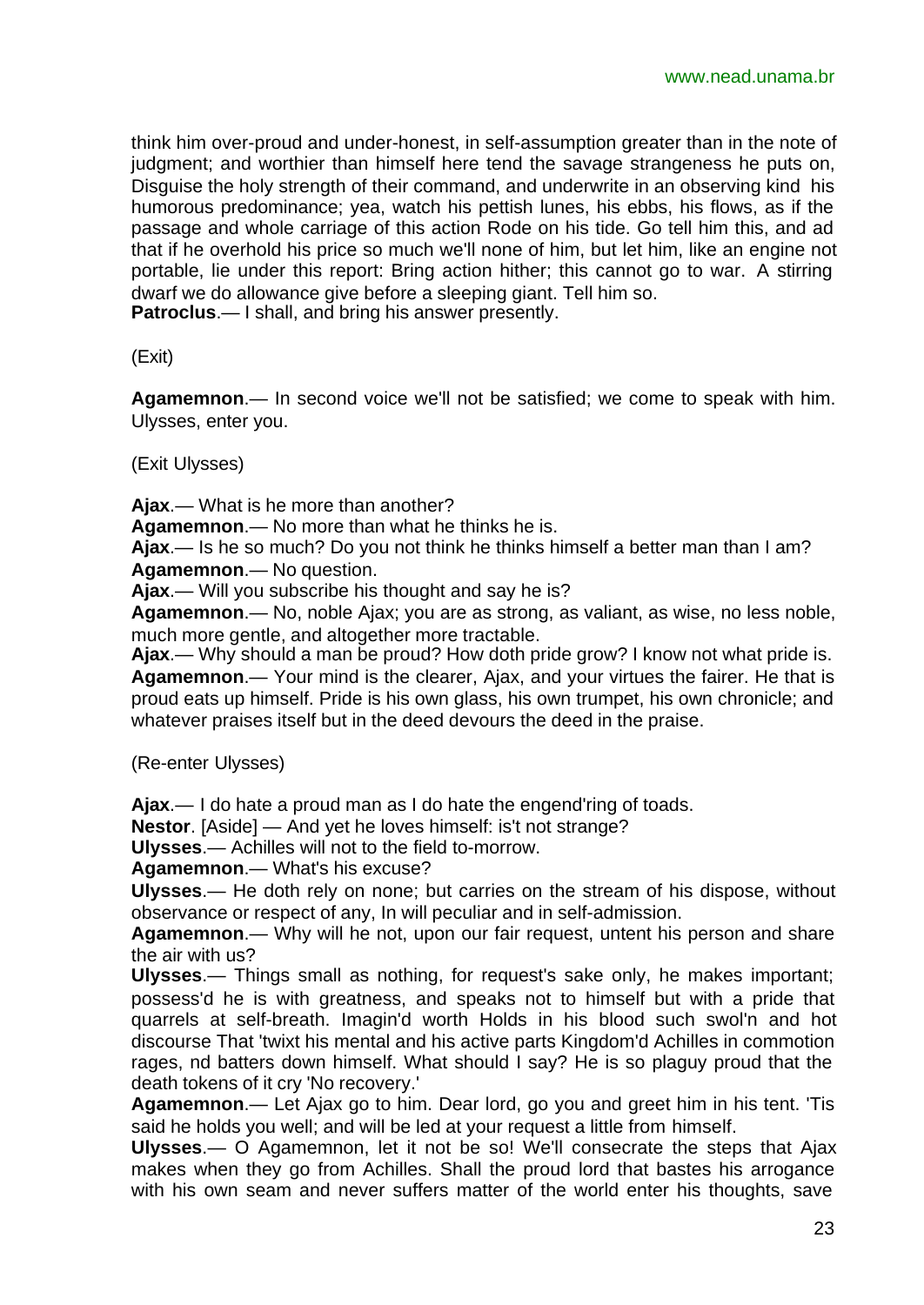such as doth revolve ad ruminate himself-shall he be worshipp'd of that we hold an idol more than he? No, this thrice-worthy and right valiant lord shall not so stale his palm, nobly acquir'd, nor, by my will, assubjugate his merit, as amply titled as Achilles is, by going to Achilles. That were to enlard his fat-already pride, and add more coals to Cancer when he burns with entertaining great Hyperion. This lord go to him! Jupiter forbid, and say in thunder 'Achilles go to him.'

**Nestor**. [Aside] — O, this is well! He rubs the vein of him.

**Diomedes**. [Aside] — And how his silence drinks up this applause!

**Ajax**.— If I go to him, with my armed fist I'll pash him o'er the face.

**Agamemnon**.— O, no, you shall not go.

**Ajax**.— An 'a be proud with me I'll pheeze his pride. Let me go to him.

**Ulysses**.— Not for the worth that hangs upon our quarrel.

**Ajax**.— A paltry, insolent fellow!

**Nestor**. [Aside] — How he describes himself!

**Ajax**.— Can he not be sociable?

**Ulysses**. [Aside] — The raven chides blackness.

**Ajax**.— I'll let his humours blood.

**Agamemnon**. [Aside] — He will be the physician that should be the patient.

**Ajax**.– An all men were a my mind-

**Ulysses**. [Aside] — Wit would be out of fashion.

**Ajax**.— 'A should not bear it so, 'a should eat's words first. Shall pride carry it?

**Nestor**. [Aside] — An 'twould, you'd carry half.

**Ulysses**. [Aside] —'A would have ten shares.

**Ajax**.— I will knead him, I'll make him supple.

**Nestor**. [Aside] — He's not yet through warm. Force him with praises; pour in, pour in; his ambition is dry.

**Ulysses**. [To Agamemnon] — My lord, you feed too much on this dislike.

**Nestor**.— Our noble general, do not do so.

**Diomedes**.— You must prepare to fight without Achilles.

**Ulysses**.— Why 'tis this naming of him does him harm. Here is a man-but 'tis before his face; I will be silent.

**Nestor**.— Wherefore should you so? He is not emulous, as Achilles is.

**Ulysses**.— Know the whole world, he is as valiant.

**Ajax**.— A whoreson dog, that shall palter with us thus! Would he were a Troyan!

**Nestor**.— What a vice were it in Ajax now-

**Ulysses**.— If he were proud.

**Diomedes**.— Or covetous of praise.

**Ulysses**.— Ay, or surly borne.

**Diomedes**.— Or strange, or self-affected.

**Ulysses**.— Thank the heavens, lord, thou art of sweet composure Praise him that gat thee, she that gave thee suck; Fam'd be thy tutor, and thy parts of nature Thricefam'd beyond, beyond all erudition; but he that disciplin'd thine arms to fight let Mars divide eternity in twain and give him half; and, for thy vigour, Bull-bearing Milo his addition yield to sinewy Ajax. I will not praise thy wisdom, which, like a bourn, a pale, a shore, confines thy spacious and dilated parts. Here's Nestor, Instructed by the antiquary times he must, he is, he cannot but be wise; but pardon, father Nestor, were your days as green as Ajax' and your brain so temper'd, you should not have the eminence of him, but be as Ajax.

**Ajax**.— Shall I call you father?

**Nestor**.— Ay, my good son.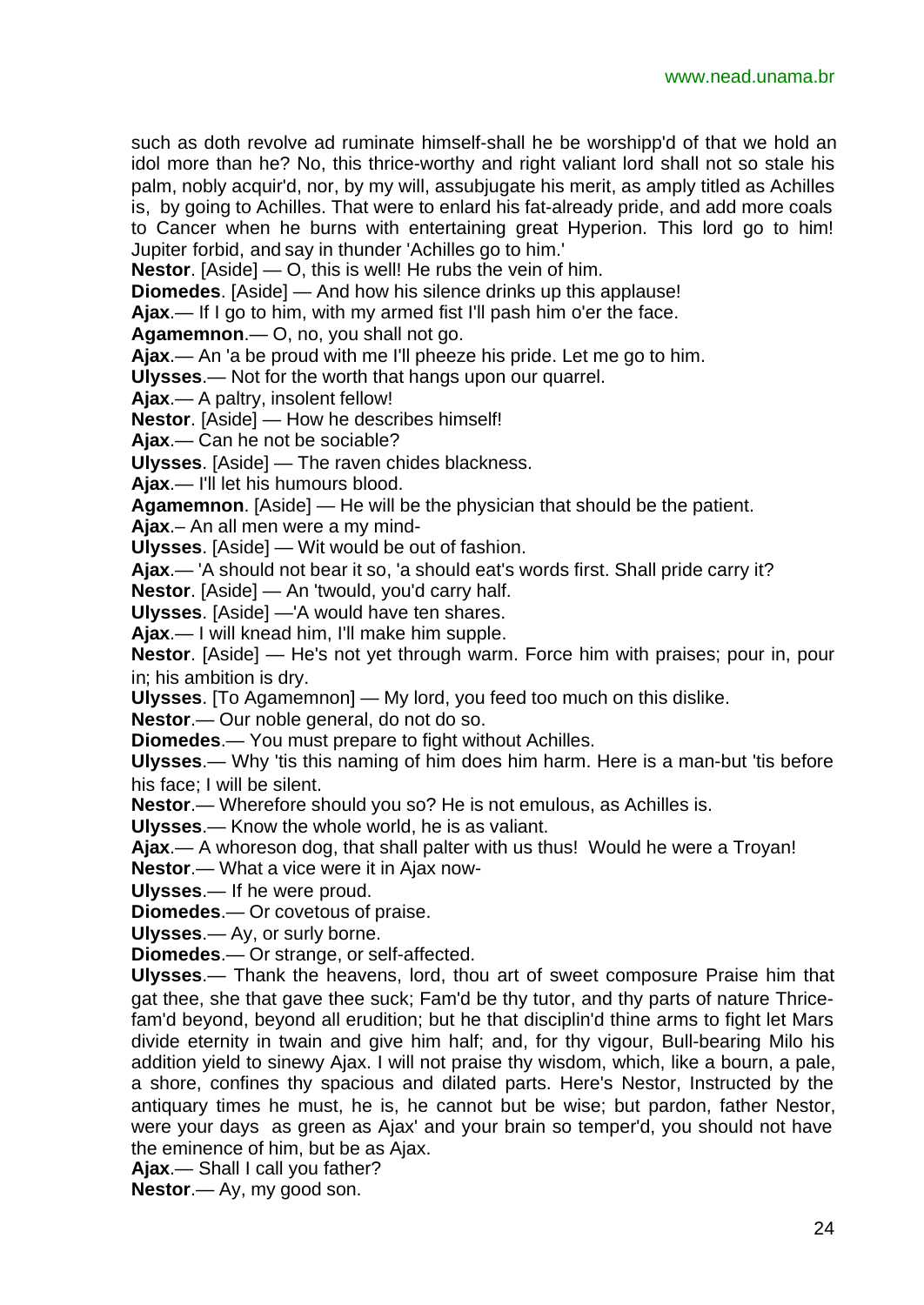**Diomedes**.— Be rul'd by him, Lord Ajax.

**Ulysses**.— There is no tarrying here; the hart Achilles Keeps thicket. Please it our great general to call together all his state of war; fresh kings are come to Troy. Tomorrow we must with all our main of power stand fast; and here's a lord-come knights from east to west and cull their flower, Ajax shall cope the best.

**Agamemnon**.— Go we to council. Let Achilles sleep. Light boats sail swift, though greater hulks draw deep.

(Exeunt)

ACT III. SCENE 1.

Troy. Priam's palace

(Music sounds within. Enter Pandarus and a Servant)

**Pandarus**.— Friend, you-pray you, a word. Do you not follow the young Lord Paris? **Servant**.— Ay, sir, when he goes before me.

**Pandarus**.— You depend upon him, I mean?

**Servant.**— Sir, I do depend upon the lord.

**Pandarus**.— You depend upon a notable gentleman; I must needs praise him.

**Servant**.— The lord be praised!

**Pandarus**.— You know me, do you not?

**Servant**.— Faith, sir, superficially.

**Pandarus**.— Friend, know me better: I am the Lord Pandarus.

**Servant**.— I hope I shall know your honour better.

**Pandarus**.— I do desire it.

**Servant.**— You are in the state of grace.

**Pandarus**.— Grace! Not so, friend; honour and lordship are my titles. What music is this?

**Servant.**— I do but partly know, sir; it is music in parts.

**Pandarus**.— Know you the musicians?

**Servant**.— Wholly, sir.

**Pandarus**.— Who play they to?

**Servant**.— To the hearers, sir.

**Pandarus**.— At whose pleasure, friend?

**Servant**.— At mine, sir, and theirs that love music.

**Pandarus**.— Command, I mean, friend.

**Servant.**— Who shall I command, sir?

**Pandarus**.— Friend, we understand not one another: I am to courtly, and thou art too cunning. At whose request do these men play?

**Servant**.— That's to't, indeed, sir. Marry, sir, at the request of Paris my lord, who is there in person; with him the mortal Venus, the heart-blood of beauty, love's invisible soul.

**Pandarus**.— Who, my cousin, Cressida?

**Servant.**— No, sir, Helen. Could not you find out that by her attributes?

**Pandarus**.— It should seem, fellow, that thou hast not seen the Lady Cressida. I come to speak with Paris from the Prince Troilus; I will make a complimental assault upon him, for my business seethes.

**Servant**.— Sodden business! There's a stew'd phrase indeed!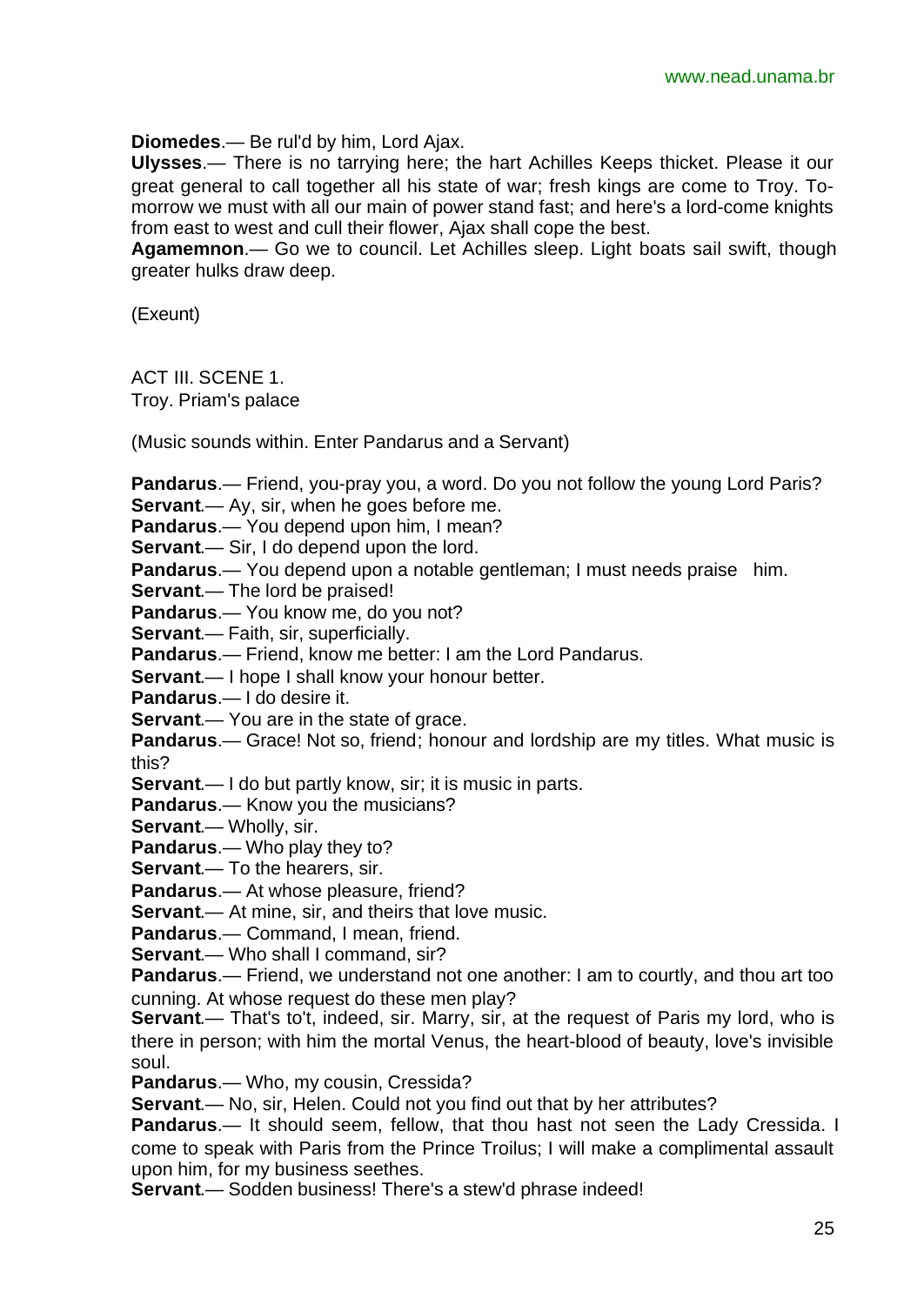(Enter Paris and Helen, attended)

**Pandarus.**— Fair be to you, my lord, and to all this fair company! Fair desires, in all fair measure, fairly guide them especially to you, fair queen! Fair thoughts be your fair pillow.

**Helen**.— Dear lord, you are full of fair words.

Pandarus.- You speak your fair pleasure, sweet queen. Fair prince, here is good broken music.

**Paris.**— You have broke it, cousin; and by my life, you shall make it whole again; you shall piece it out with a piece of your performance.

**Helen**.— He is full of harmony.

**Pandarus**.— Truly, lady, no.

**Helen**.— O, sir.

**Pandarus**.— Rude, in sooth; in good sooth, very rude.

**Paris**.— Well said, my lord. Well, you say so in fits.

**Pandarus**.— I have business to my lord, dear queen. My lord, will you vouchsafe me a word?

**Helen**.— Nay, this shall not hedge us out. We'll hear you sing, certainly.

**Pandarus**.— Well sweet queen, you are pleasant with me. But, marry, thus, my lord: my dear lord and most esteemed friend, your brother Troilus.

**Helen**.— My Lord Pandarus, honey-sweet lord.

**Pandarus**.— Go to, sweet queen, go to-commends himself most ffectionately to you.

**Helen**.— You shall not bob us out of our melody. If you do, our melancholy upon your head!

**Pandarus**.— Sweet queen, sweet queen; that's a sweet queen, i' faith.

**Helen**.— And to make a sweet lady sad is a sour offence.

**Pandarus**.— Nay, that shall not serve your turn; that shall it not, in truth, la. Nay, I care not for such words; no, no. And, my lord, he desires you that, if the King call for him at supper, you will make his excuse.

**Helen**.— My Lord Pandarus!

**Pandarus.**— What says my sweet queen, my very very sweet queen?

**Paris**.— What exploit's in hand? Where sups he to-night?

**Helen**.— Nay, but, my lord.

**Pandarus**.— What says my sweet queen?-My cousin will fall out with you.

**Helen**.— You must not know where he sups.

**Paris**.— I'll lay my life, with my disposer Cressida.

**Pandarus**.— No, no, no such matter; you are wide. Come, your disposer is sick.

**Paris**.— Well, I'll make's excuse.

**Pandarus**.— Ay, good my lord. Why should you say Cressida? No, your poor disposer's sick.

**Paris**.— I spy.

**Pandarus**.— You spy! What do you spy? Come, give me an instrument. Now, sweet queen.

**Helen**.— Why, this is kindly done.

**Pandarus.**— My niece is horribly in love with a thing you have, sweet queen.

**Helen**.— She shall have it, my lord, if it be not my Lord Paris.

**Pandarus**.— He! No, she'll none of him; they two are twain.

**Helen**.— Falling in, after falling out, may make them three.

**Pandarus.**— Come, come. I'll hear no more of this; I'll sing you a song now.

**Helen**.— Ay, ay, prithee now. By my troth, sweet lord, thou hast a fine forehead.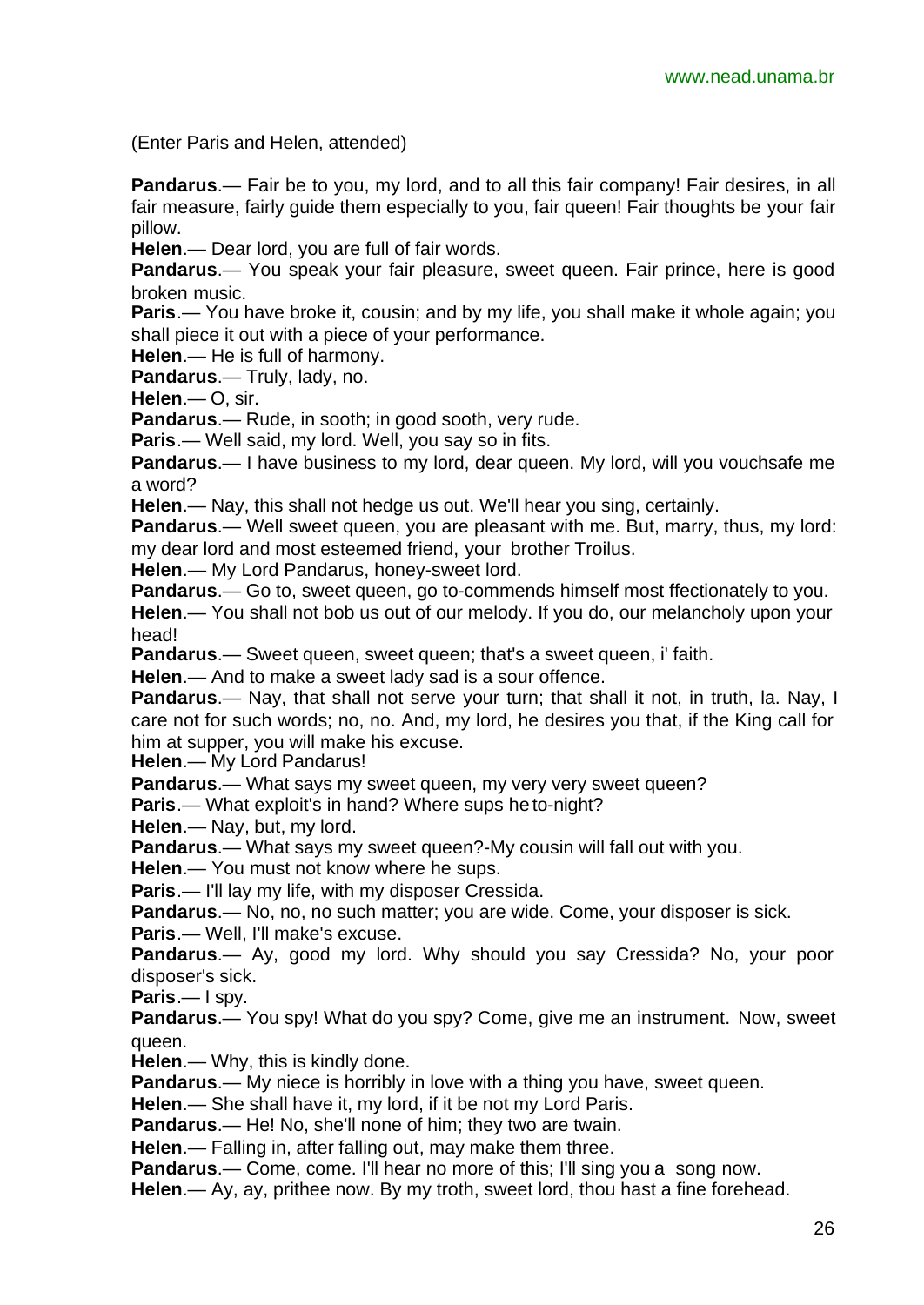**Pandarus**.— Ay, you may, you may. **Helen**.— Let thy song be love. This love will undo us all. O Cupid, Cupid, Cupid! **Pandarus**.— Love! Ay, that it shall, i' faith. **Paris**.— Ay, good now, love, love, nothing but love. **Pandarus**.— In good troth, it begins so.

[Sings]

Love, love, nothing but love, still love, still more! For, oh, love's bow Shoots buck and doe; The shaft confounds Not that it wounds, But tickles still the sore. These lovers cry, O ho, they die! Yet that which seems the wound to kill Doth turn O ho! to ha! ha! he! So dying love lives still. O ho! a while, but ha! ha! ha! O ho! groans out for ha! ha! ha!-hey ho!

**Helen**.— In love, i' faith, to the very tip of the nose.

**Paris**.— He eats nothing but doves, love; and that breeds hot blood, and hot blood begets hot thoughts, and hot thoughts beget hot deeds, and hot deeds is love.

**Pandarus**.— Is this the generation of love: hot blood, hot thoughts, and hot deeds? Why, they are vipers. Is love a generation of vipers? Sweet lord, who's a-field today?

**Paris**.— Hector, Deiphobus, Helenus, Antenor, and all the gallantry of Troy. I would fain have arm'd to-day, but my Nell would not have it so. How chance my brother Troilus went not?

**Helen**.— He hangs the lip at something. You know all, Lord Pandarus.

**Pandarus**.— Not I, honey-sweet queen. I long to hear how they spend to-day. You'll remember your brother's excuse?

**Paris**.— To a hair.

**Pandarus**.— Farewell, sweet queen.

**Helen**.— Commend me to your niece.

**Pandarus.**— I will, sweet queen.

(Exit. Sound a retreat)

**Paris**.— They're come from the field. Let us to Priam's hall to greet the warriors. Sweet Helen, I must woo you to help unarm our Hector. His stubborn buckles, with these your white enchanting fingers touch'd, shall more obey than to the edge of steel Or force of Greekish sinews; you shall do more than all the island kings-disarm great Hector.

**Helen**.— 'Twill make us proud to be his servant, Paris; Yea, what he shall receive of us in duty gives us more palm in beauty than we have, Yea, overshines ourself. **Paris.**— Sweet, above thought I love thee.

(Exeunt)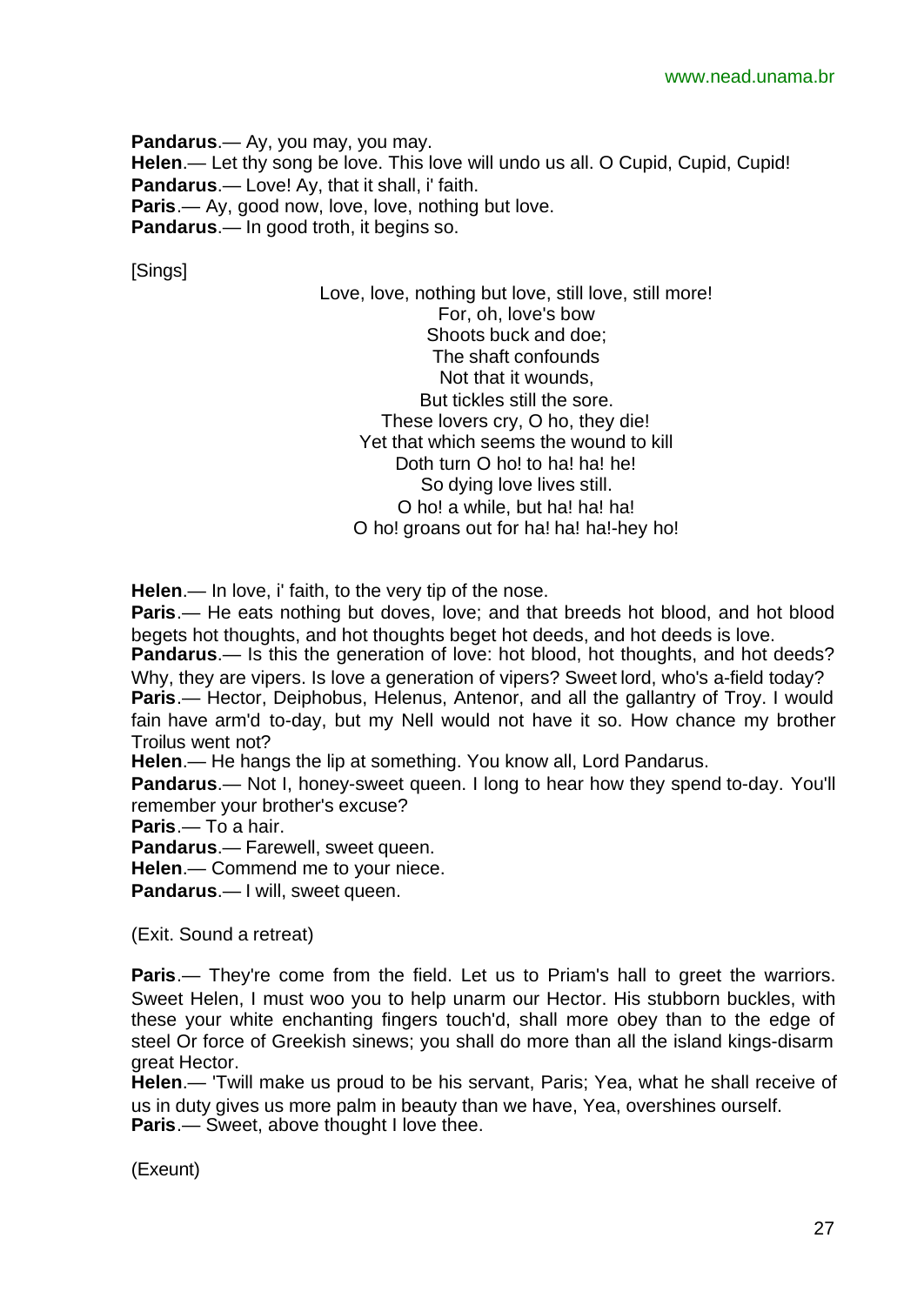ACT III. SCENE 2. Troy. Pandarus' orchard

(Enter Pandarus and Troilus' Boy, meeting)

**Pandarus**.— How now! Where's thy master? At my cousin Cressida's? **Boy**.— No, sir; he stays for you to conduct him thither.

(Enter Troilus)

**Pandarus**.— O, here he comes. How now, how now! **Troilus**.— Sirrah, walk off.

(Exit Boy)

**Pandarus**.— Have you seen my cousin?

**Troilus**.— No, Pandarus. I stalk about her door like a strange soul upon the Stygian banks staying for waftage. O, be thou my Charon, and give me swift transportance to these fields where I may wallow in the lily beds propos'd for the deserver! O gentle Pandar, from Cupid's shoulder pluck his painted wings, and fly with me to Cressid! **Pandarus**.— Walk here i' th' orchard, I'll bring her straight.

(Exit)

**Troilus**.— I am giddy; expectation whirls me round. Th' imaginary relish is so sweet that it enchants my sense; what will it be when that the wat'ry palate tastes indeed love's thrice-repured nectar? Death, I fear me; swooning destruction; or some joy too fine, too subtle-potent, tun'd too sharp in sweetness, for the capacity of my ruder powers. I fear it much; and I do fear besides that I shall lose distinction in my joys; as doth a battle, when they charge on heaps the enemy flying.

(Re-enter Pandarus)

**Pandarus**.— She's making her ready, she'll come straight; you must be witty now. She does so blush, and fetches her wind so short, as if she were fray'd with a sprite. I'll fetch her. It is the prettiest villain; she fetches her breath as short as a new-ta'en sparrow.

(Exit)

**Troilus**.— Even such a passion doth embrace my bosom. My heart beats thicker than a feverous pulse, and all my powers do their bestowing lose, like vassalage at unawares encount'ring the eye of majesty.

(Re-enter Pandarus With Cressida)

**Pandarus**.— Come, come, what need you blush? Shame's a baby.-Here she is now; swear the oaths now to her that you have sworn to me. What, are you gone again? You must be watch'd ere you be made tame, must you? Come your ways, come your ways; an you draw backward, we'll put you i' th' fills.-Why do you not speak to her?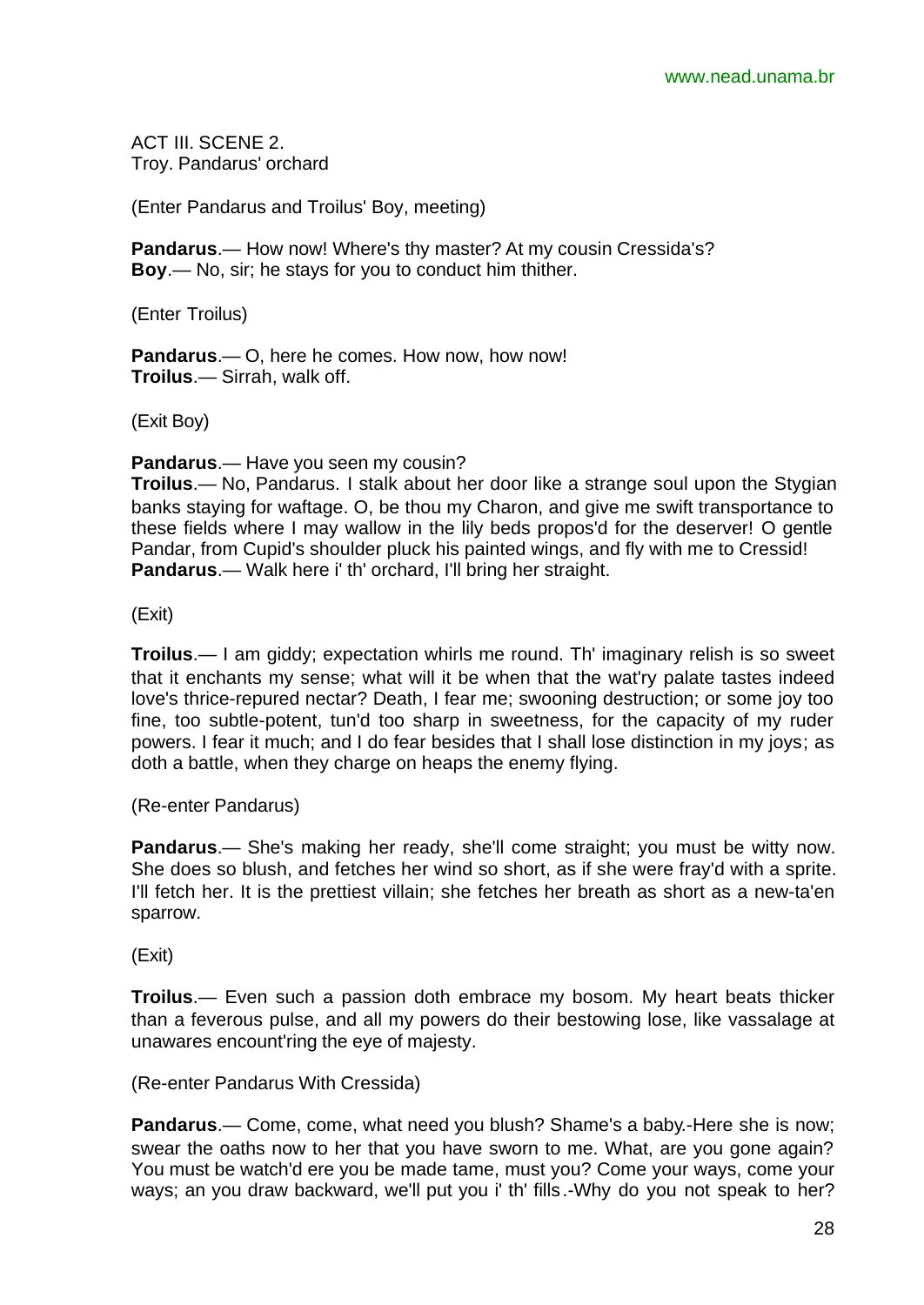Come, draw this curtain and let's see your picture. Alas the day, how loath you are to offend daylight! An 'twere dark, you'd close sooner. So, so; rub on, and kiss the mistress how now, a kiss in fee-farm! Build there, carpenter; the air is sweet. Nay, you shall fight your hearts out ere I part you. The falcon as the tercel, for all the ducks i' th' river. Go to, go to.

**Troilus**.— You have bereft me of all words, lady.

**Pandarus**.— Words pay no debts, give her deeds; but she'll bereave you o' th' deeds too, if she call your activity in question. What, billing again? Here's 'In witness whereof the parties interchangeably.' Come in, come in; I'll go get a fire.

(Exit)

**Cressida**.— Will you walk in, my lord?

**Troilus**.— O Cressid, how often have I wish'd me thus!

**Cressida**.— Wish'd, my lord! The gods grant-O my lord!

**Troilus**.— What should they grant? What makes this pretty abruption? What too curious dreg espies my sweet lady in the fountain of our love?

**Cressida**.— More dregs than water, if my fears have eyes.

**Troilus**.— Fears make devils of cherubims; they never see truly.

**Cressida**.— Blind fear, that seeing reason leads, finds safer footing than blind reason stumbling without fear. To fear the worst oft cures the worse.

**Troilus**.— O, let my lady apprehend no fear! In all Cupid's pageant there is presented no monster.

**Cressida**.— Nor nothing monstrous neither?

**Troilus**.— Nothing, but our undertakings when we vow to weep seas, live in fire, cat rocks, tame tigers; thinking it harder for our mistress to devise imposition enough than for us to undergo any difficulty imposed. This is the monstruosity in love, lady, that the will is infinite, and the execution confin'd; that the desire is boundless, and the act a slave to limit.

**Cressida**.— They say all lovers swear more performance than they are able, and yet reserve an ability that they never perform; vowing more than the perfection of ten, and discharging less than the tenth part of one. They that have the voice of lions and the act of hares, are they not monsters?

**Troilus**.— Are there such? Such are not we. Praise us as we are tasted, allow us as we prove; our head shall go bare till merit crown it. No perfection in reversion shall have a praise in present. We will not name desert before his birth; and, being born, his addition shall be humble. Few words to fair faith: Troilus shall be such to Cressid as what envy can say worst shall be a mock for his truth; and what truth can speak truest not truer than Troilus.

**Cressida**.— Will you walk in, my lord?

(Re-enter Pandarus)

**Pandarus**.— What, blushing still? Have you not done talking yet?

**Cressida**.— Well, uncle, what folly I commit, I dedicate to you.

**Pandarus**.— I thank you for that; if my lord get a boy of you, you'll give him me. Be true to my lord; if he flinch, chide me for it.

**Troilus**.— You know now your hostages: your uncle's word and my firm faith.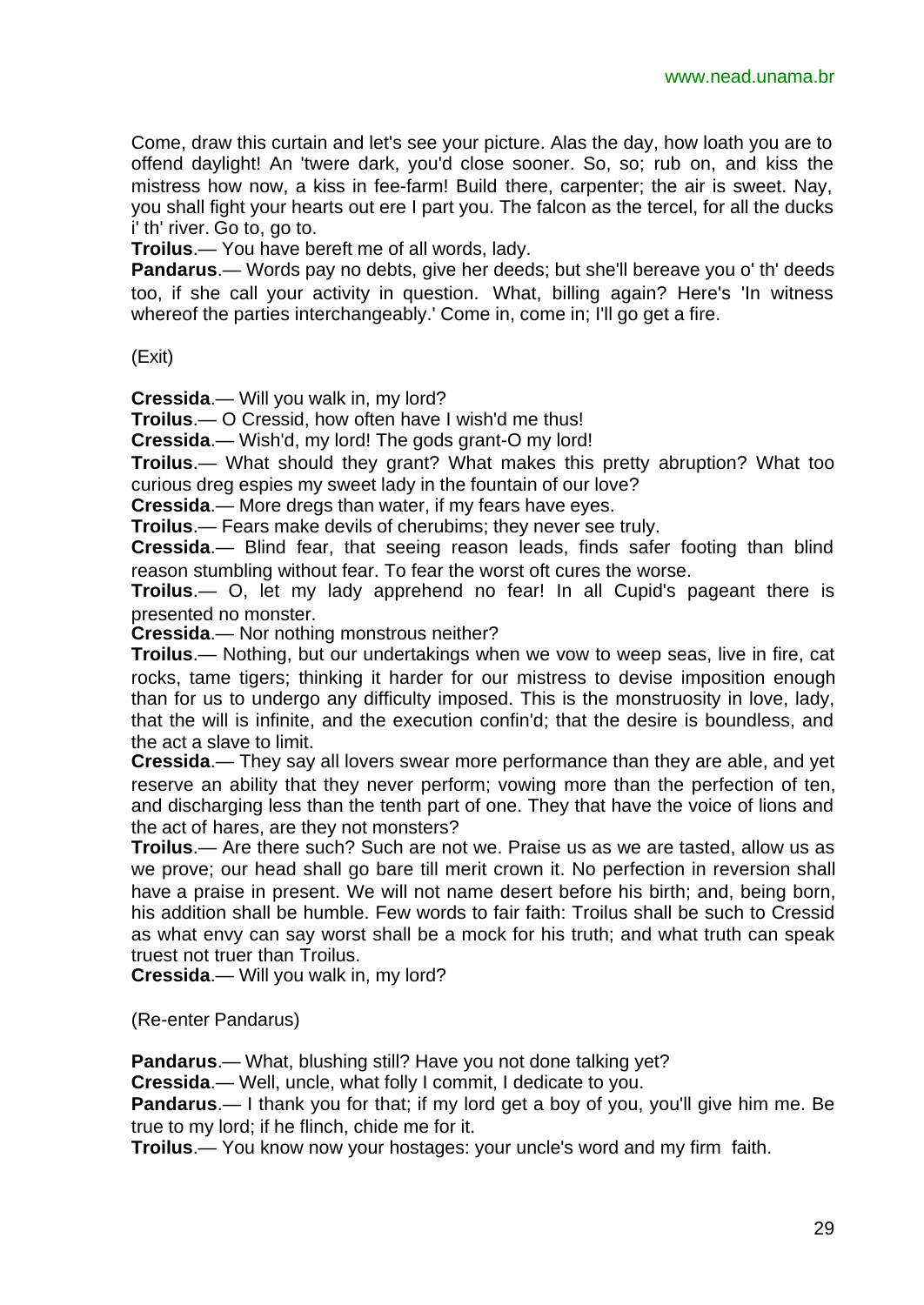**Pandarus**.— Nay, I'll give my word for her too: our kindred, though they be long ere they are wooed, they are constant being won; they are burs, I can tell you; they'll stick where they are thrown.

**Cressida**.— Boldness comes to me now and brings me heart. Prince Troilus, I have lov'd you night and day for many weary months.

**Troilus**.— Why was my Cressid then so hard to win?

**Cressida**.— Hard to seem won; but I was won, my lord, with the first glance that ever-pardon me. If I confess much, you will play the tyrant. I love you now; but till now not so much but I might master it. In faith, I lie; my thoughts were like unbridled children, grown too headstrong for their mother. See, we fools! Why have I blabb'd? Who shall be true to us, when we are so unsecret to ourselves? But, though I lov'd you well, I woo'd you not; and yet, good faith, I wish'd myself a man, or that we women had men's privilege of speaking first. Sweet, bid me hold my tongue, for in this rapture I shall surely speak the thing I shall repent. See, see, your silence, Cunning in dumbness, from my weakness draws my very soul of counsel. Stop my mouth.

**Troilus**.— And shall, albeit sweet music issues thence.

**Pandarus**.— Pretty, i' faith.

**Cressida**.— My lord, I do beseech you, pardon me; 'Twas not my purpose thus to beg a kiss. I am asham'd. O heavens! what have I done? For this time will I take my leave, my lord.

**Troilus**.— Your leave, sweet Cressid!

**Pandarus**.— Leave! An you take leave till to-morrow morning-

**Cressida**.— Pray you, content you.

**Troilus**.— What offends you, lady?

**Cressida**.— Sir, mine own company.

**Troilus**.— You cannot shun yourself.

**Cressida**.— Let me go and try. I have a kind of self resides with you; but an unkind self, that itself will leave to be another's fool. I would be gone. Where is my wit? I know not what I speak.

**Troilus**.— Well know they what they speak that speak so wisely.

**Cressida**.— Perchance, my lord, I show more craft than love; and fell so roundly to a large confession to angle for your thoughts; but you are wise or else you love not; for to be wise and love exceeds man's might; that dwells with gods above.

**Troilus**.— O that I thought it could be in a woman as, if it can, I will presume in you to feed for aye her lamp and flames of love; to keep her constancy in plight and youth, Outliving beauty's outward, with a mind that doth renew swifter than blood decays! Or that persuasion could but thus convince me that my integrity and truth to you Might be affronted with the match and weight of such a winnowed purity in love. How were I then uplifted! but, alas, I am as true as truth's simplicity, and simpler than the infancy of truth.

**Cressida**.— In that I'll war with you.

**Troilus**.— O virtuous fight, when right with right wars who shall be most right! True swains in love shall in the world to come approve their truth by Troilus, when their rhymes, full of protest, of oath, and big compare, want similes, truth tir'd with iteration as true as steel, as plantage to the moon, as sun to day, as turtle to her mate, as iron to adamant, as earth to th' centre Yet, after all comparisons of truth, as truth's authentic author to be cited, 'As true as Troilus' shall crown up the verse and sanctify the numbers.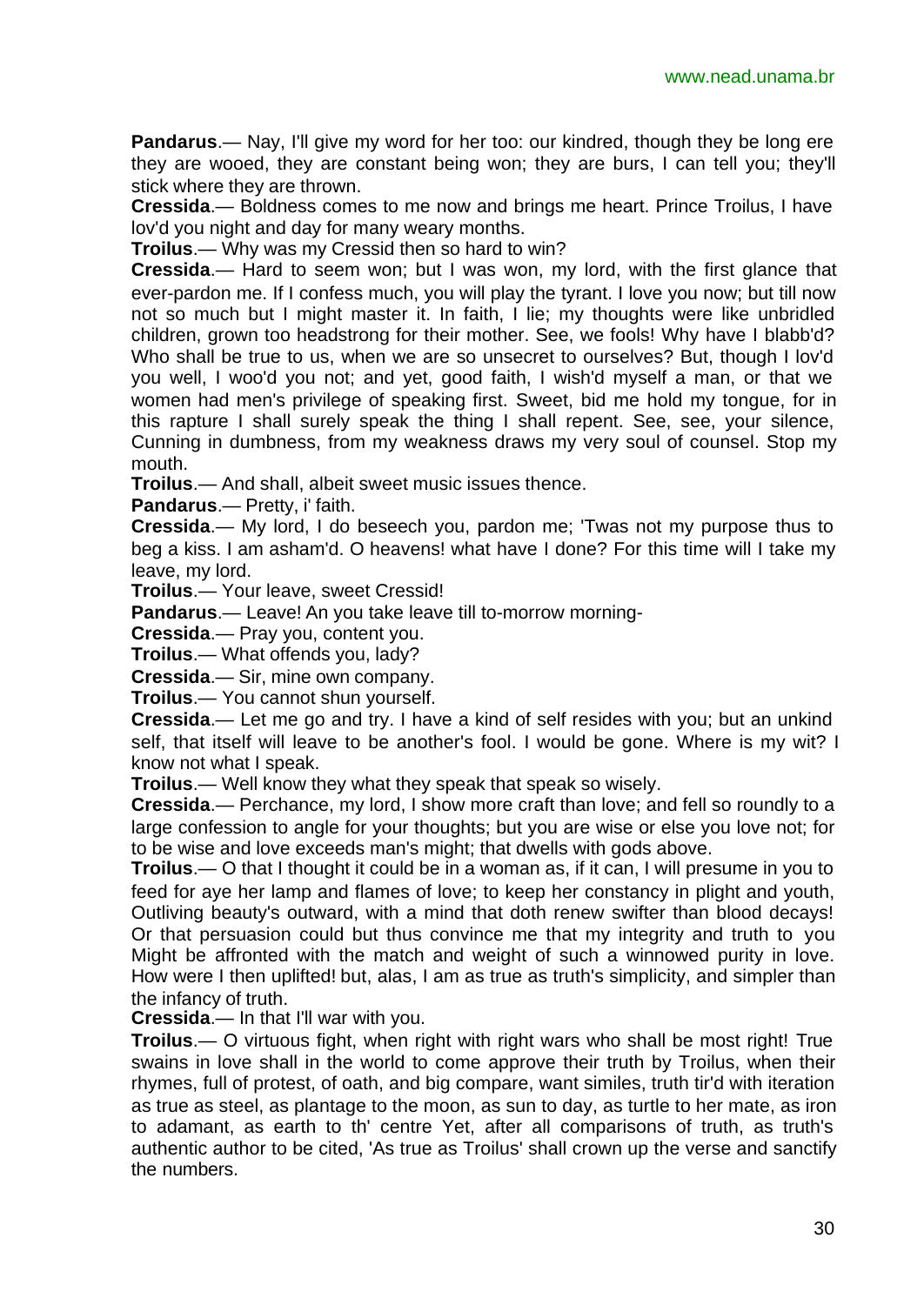**Cressida**.— Prophet may you be! If I be false, or swerve a hair from truth, when time is old and hath forgot itself, when waterdrops have worn the stones of Troy, and blind oblivion swallow'd cities up, and mighty states characterless are grated to dusty nothing-yet let memory from false to false, among false maids in love, upbraid my falsehood when th' have said 'As false as air, as water, wind, or sandy earth, as fox to lamb, or wolf to heifer's calf, pard to the hind, or stepdame to her son' Yea, let them say, to stick the heart of falsehood, 'As false as Cressid.'

**Pandarus**.— Go to, a bargain made; seal it, seal it; I'll be the witness. Here I hold your hand; here my cousin's. If ever you prove false one to another, since I have taken such pains to bring you together, let all pitiful goers between be call'd to the world's end after my name-call them all Pandars; let all constant men be Troiluses, all false women Cressids, and all brokers between Pandars. Say 'Amen.'

**Troilus**.— Amen.

**Cressida**.— Amen.

**Pandarus**.— Amen. Whereupon I will show you a chamber and a bed; which bed, because it shall not speak of your pretty encounters, press it to death. Away! And Cupid grant all tongue-tied maidens here, bed, chamber, pander, to provide this gear!

(Exeunt)

ACT III. SCENE 3. The Greek camp

(Flourish. Enter Agamemnon, Ulysses, Diomedes, Nestor, Ajax, Menelaus, and Calchas)

**Calchas**.— Now, Princes, for the service I have done, th' advantage of the time prompts me aloud to call for recompense. Appear it to your mind that, through the sight I bear in things to come, I have abandon'd Troy, left my possession, Incurr'd a traitor's name, expos'd myself from certain and possess'd conveniences to doubtful fortunes, sequest'ring from me all that time, acquaintance, custom, and condition, made tame and most familiar to my nature; and here, to do you service, am become as new into the world, strange, unacquainted I do beseech you, as in way of taste, to give me now a little benefit out of those many regist'red in promise, which you say live to come in my behalf.

**Agamemnon**.— What wouldst thou of us, Troyan? Make demand.

**Calchas**.— You have a Troyan prisoner call'd Antenor, yesterday took; Troy holds him very dear. Oft have you-often have you thanks therefore Desir'd my Cressid in right great exchange, whom Troy hath still denied; but this Antenor, I know, is such a wrest in their affairs that their negotiations all must slack wanting his manage; and they will almost give us a prince of blood, a son of Priam, In change of him. Let him be sent, great Princes, and he shall buy my daughter; and her presence shall quite strike off all service I have done In most accepted pain.

**Agamemnon**.— Let Diomedes bear him, and bring us Cressid hither. Calchas shall have what he requests of us. Good Diomed, Furnish you fairly for this interchange; Withal, bring word if Hector will to-morrow be answer'd in his challenge. Ajax is ready.

**Diomedes**.— This shall I undertake; and 'tis a burden which I am proud to bear.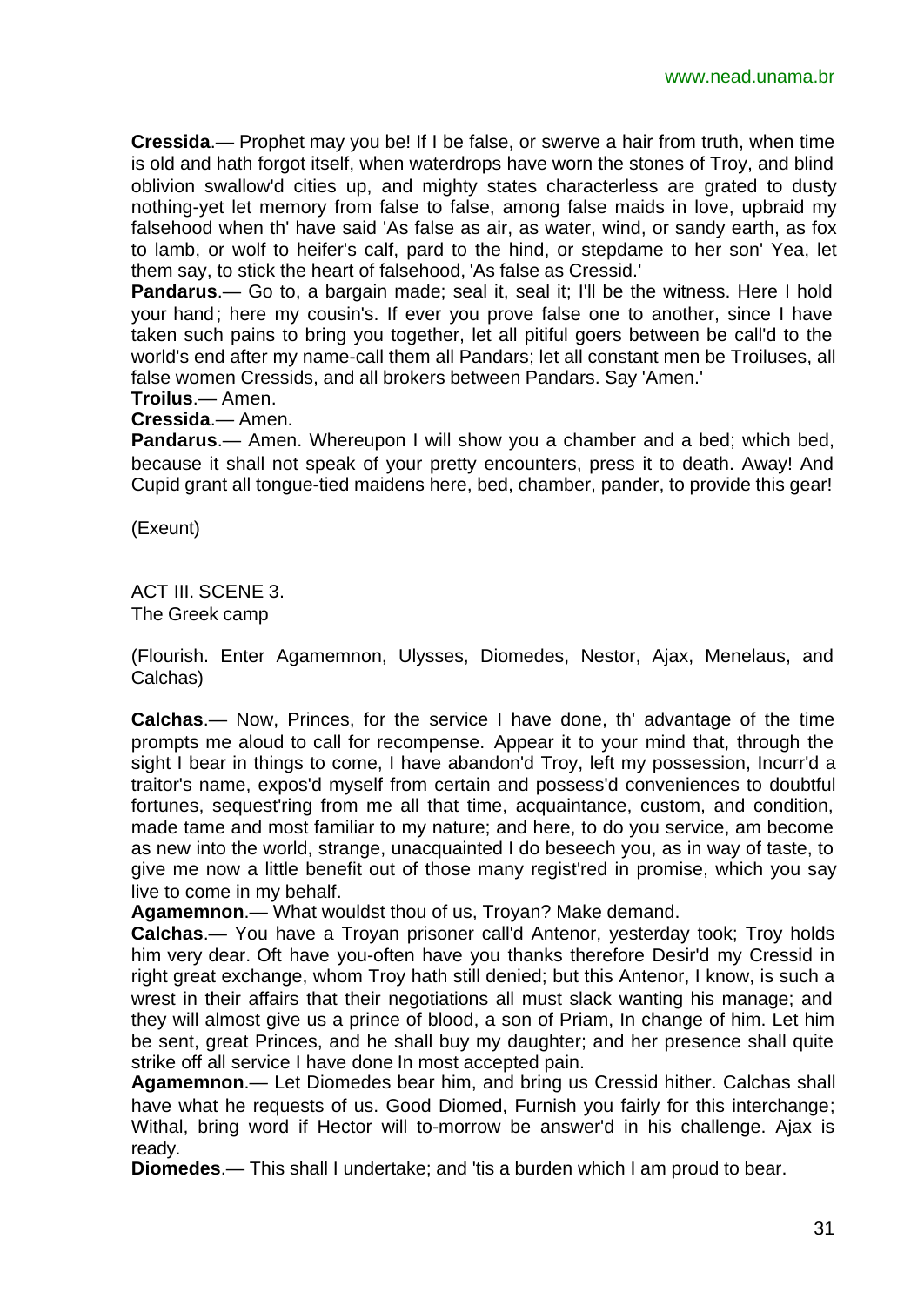(Exeunt Diomedes and Calchas)

Achilles and Patroclus stand in their tent

**Ulysses**.— Achilles stands i' th' entrance of his tent. Please it our general pass strangely by him, as if he were forgot; and, Princes all, Lay negligent and loose regard upon him. I will come last. 'Tis like he'll question me why such unplausive eyes are bent, why turn'd on him? If so, I have derision med'cinable to use between your strangeness and his pride, which his own will shall have desire to drink. It may do good. Pride hath no other glass to show itself but pride; for supple knees feed arrogance and are the proud man's fees.

**Agamemnon**.— We'll execute your purpose, and put on a form of strangeness as we pass along. So do each lord; and either greet him not, or else disdainfully, which shall shake him more than if not look'd on. I will lead the way.

**Achilles**.— What comes the general to speak with me? You know my mind. I'll fight no more 'gainst Troy.

**Agamemnon**.— What says Achilles? Would he aught with us?

**Nestor**.— Would you, my lord, aught with the general?

**Achilles**.— No.

**Nestor**.— Nothing, my lord.

**Agamemnon**.— The better.

(Exeunt Agamemnon and Nestor)

**Achilles**.— Good day, good day. **Menelaus**.— How do you? How do you?

(Exit)

**Achilles**.— What, does the cuckold scorn me? **Ajax**.— How now, Patroclus? **Achilles**.— Good morrow, Ajax. **Ajax**.— Ha? **Achilles**.— Good morrow. **Ajax**.— Ay, and good next day too.

(Exit)

**Achilles**.— What mean these fellows? Know they not Achilles?

**Patroclus.**— They pass by strangely. They were us'd to bend, to send their smiles before them to Achilles, to come as humbly as they us'd to creep to holy altars.

**Achilles**.— What, am I poor of late? 'Tis certain, greatness, once fall'n out with fortune, must fall out with men too. What the declin'd is, he shall as soon read in the eyes of others as feel in his own fall; for men, like butterflies, show not their mealy wings but to the summer; and not a man for being simply man hath any honour, but honour for those honours that are without him, as place, riches, and favour, Prizes of accident, as oft as merit; which when they fall, as being slippery standers, the love that lean'd on them as slippery too, Doth one pluck down another, and together die in the fall. But 'tis not so with me: Fortune and I are friends; I do enjoy at ample point all that I did possess save these men's looks; who do, methinks, find out something not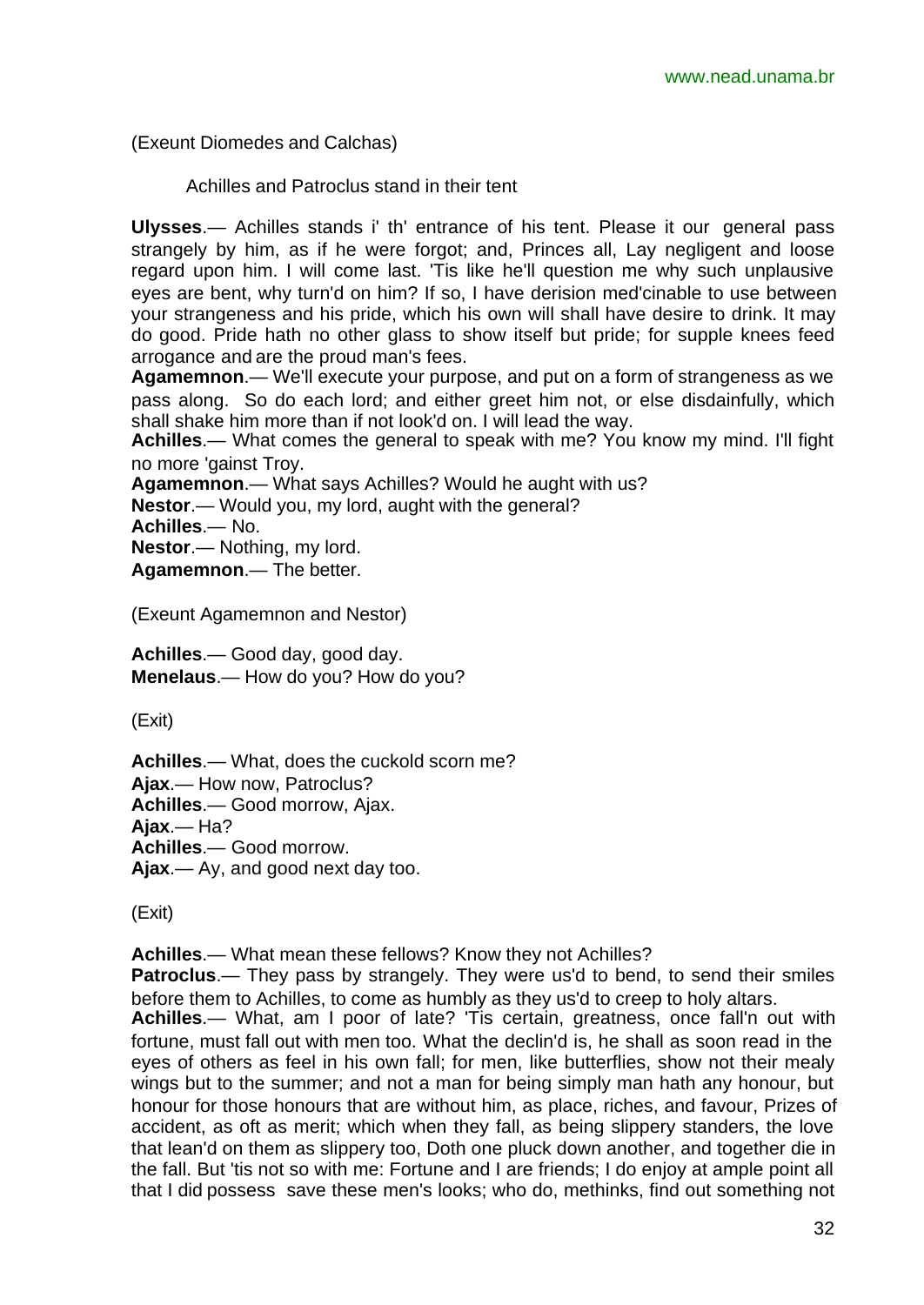worth in me such rich beholding as they have often given. Here is Ulysses.I'll interrupt his reading. How now, Ulysses!

**Ulysses**.— Now, great Thetis' son!

**Achilles**.— What are you reading?

**Ulysses**.— A strange fellow here writes me that man-how dearly ever parted, how much in having, or without or in Cannot make boast to have that which he hath, nor feels not what he owes, but by reflection; as when his virtues shining upon others heat them, and they retort that heat again to the first giver.

**Achilles**.— This is not strange, Ulysses. The beauty that is borne here in the face the bearer knows not, but commends itself to others' eyes; nor doth the eye itself that most pure spirit of sense-behold itself, not going from itself; but eye to eye opposed Salutes each other with each other's form; for speculation turns not to itself Till it hath travell'd, and is mirror'd there where it may see itself. This is not strange at all.

**Ulysses**.— I do not strain at the position It is familiar-but at the author's drift; who, in his circumstance, expressly proves that no man is the lord of anything, though in and of him there be much consisting, Till he communicate his parts to others; nor doth he of himself know them for aught Till he behold them formed in th' applause where th' are extended; who, like an arch, reverb'rate the voice again; or, like a gate of steel Fronting the sun, receives and renders back his figure and his heat. I was much rapt in this; and apprehended here immediately th' unknown Ajax. Heavens, what a man is there! A very horse that has he knows not what! Nature, what things there are Most abject in regard and dear in use! What things again most dear in the esteem And poor in worth! Now shall we see to-morrow an act that very chance doth throw upon him Ajax renown'd. O heavens, what some men do, wile some men leave to do! How some men creep in skittish Fortune's-hall, whiles others play the idiots in her eyes! How one man eats into another's pride, while pride is fasting in his wantonness! To see these Grecian lords!-why, even already they clap the lubber Ajax on the shoulder, as if his foot were on brave Hector's breast, and great Troy shrinking.

**Achilles**.— I do believe it; for they pass'd by me as misers do by beggars-neither gave to me good word nor look. What, are my deeds forgot?

**Ulysses**.— Time hath, my lord, a wallet at his back, wherein he puts alms for oblivion, a great-siz'd monster of ingratitudes. Those scraps are good deeds past, which are devour'd as fast as they are made, forgot as soon as done. Perseverance, dear my lord, keeps honour bright. To have done is to hang quite out of fashion, like a rusty mail In monumental mock'ry. Take the instant way; for honour travels in a strait so narrow where one but goes abreast. Keep then the path, for emulation hath a thousand sons that one by one pursue; if you give way, or hedge aside from the direct forthright, like to an ent'red tide they all rush by and leave you hindmost; or, like a gallant horse fall'n in first rank, lie there for pavement to the abject rear, o'er-run and trampled on. Then what they do in present, though less than yours in past, must o'ertop yours; for Time is like a fashionable host, that slightly shakes his parting guest by th' hand; and with his arms out-stretch'd, as he would fly, Grasps in the corner. The welcome ever smiles, and farewell goes out sighing. O, let not virtue seek Remuneration for the thing it was; for beauty, wit, high birth, vigour of bone, desert in service, love, friendship, charity, are subjects all to envious and calumniating Time. One touch of nature makes the whole world kin that all with one consent praise newborn gawds, though they are made and moulded of things past, and give to dust that is a little gilt more laud than gilt o'er-dusted. The present eye praises the present object. Then marvel not, thou great and complete man, that all the Greeks begin to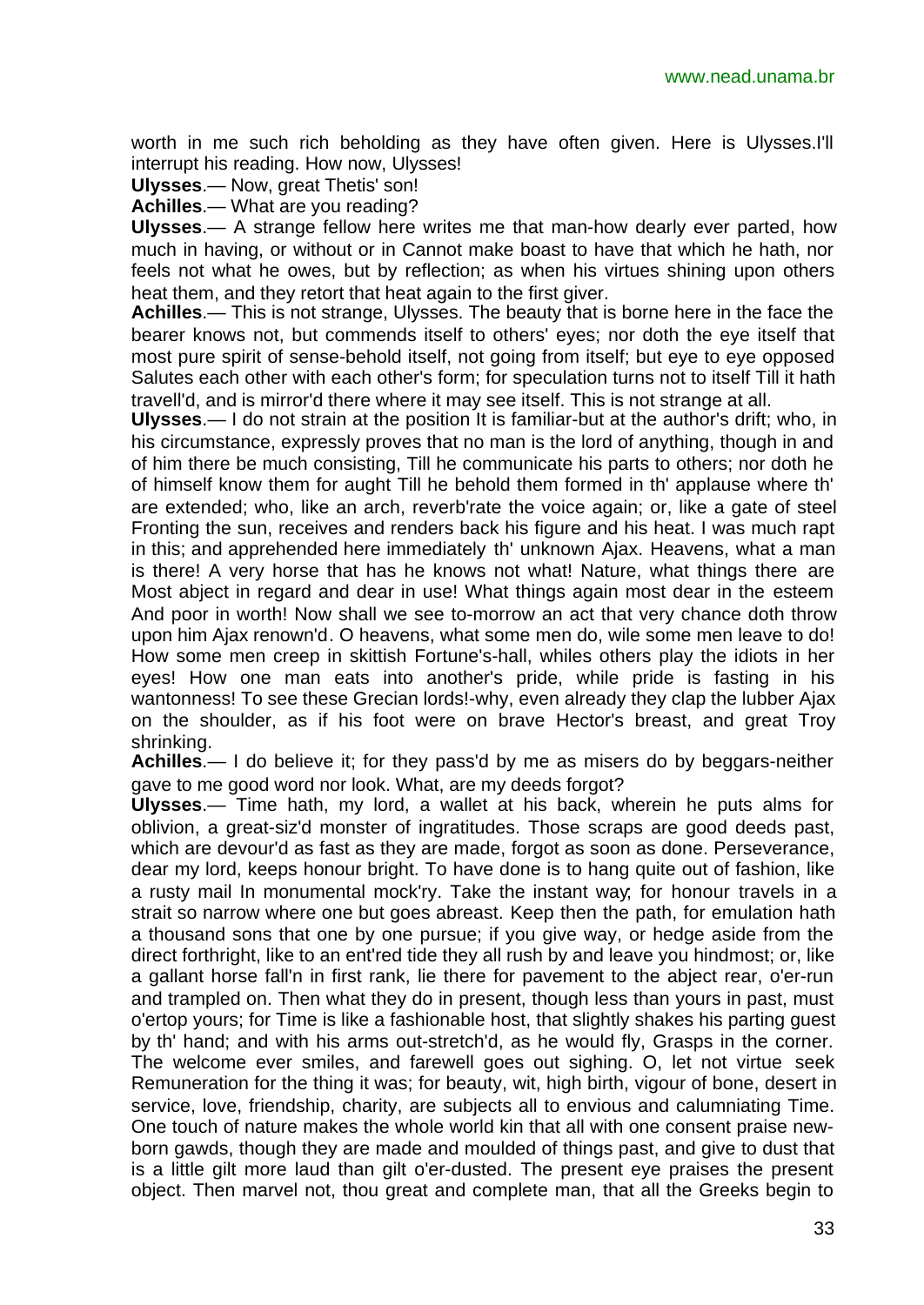worship Ajax, since things in motion sooner catch the eye than what stirs not. The cry went once on thee, and still it might, and yet it may again, If thou wouldst not entomb thyself alive and case thy reputation in thy tent, whose glorious deeds but in these fields of late made emulous missions 'mongst the gods themselves, and drave great Mars to faction.

**Achilles**.— Of this my privacy I have strong reasons.

**Ulysses**.— But 'gainst your privacy the reasons are more potent and heroical 'Tis known, Achilles, that you are in love with one of Priam's daughters.

**Achilles**.— Ha! known!

**Ulysses**.— Is that a wonder? The providence that's in a watchful state knows almost every grain of Plutus' gold; finds bottom in th' uncomprehensive deeps; keeps place with thought, and almost, like the gods, do thoughts unveil in their dumb cradles. There is a mystery-with whom relation durst never meddle-in the soul of state, Which hath an operation more divine than breath or pen can give expressure to.All the commerce that you have had with Troy as perfectly is ours as yours, my lord; And better would it fit Achilles much to throw down Hector than Polyxena. But it must grieve young Pyrrhus now at home, when fame shall in our island sound her trump, And all the Greekish girls shall tripping sing 'Great Hector's sister did Achilles win; but our great Ajax bravely beat down him.' Farewell, my lord. I as your lover speak. The fool slides o'er the ice that you should break.

#### (Exit)

**Patroclus**.— To this effect, Achilles, have I mov'd you. A woman impudent and mannish grown Is not more loath'd than an effeminate man In time of action. I stand condemn'd for this; they think my little stomach to the war and your great love to me restrains you thus. Sweet, rouse yourself; and the weak wanton Cupid shall from your neck unloose his amorous fold, and, like a dew-drop from the lion's mane, be shook to airy air.

**Achilles**.— Shall Ajax fight with Hector?

**Patroclus**.— Ay, and perhaps receive much honour by him.

**Achilles**.— I see my reputation is at stake; my fame is shrewdly gor'd.

**Patroclus.**— O, then, beware: those wounds heal ill that men do give themselves; Omission to do what is necessary seals a commission to a blank of danger; and danger, like an ague, subtly taints even then when they sit idly in the sun.

**Achilles**.— Go call Thersites hither, sweet Patroclus. I'll send the fool to Ajax, and desire him T' invite the Troyan lords, after the combat, to see us here unarm'd. I have a woman's longing, an appetite that I am sick withal, to see great Hector in his weeds of peace; to talk with him, and to behold his visage, even to my full of view.

(Enter Thersites)

A labour sav'd!

**Thersites**.— A wonder! **Achilles**.— What? **Thersites**.— Ajax goes up and down the field asking for himself.

**Achilles**.— How so?

**Thersites**.— He must fight singly to-morrow with Hector, and is so prophetically proud of an heroical cudgelling that he raves in saying nothing.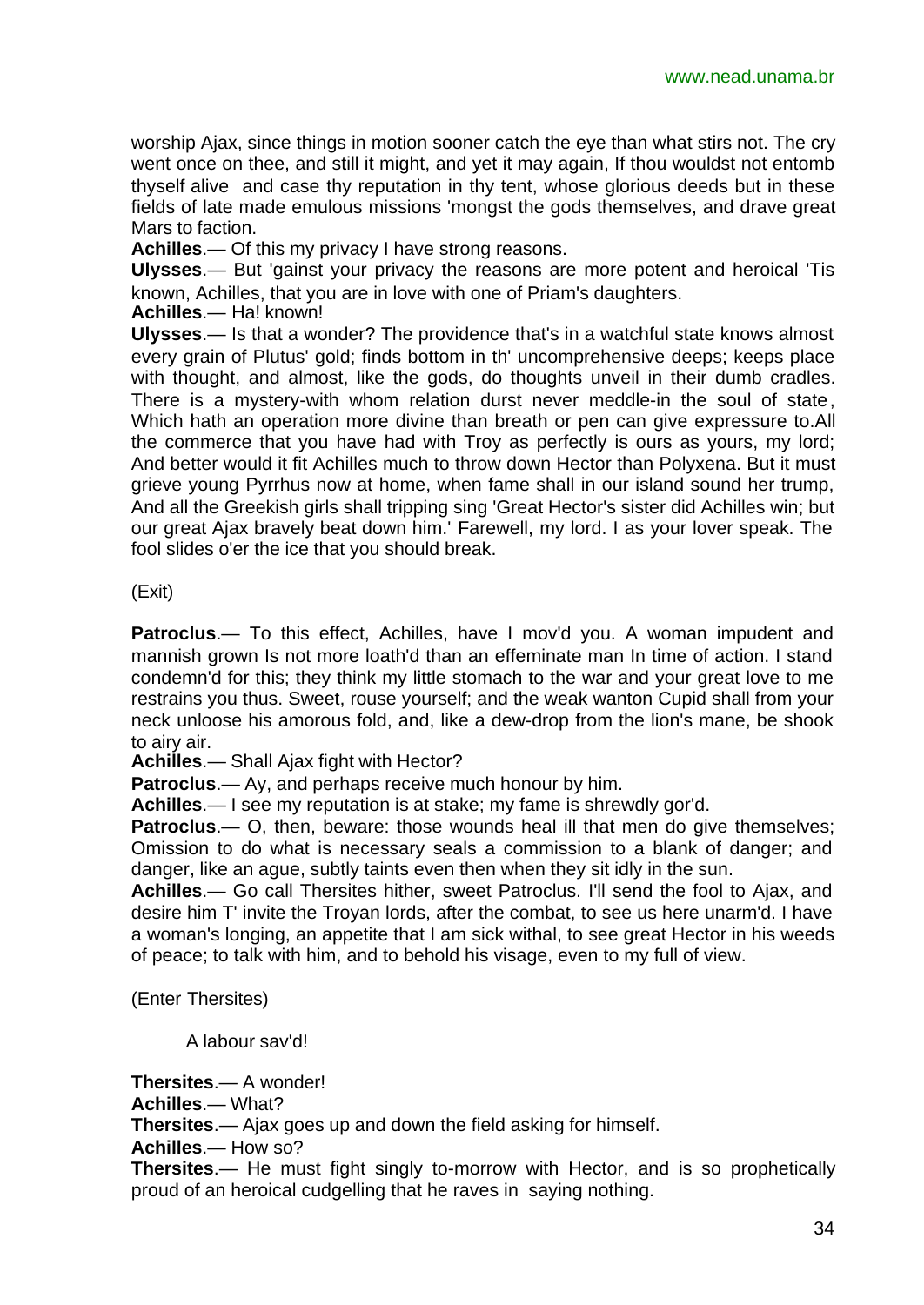#### **Achilles**.— How can that be?

**Thersites**.— Why, 'a stalks up and down like a peacock-a stride and a stand; ruminaies like an hostess that hath no arithmetic but her brain to set down her reckoning, bites his lip with a politic regard, as who should say 'There were wit in this head, na 'twould out'; and so there is; but it lies as coldly in him as fire in a flint, which will not show without knocking. The man's undone for ever; for if Hector break not his neck i' th' combat, he'll break't himself in vainglory. He knows not me. I said 'Good morrow, Ajax'; and he replies 'Thanks, Agamemnon.' What think you of this man that takes me for the general? He's grown a very land fish, languageless, a monster. A plague of opinion! A man may wear it on both sides, like leather jerkin.

**Achilles**.— Thou must be my ambassador to him, Thersites.

**Thersites**.— Who, I? Why, he'll answer nobody; he professes not answering. Speaking is for beggars: he wears his tongue in's arms. I will put on his presence. Let Patroclus make his demands to me, you shall see the pageant of Ajax.

**Achilles**.— To him, Patroclus. Tell him I humbly desire the valiant Ajax to invite the most valorous Hector to come unarm'd to my tent; and to procure safe conduct for his person of the magnanimous and most illustrious six-or-seven-times-honour'd Captain General of the Grecian army, et cetera, Agamemnon. Do this.

**Patroclus**.— Jove bless great Ajax!

**Thersites**.— Hum!

**Patroclus**.— I come from the worthy Achilles-

**Thersites**.— Ha!

**Patroclus**.— Who most humbly desires you to invite Hector to his tent.

**Thersites**.— Hum!

**Patroclus**.— And to procure safe conduct from Agamemnon.

**Thersites**.— Agamemnon!

**Patroclus**.— Ay, my lord.

**Thersites**.— Ha!

**Patroclus**.— What you say to't?

**Thersites**.— God buy you, with all my heart.

**Patroclus**.— Your answer, sir.

**Thersites**.— If to-morrow be a fair day, by eleven of the clock it will go one way or other. Howsoever, he shall pay for me ere he has me.

**Patroclus**.— Your answer, sir.

**Thersites**.— Fare ye well, with all my heart.

**Achilles**.— Why, but he is not in this tune, is he?

**Thersites**.— No, but he's out a tune thus. What music will be in him when Hector has knock'd out his brains I know not; but, I am sure, none; unless the fiddler Apollo get his sinews to make catlings on.

**Achilles**.— Come, thou shalt bear a letter to him straight.

**Thersites**.— Let me carry another to his horse; for that's the more capable creature.

**Achilles**.— My mind is troubled, like a fountain stirr'd; and I myself see not the bottom of it.

(Exeunt Achilles and Patroclus)

**Thersites**.— Would the fountain of your mind were clear again, that I might water an ass at it. I had rather be a tick in a sheep than such a valiant ignorance.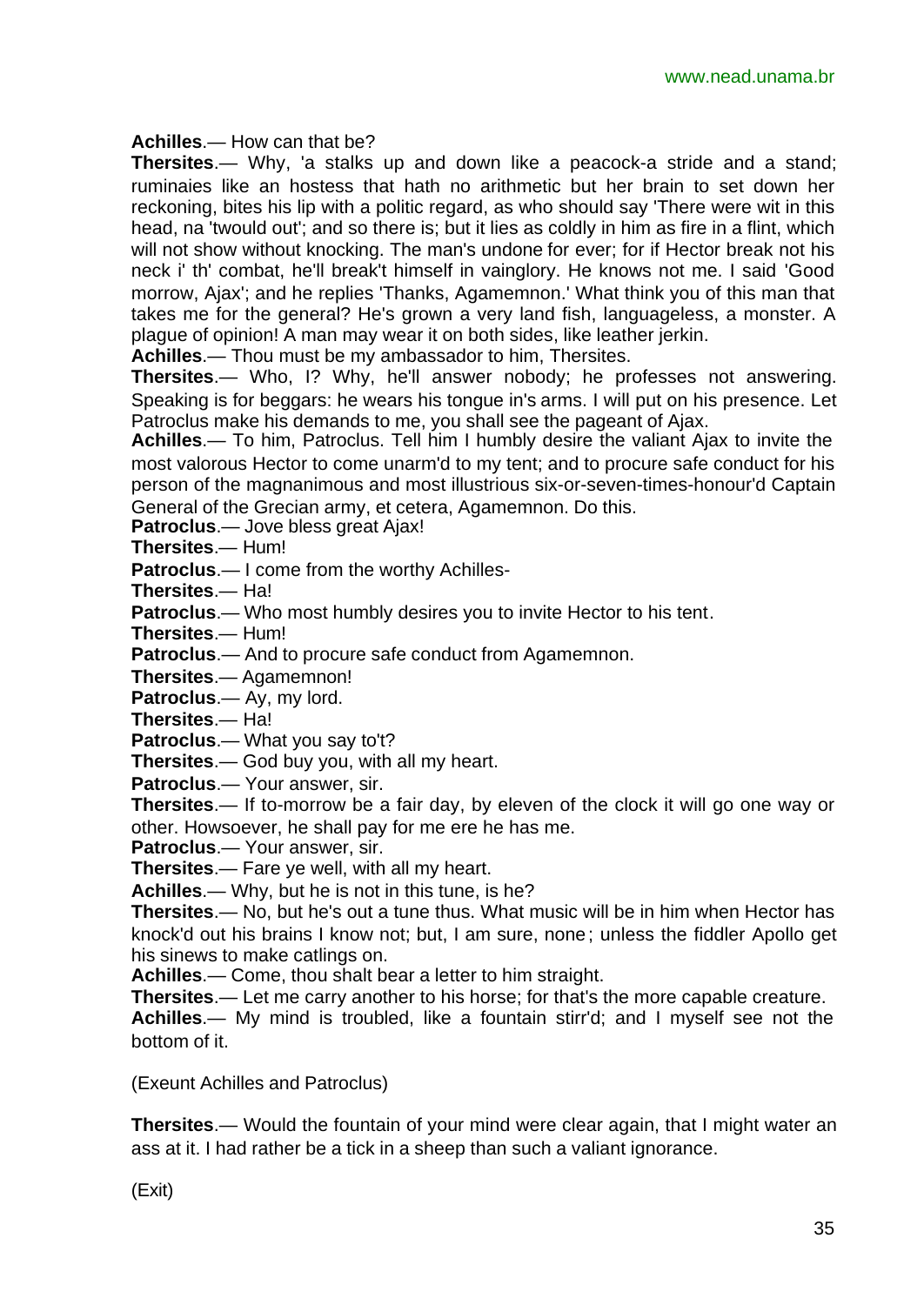ACT IV. SCENE 1. Troy. A street

(Enter, at one side, Aeneas, and servant with a torch; at another, Paris, Deiphobus, Antenor, Diomedes the Grecian, and others, with torches)

**Paris**.— See, ho! Who is that there?

**Deiphobus**.— It is the Lord Aeneas.

**Aeneas**.— Is the Prince there in person? Had I so good occasion to lie long as you, Prince Paris, nothing but heavenly business should rob my bed-mate of my company. **Diomedes**.— That's my mind too. Good morrow, Lord Aeneas.

**Paris**.— A valiant Greek, Aeneas -take his hand: witness the process of your speech, wherein you told how Diomed, a whole week by days, did haunt you in the field.

**Aeneas**.— Health to you, valiant sir, during all question of the gentle truce; but when I meet you arm'd, as black defiance as heart can think or courage execute.

**Diomedes**.— The one and other Diomed embraces. Our bloods are now in calm; and so long health! But when contention and occasion meet, by Jove, I'll play the hunter for thy life with all my force, pursuit, and policy.

**Aeneas**.— And thou shalt hunt a lion, that will fly with his face backward. In humane gentleness, welcome to Troy! now, by Anchises' life, welcome indeed! By Venus' hand I swear no man alive can love in such a sort the thing he means to kill, more excellently.

**Diomedes**.— We sympathise. Jove let Aeneas live, If to my sword his fate be not the glory, a thousand complete courses of the sun! But in mine emulous honour let him die with every joint a wound, and that to-morrow!

**Aeneas**.— We know each other well.

**Diomedes**.— We do; and long to know each other worse.

**Paris**.— This is the most despiteful'st gentle greeting the noblest hateful love, that e'er I heard of. What business, lord, so early?

**Aeneas**.— I was sent for to the King; but why, I know not.

**Paris.**— His purpose meets you: 'twas to bring this Greek to Calchas' house, and there to render him, for the enfreed Antenor, the fair Cressid. let's have your company; or, if you please, Haste there before us. I constantly believe or rather call my thought a certain knowledge my brother Troilus lodges there to-night. Rouse him and give him note of our approach, with the whole quality wherefore; I fear we shall be much unwelcome.

**Aeneas**.— That I assure you: Troilus had rather Troy were borne to Greece than Cressid borne from Troy.

**Paris.**— There is no help; the bitter disposition of the time will have it so. On, lord; we'll follow you.

**Aeneas**.— Good morrow, all.

(Exit with servant)

**Paris**.— And tell me, noble Diomed-faith, tell me true, even in the soul of sound good-fellowship who in your thoughts deserves fair Helen best, myself or Menelaus? **Diomedes**.— Both alike: he merits well to have her that doth seek her, not making any scruple of her soilure, with such a hell of pain and world of charge; and you as well to keep her that defend her, not palating the taste of her dishonour, with such a costly loss of wealth and friends. He like a puling cuckold would drink up the lees and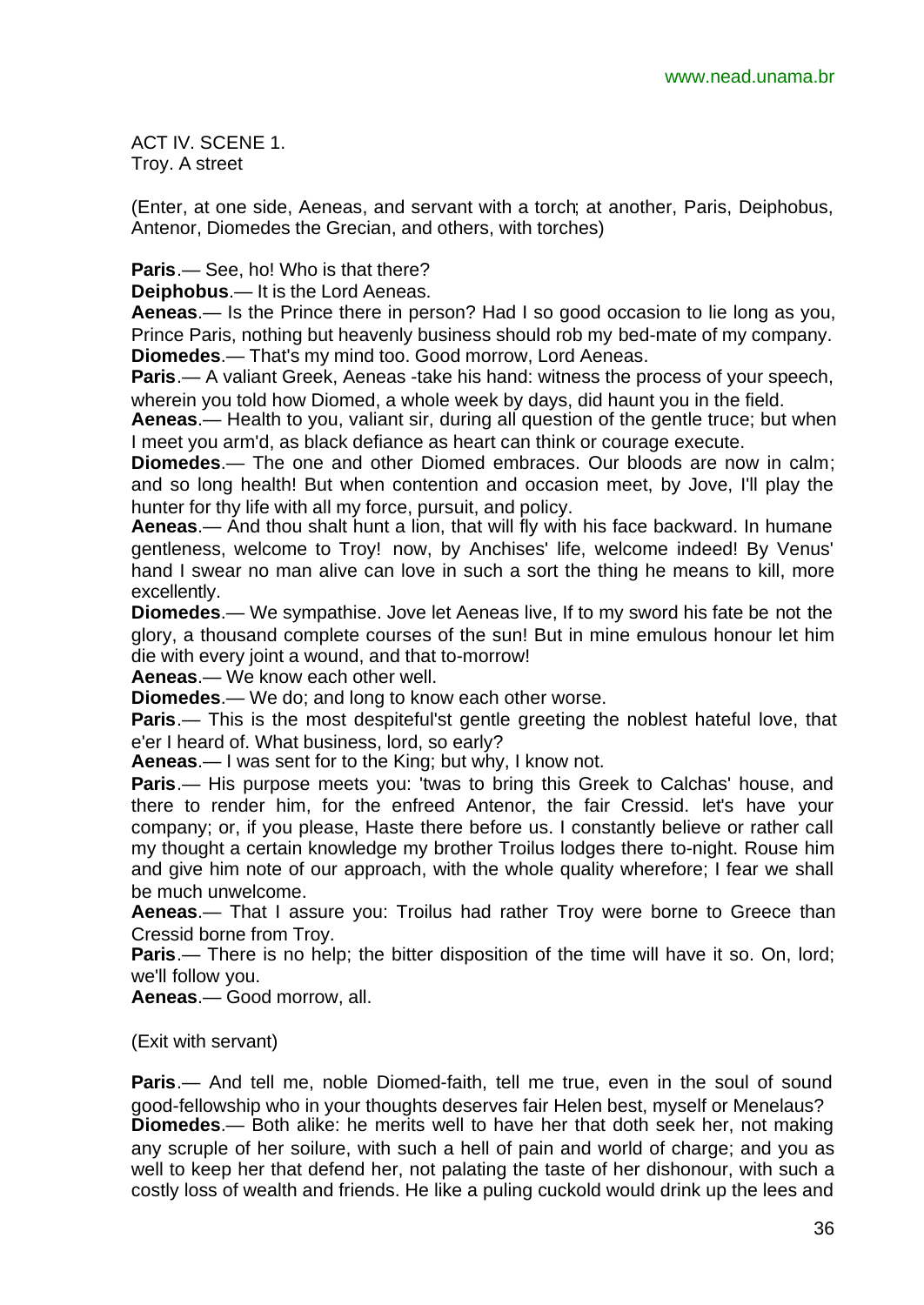dregs of a flat tamed piece; you, like a lecher, out of whorish loins are pleas'd to breed out your inheritors. Both merits pois'd, each weighs nor less nor more; but he as he, the heavier for a whore.

**Paris**.— You are too bitter to your country-woman.

**Diomedes**.— She's bitter to her country. Hear me, Paris: for every false drop in her bawdy veins a Grecian's life hath sunk; for every scruple of her contaminated carrion weight a Troyan hath been slain; since she could speak, she hath not given so many good words breath as for her Greeks and Troyans suff'red death.

**Paris**.— Fair Diomed, you do as chapmen do, dispraise the thing that you desire to buy; but we in silence hold this virtue well: we'll not commend what we intend to sell. Here lies our way.

(Exeunt)

ACT IV. SCENE 2. Troy. The court of Pandarus' house

(Enter Troilus and Cressida)

**Troilus**.— Dear, trouble not yourself; the morn is cold.

**Cressida**.— Then, sweet my lord, I'll call mine uncle down; he shall unbolt the gates.

**Troilus.**— Trouble him not; to bed, to bed! Sleep kill those pretty eyes, and give as soft attachment to thy senses as infants' empty of all thought!

**Cressida**.— Good morrow, then.

**Troilus**.— I prithee now, to bed.

**Cressida**.— Are you aweary of me?

**Troilus**.— O Cressida! but that the busy day, wak'd by the lark, hath rous'd the ribald crows, and dreaming night will hide our joys no longer, I would not from thee.

**Cressida**.— Night hath been too brief.

**Troilus**.— Beshrew the witch! with venomous wights she stays as tediously as hell, but flies the grasps of love with wings more momentary-swift than thought. You will catch cold, and curse me.

**Cressida**.— Prithee tarry. You men will never tarry. O foolish Cressid! I might have still held off, and then you would have tarried. Hark! there's one up.

**Pandarus**. [Within] — What's all the doors open here?

**Troilus**.— It is your uncle.

(Enter Pandarus)

**Cressida**.— A pestilence on him! Now will he be mocking. I shall have such a life!

**Pandarus**.— How now, how now! How go maidenheads? Here, you maid! Where's my cousin Cressid?

**Cressida**.— Go hang yourself, you naughty mocking uncle you bring me to do, and then you flout me too.

**Pandarus**.— To do what? to do what? Let her say what. What have I brought you to do?

**Cressida**.— Come, come, beshrew your heart! You'll ne'er be good, nor suffer others.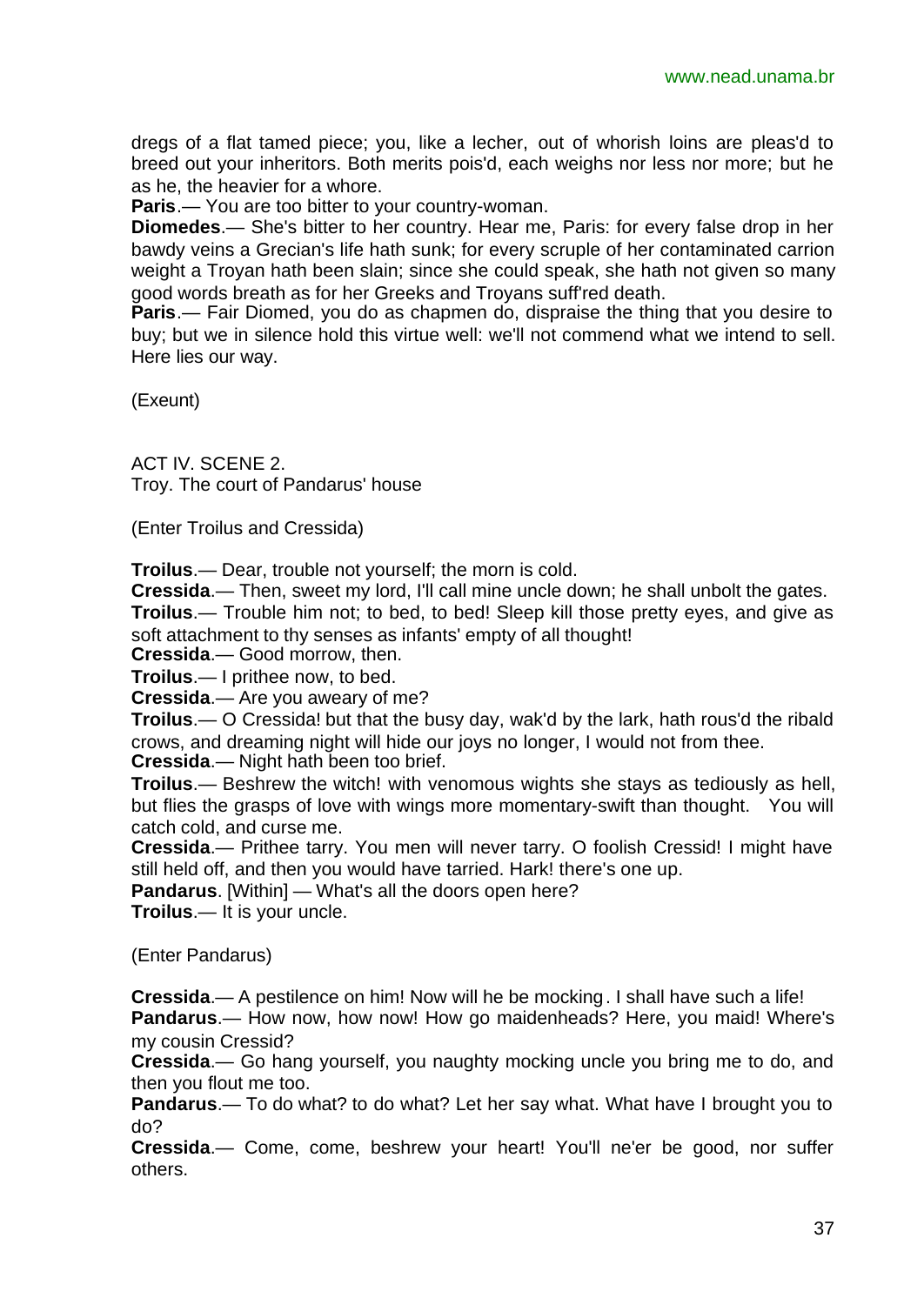**Pandarus**.— Ha, ha! Alas, poor wretch! a poor capocchia! hast not slept to-night? Would he not, a naughty man, let it sleep? A bugbear take him!

**Cressida**.— Did not I tell you? Would he were knock'd i' th' head! [One knocks] Who's that at door? Good uncle, go and see. My lord, come you again into my chamber. You smile and mock me, as if I meant naughtily.

**Troilus**.— Ha! ha!

**Cressida**.— Come, you are deceiv'd, I think of no such thing. [Knock] How earnestly they knock! Pray you come in: I would not for half Troy have you seen here.

(Exeunt Troilus and Cressida)

**Pandarus**.— Who's there? What's the matter? Will you beat down the door? How now? What's the matter?

(Enter Aeneas)

**Aeneas**.— Good morrow, lord, good morrow.

**Pandarus**.— Who's there? My lord Aeneas? By my troth, I knew you not. What news with you so early?

**Aeneas**.— Is not Prince Troilus here?

**Pandarus**.— Here! What should he do here?

**Aeneas**.— Come, he is here, my lord; do not deny him. It doth import him much to speak with me.

**Pandarus.**— Is he here, say you? It's more than I know, I'll be sworn. For my own part, I came in late. What should he do here?

**Aeneas**.— Who!-nay, then. Come, come, you'll do him wrong ere you are ware; you'll be so true to him to be false to him. Do not you know of him, but yet go fetch him hither; go.

(Re-enter Troilus)

**Troilus**.— How now! What's the matter?

**Aeneas**.— My lord, I scarce have leisure to salute you, my matter is so rash. There is at hand Paris your brother, and Deiphobus, the Grecian Diomed, and our Antenor Deliver'd to us; and for him forthwith, ere the first sacrifice, within this hour, we must give up to Diomedes' hand the Lady Cressida.

**Troilus**.— Is it so concluded?

**Aeneas**.— By Priam, and the general state of Troy. They are at hand and ready to effect it.

**Troilus**.— How my achievements mock me! I will go meet them; and, my lord Aeneas, we met by chance; you did not find me here.

**Aeneas**.— Good, good, my lord, the secrets of neighbour Pandar have not more gift in taciturnity.

(Exeunt Troilus and Aeneas)

**Pandarus**.— Is't possible? No sooner got but lost? The devil take Antenor! The young prince will go mad. A plague upon Antenor! I would they had broke's neck.

(Re-enter Cressida)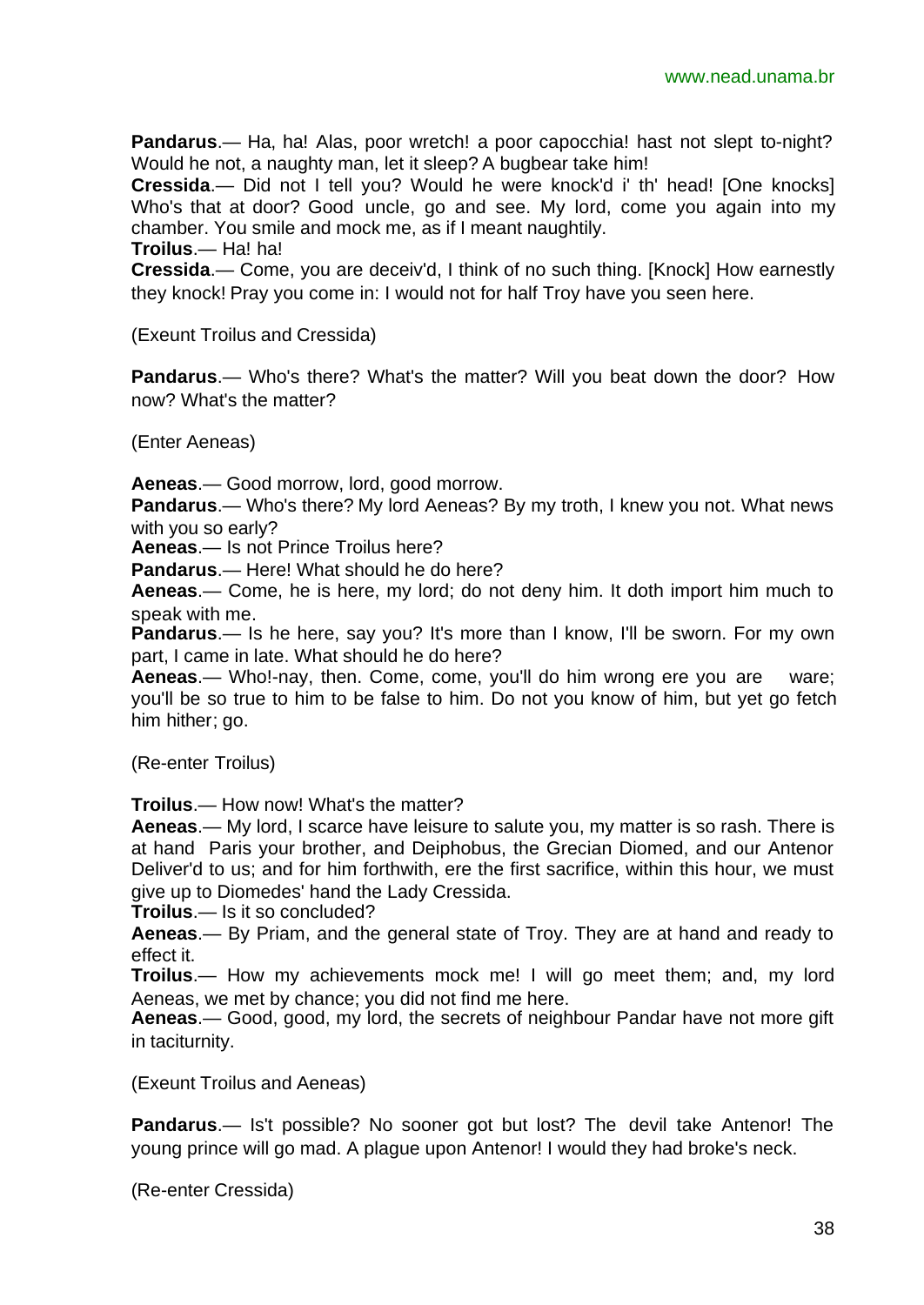**Cressida**.— How now! What's the matter? Who was here?

**Pandarus**.— Ah, ah!

**Cressida**.— Why sigh you so profoundly? Where's my lord? Gone? Tell me, sweet uncle, what's the matter?

**Pandarus**.— Would I were as deep under the earth as I am above!

**Cressida**.— O the gods! What's the matter?

**Pandarus**.— Pray thee, get thee in. Would thou hadst ne'er been born! I knew thou wouldst be his death! O, poor gentleman! A plague upon Antenor!

**Cressida**.— Good uncle, I beseech you, on my knees I beseech you, what's the matter?

**Pandarus**.— Thou must be gone, wench, thou must be gone; thou art chang'd for Antenor; thou must to thy father, and be gone from Troilus. 'Twill be his death; 'twill be his bane; he cannot bear it.

**Cressida**.— O you immortal gods! I will not go.

**Pandarus**.— Thou must.

**Cressida**.— I will not, uncle. I have forgot my father; I know no touch of consanguinity, no kin, no love, no blood, no soul so near me as the sweet Troilus. O you gods divine, make Cressid's name the very crown of falsehood, If ever she leave Troilus! Time, force, and death, do to this body what extremes you can, but the strong base and building of my love Is as the very centre of the earth, drawing all things to it. I'll go in and weep.

**Pandarus**.— Do, do.

**Cressida**.— Tear my bright hair, and scratch my praised cheeks, crack my clear voice with sobs and break my heart, with sounding 'Troilus.' I will not go from Troy.

(Exeunt)

ACT IV. SCENE 3. Troy. A street before Pandarus' house

(Enter Paris, Troilus, Aeneas, Deiphobus, Antenor, and Diomedes)

**Paris**.— It is great morning; and the hour prefix'd for her delivery to this valiant Greek Comes fast upon. Good my brother Troilus, Tell you the lady what she is to do and haste her to the purpose.

**Troilus.**— Walk into her house. I'll bring her to the Grecian presently; and to his hand when I deliver her, think it an altar, and thy brother Troilus a priest, there off'ring to it his own heart.

(Exit)

**Paris.**— I know what 'tis to love, and would, as I shall pity, I could help! Please you walk in, my lords.

(Exeunt)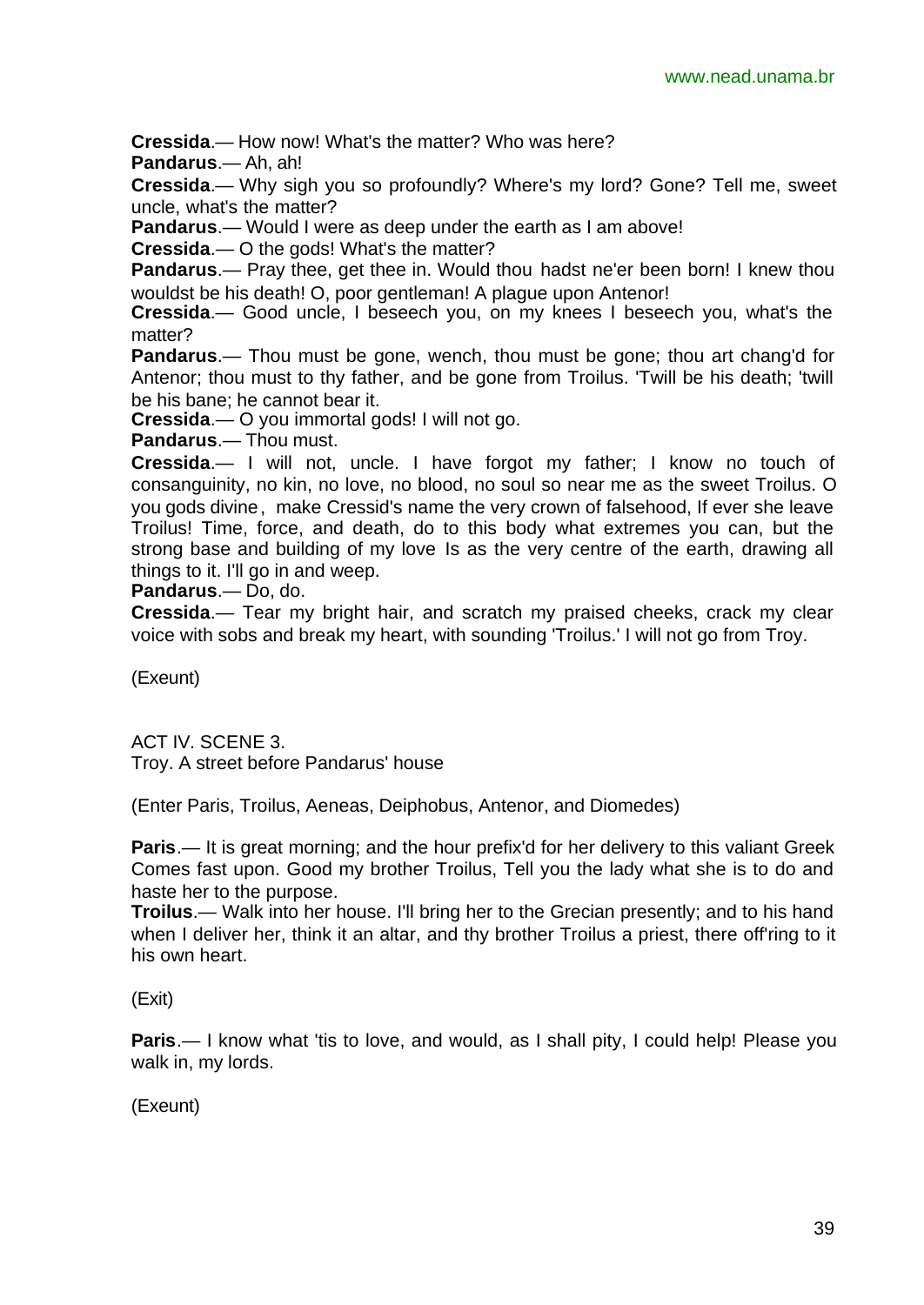ACT IV. SCENE 4. Troy. Pandarus' house

(Enter Pandarus and Cressida)

**Pandarus**.— Be moderate, be moderate.

**Cressida**.— Why tell you me of moderation? The grief is fine, full, perfect, that I taste, and violenteth in a sense as strong as that which causeth it. How can I moderate it? If I could temporize with my affections or brew it to a weak and colder palate, the like allayment could I give my grief. My love admits no qualifying dross; no more my grief, in such a precious loss.

(Enter Troilus)

**Pandarus**.— Here, here, here he comes. Ah, sweet ducks!

**Cressida**.— O Troilus! Troilus! [Embracing him]

**Pandarus**.— What a pair of spectacles is here! Let me embrace too. 'O heart,' as the goodly saying is, O heart, heavy heart, why sigh'st thou without breaking? Where he answers again because thou canst not ease thy smart by friendship nor by speaking. There was never a truer rhyme. Let us cast away nothing, for we may live to have need of such a verse. We see it, we see it. How now, lambs!

**Troilus**.— Cressid, I love thee in so strain'd a purity that the bless'd gods, as angry with my fancy, more bright in zeal than the devotion which cold lips blow to their deities, take thee from me.

**Cressida**.— Have the gods envy?

**Pandarus**.— Ay, ay, ay; 'tis too plain a case.

**Cressida**.— And is it true that I must go from Troy?

**Troilus**.— A hateful truth.

**Cressida**.— What, and from Troilus too?

**Troilus**.— From Troy and Troilus.

**Cressida**.— Is't possible?

**Troilus**.— And suddenly; where injury of chance puts back leave-taking, justles roughly by all time of pause, rudely beguiles our lips of all rejoindure, forcibly prevents our lock'd embrasures, strangles our dear vows even in the birth of our own labouring breath. we two, that with so many thousand sighs did buy each other, must poorly sell ourselves with the rude brevity and discharge of one. Injurious time now with a robber's haste crams his rich thievery up, he knows not how. As many farewells as be stars in heaven, with distinct breath and consign'd kisses to them, He fumbles up into a loose adieu, and scants us with a single famish'd kiss, Distasted with the salt of broken tears.

**Aeneas**. [Within] — My lord, is the lady ready?

**Troilus**.— Hark! you are call'd. Some say the Genius so Cries 'Come' to him that instantly must die. Bid them have patience; she shall come anon.

**Pandarus**.— Where are my tears? Rain, to lay this wind, or my heart will be blown up by th' root?

(Exit)

**Cressida**.— I must then to the Grecians? **Troilus**.— No remedy.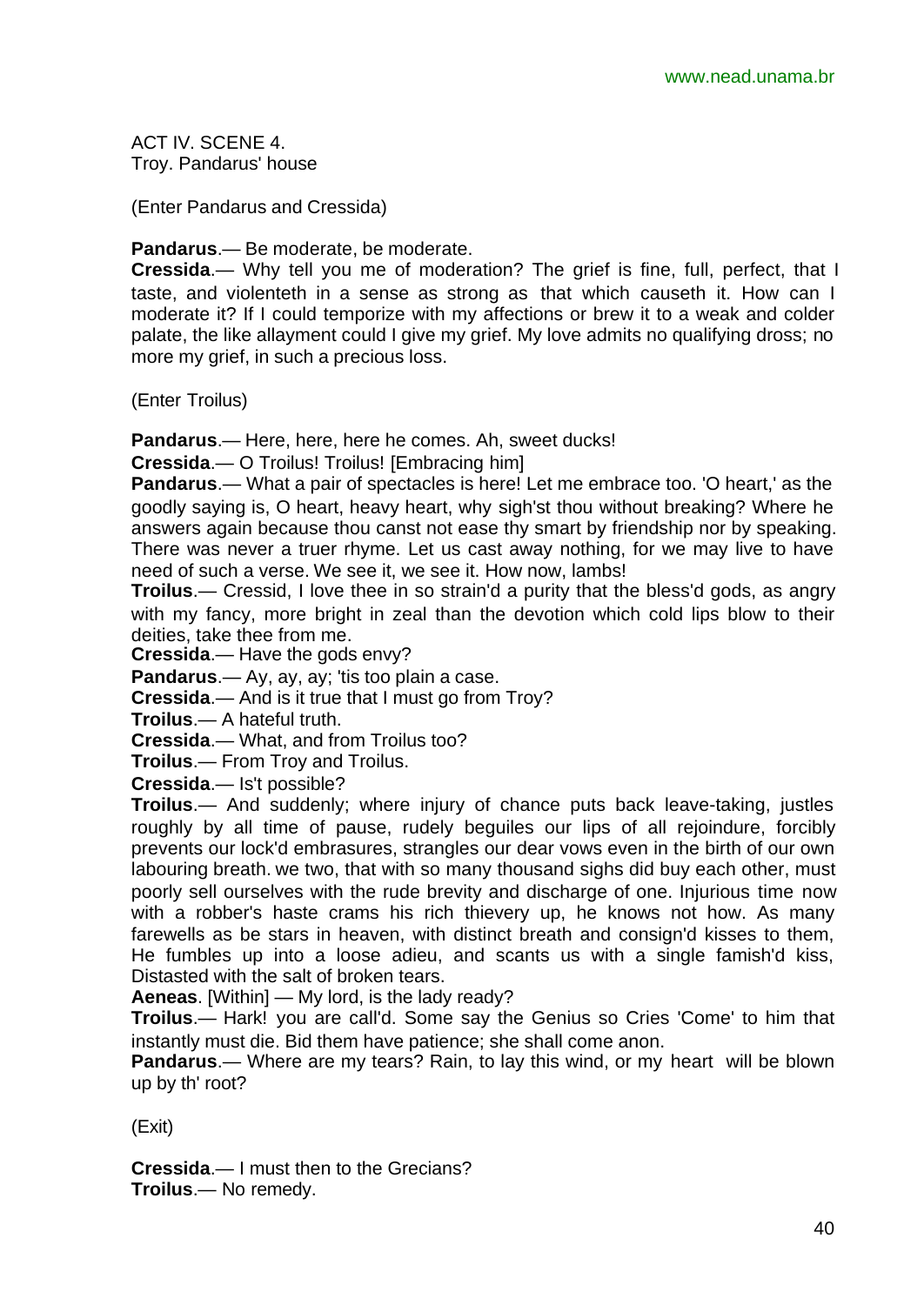**Cressida**.— A woeful Cressid 'mongst the merry Greeks! When shall we see again? **Troilus**.— Hear me, my love. Be thou but true of heart-

**Cressida**.— I true! how now! What wicked deem is this?

**Troilus**.— Nay, we must use expostulation kindly, for it is parting from us. I speak not 'Be thou true' as fearing thee, for I will throw my glove to Death himself that there's no maculation in thy heart; but 'Be thou true' say I to fashion in my sequent protestation: be thou true, and I will see thee.

**Cressida**.— O, you shall be expos'd, my lord, to dangers as infinite as imminent! But I'll be true.

**Troilus**.— And I'll grow friend with danger. Wear this sleeve.

**Cressida**.— And you this glove. When shall I see you?

**Troilus**.— I will corrupt the Grecian sentinels to give thee nightly visitation. But yet be true.

**Cressida**.— O heavens! 'Be true' again!

**Troilus.**— Hear why I speak it, love. The Grecian youths are full of quality; they're loving, well compos'd with gifts of nature, and flowing o'er with arts and exercise. How novelties may move, and parts with person, Alas, a kind of godly jealousy, which I beseech you call a virtuous sin, makes me afeard.

**Cressida**.— O heavens! you love me not.

**Troilus**.— Die I a villain, then! In this I do not call your faith in question so mainly as my merit. I cannot sing, nor heel the high lavolt, nor sweeten talk, nor play at subtle games-fair virtues all, to which the Grecians are most prompt and pregnant; but I can tell that in each grace of these there lurks a still and dumb-discoursive devil that tempts most cunningly. But be not tempted.

**Cressida**.— Do you think I will?

**Troilus**.— No. But something may be done that we will not; and sometimes we are devils to ourselves, when we will tempt the frailty of our powers, presuming on their changeful potency.

**Aeneas**. [Within] — Nay, good my lord!

**Troilus**.— Come, kiss; and let us part.

**Paris**. [Within] — Brother Troilus!

**Troilus**.— Good brother, come you hither; and bring Aeneas and the Grecian with you.

**Cressida**.— My lord, will you be true?

**Troilus**.— Who I? Alas, it is my vice, my fault! Whiles others fish with craft for great opinion, I with great truth catch mere simplicity; whilst some with cunning gild their copper crowns, with truth and plainness I do wear mine bare.

(Enter Aeneas, Paris, Antenor, Deiphobus, and Diomedes)

Fear not my truth: the moral of my wit Is 'plain and true'; there's all the reach of it. Welcome, Sir Diomed! Here is the lady which for Antenor we deliver you; at the port, lord, I'll give her to thy hand, and by the way possess thee what she is. Entreat her fair; and, by my soul, fair Greek, If e'er thou stand at mercy of my sword, Name Cressid, and thy life shall be as safe as Priam is in Ilion.

**Diomedes**.— Fair Lady Cressid, so please you, save the thanks this prince expects. The lustre in your eye, heaven in your cheek, pleads your fair usage; and to Diomed You shall be mistress, and command him wholly.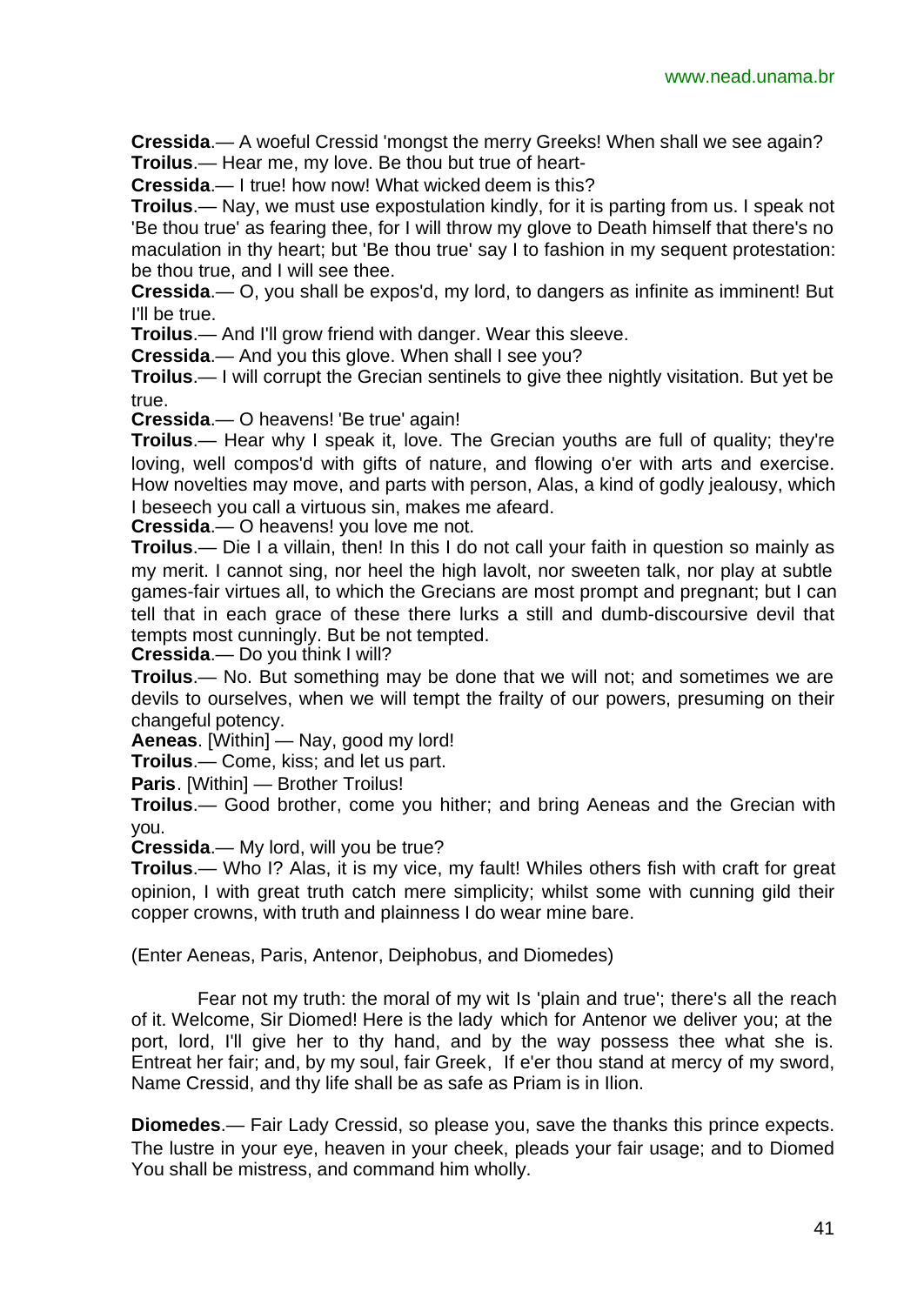**Troilus**.— Grecian, thou dost not use me courteously to shame the zeal of my petition to the In praising her. I tell thee, lord of Greece, she is as far high-soaring o'er thy praises as thou unworthy to be call'd her servant. I charge thee use her well, even for my charge; for, by the dreadful Pluto, if thou dost not, though the great bulk Achilles be thy guard, I'll cut thy throat.

**Diomedes**.— O, be not mov'd, Prince Troilus. Let me be privileg'd by my place and message to be a speaker free: when I am hence I'll answer to my lust. And know you, lord, I'll nothing do on charge: to her own worth she shall be priz'd. But that you say 'Be't so,' I speak it in my spirit and honour, 'No.'

**Troilus**.— Come, to the port. I'll tell thee, Diomed, this brave shall oft make thee to hide thy head. Lady, give me your hand; and, as we walk, to our own selves bend we our needful talk.

(Exeunt Troilus, Cressida, and Diomedes) [Sound trumpet]

**Paris**.— Hark! Hector's trumpet.

**Aeneas**.— How have we spent this morning! The Prince must think me tardy and remiss, that swore to ride before him to the field.

**Paris**.— 'Tis Troilus' fault. Come, come to field with him.

**Deiphobus**.— Let us make ready straight.

**Aeneas**.— Yea, with a bridegroom's fresh alacrity let us address to tend on Hector's heels. The glory of our Troy doth this day lie on his fair worth and single chivalry.

(Exeunt)

ACT IV. SCENE 5. The Grecian camp. Lists set out

(Enter Ajax, armed; Agamemnon, Achilles, Patroclus, Menelaus, Ulysses, Nestor, and others)

**Agamemnon**.— Here art thou in appointment fresh and fair, anticipating time with starting courage. Give with thy trumpet a loud note to Troy, thou dreadful Ajax, that the appalled air May pierce the head of the great combatant, and hale him hither. **Ajax**.— Thou, trumpet, there's my purse. Now crack thy lungs and split thy brazen pipe; Blow, villain, till thy sphered bias cheek out-swell the colic of puff Aquilon'd. Come, stretch thy chest, and let thy eyes spout blood: thou blowest for Hector.

[Trumpet sounds] **Ulysses**.— No trumpet answers.

**Achilles**.— 'Tis but early days.

(Enter Diomedes, with Cressida)

**Agamemnon**.— Is not yond Diomed, with Calchas' daughter? **Ulysses**.— 'Tis he, I ken the manner of his gait: He rises on the toe. That spirit of his In aspiration lifts him from the earth. **Agamemnon**.— Is this the lady Cressid?

**Diomedes**.— Even she.

**Agamemnon**.— Most dearly welcome to the Greeks, sweet lady.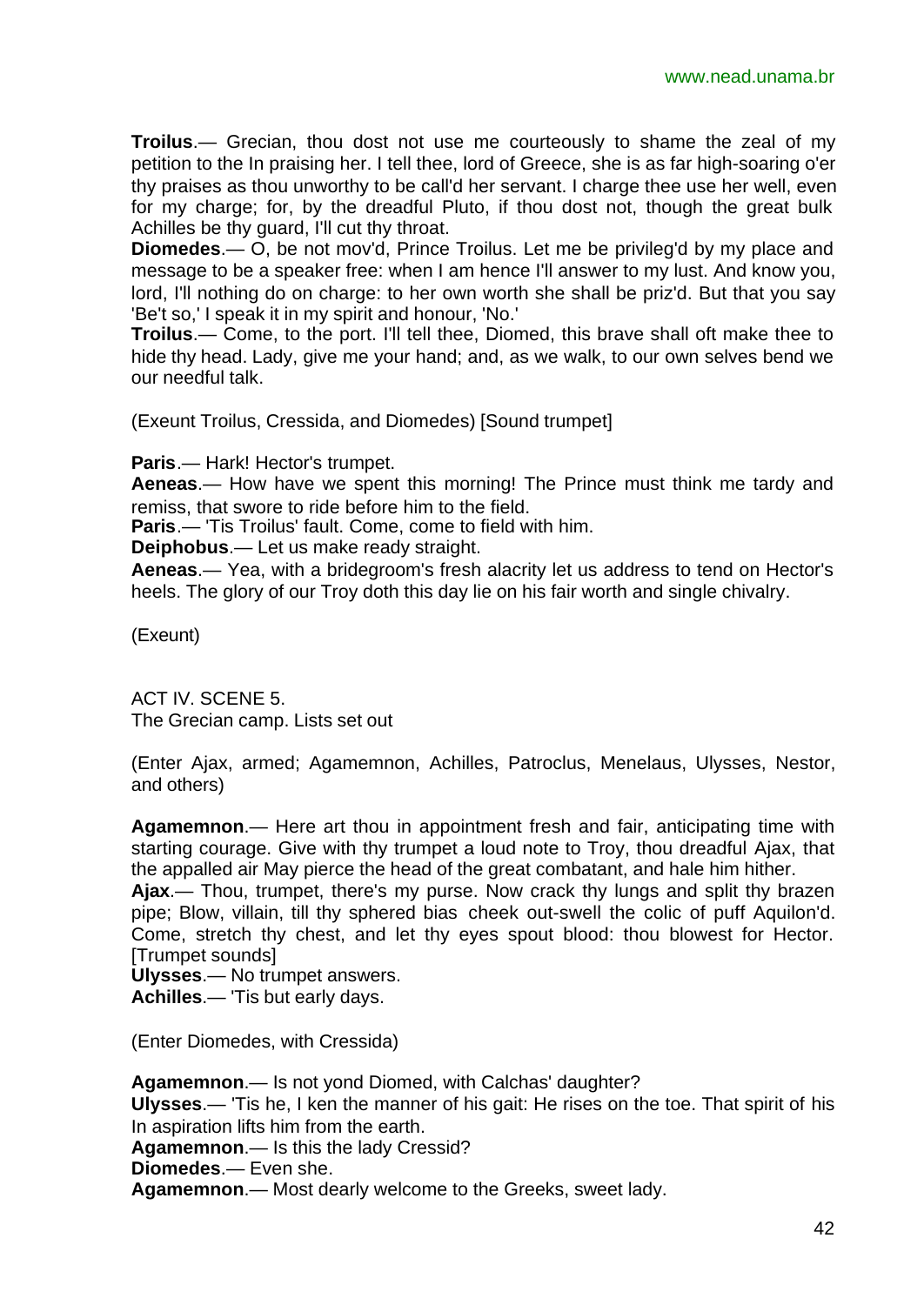**Nestor**.— Our general doth salute you with a kiss.

**Ulysses**.— Yet is the kindness but particular; 'Twere better she were kiss'd in general.

**Nestor**.— And very courtly counsel: I'll begin. So much for Nestor.

**Achilles**.— I'll take that winter from your lips, fair lady. Achilles bids you welcome.

**Menelaus**.— I had good argument for kissing once.

**Patroclus.**— But that's no argument for kissing now; For thus popp'd Paris in his hardiment, and parted thus you and your argument.

**Ulysses**.— O deadly gall, and theme of all our scorns! For which we lose our heads to gild his horns.

**Patroclus**.— The first was Menelaus' kiss; this, mine [Kisses her again] Patroclus kisses you.

**Menelaus**.— O, this is trim!

**Patroclus**.— Paris and I kiss evermore for him.

**Menelaus**.— I'll have my kiss, sir. Lady, by your leave.

**Cressida**.— In kissing, do you render or receive?

**Patroclus**.— Both take and give.

**Cressida**.— I'll make my match to live, the kiss you take is better than you give; therefore no kiss.

**Menelaus**.— I'll give you boot; I'll give you three for one.

**Cressida**.— You are an odd man; give even or give none.

**Menelaus**.— An odd man, lady? Every man is odd.

**Cressida**.— No, Paris is not; for you know 'tis true that you are odd, and he is even with you.

**Menelaus**.— You fillip me o' th' head.

**Cressida**.— No, I'll be sworn.

**Ulysses**.— It were no match, your nail against his horn. May I, sweet lady, beg a kiss of you?

**Cressida**.— You may.

**Ulysses**.— I do desire it.

**Cressida**.— Why, beg then.

**Ulysses**.— Why then, for Venus' sake give me a kiss when Helen is a maid again, and his.

**Cressida**. — I am your debtor; claim it when 'tis due.

**Ulysses**.— Never's my day, and then a kiss of you.

**Diomedes**.— Lady, a word. I'll bring you to your father.

(Exit with Cressida)

**Nestor**.— A woman of quick sense.

**Ulysses**.— Fie, fie upon her! There's language in her eye, her cheek, her lip, Nay, her foot speaks; her wanton spirits look out at every joint and motive of her body. O these encounters so glib of tongue that give a coasting welcome ere it comes, and wide unclasp the tables of their thoughts to every ticklish reader! Set them down for sluttish spoils of opportunity, and daughters of the game. [Trumpet within] **All**—. The Troyans' trumpet.

(Enter Hector, armed; Aeneas, Troilus, Paris, Helenus, and other Trojans, with attendants)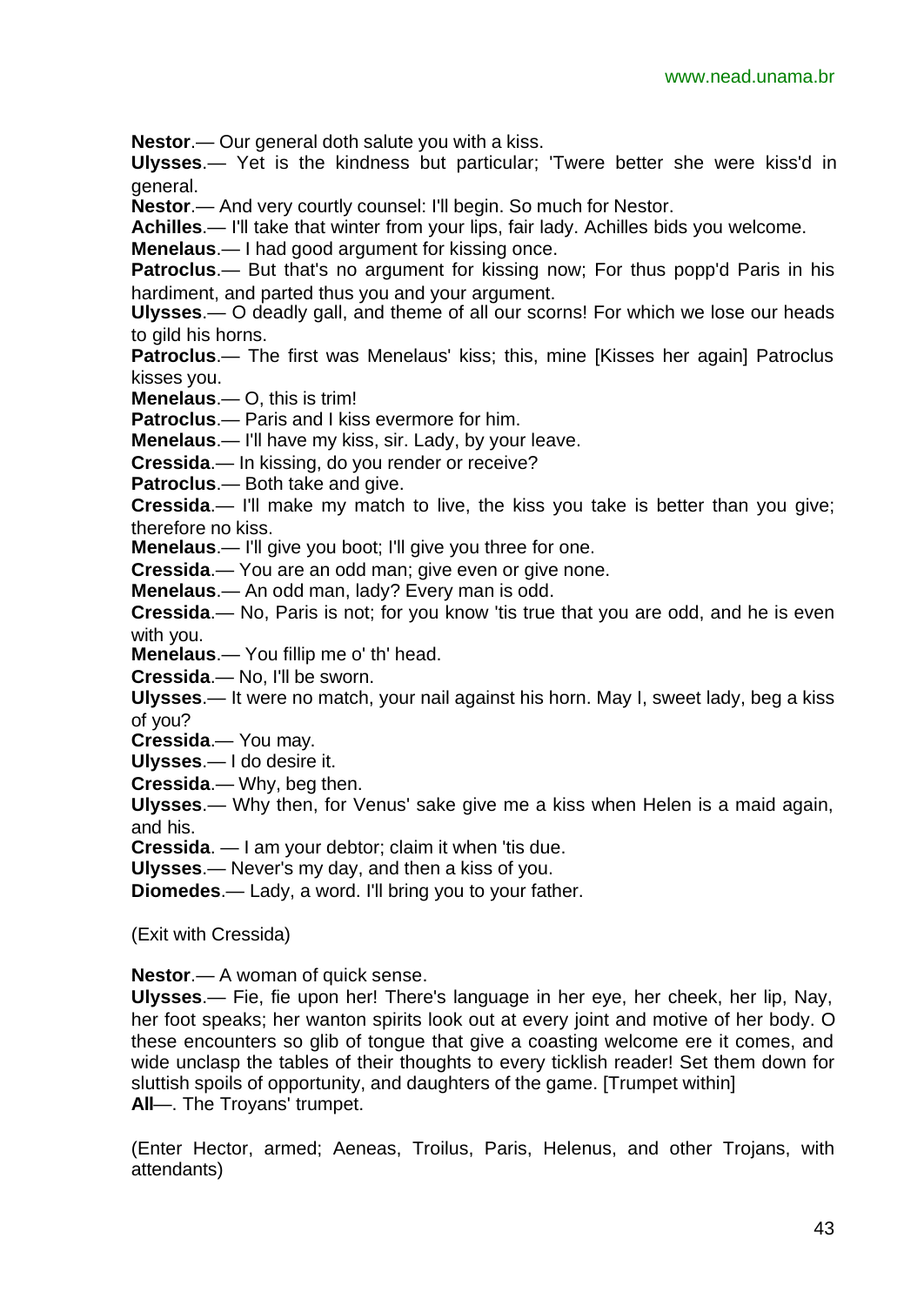**Agamemnon**.— Yonder comes the troop.

**Aeneas**.— Hail, all the state of Greece! What shall be done to him that victory commands? Or do you purpose a victor shall be known? Will you the knights shall to the edge of all extremity pursue each other, or shall they be divided by any voice or order of the field? Hector bade ask.

**Agamemnon**.— Which way would Hector have it?

**Aeneas**.— He cares not; he'll obey conditions.

**Achilles**.— 'Tis done like Hector; but securely done, a little proudly, and great deal misprizing the knight oppos'd.

**Aeneas**.— If not Achilles, sir, what is your name?

**Achilles**.— If not Achilles, nothing.

**Aeneas**.— Therefore Achilles. But whate'er, know this: In the extremity of great and little valour and pride excel themselves in Hector; the one almost as infinite as all, The other blank as nothing. Weigh him well, and that which looks like pride is courtesy. This Ajax is half made of Hector's blood; In love whereof half Hector stays at home; Half heart, half hand, half Hector comes to seek this blended knight, half Troyan and half Greek.

**Achilles**.— A maiden battle then? O, I perceive you!

(Re-enter Diomedes)

**Agamemnon**.— Here is Sir Diomed. Go, gentle knight, stand by our Ajax. As you and Lord Eneas Consent upon the order of their fight, so be it; either to the uttermost, or else a breath. The combatants being kin Half stints their strife before their strokes begin. [Ajax and Hector enter the lists]

**Ulysses**.— They are oppos'd already.

**Agamemnon**.— What Troyan is that same that looks so heavy?

**Ulysses**.— The youngest son of Priam, a true knight; not yet mature, yet matchless; firm of word; speaking in deeds and deedless in his tongue; not soon provok'd, nor being provok'd soon calm'd; his heart and hand both open and both free; for what he has he gives, what thinks he shows, yet gives he not till judgment guide his bounty, nor dignifies an impair thought with breath; Manly as Hector, but more dangerous; for Hector in his blaze of wrath subscribes to tender objects, but he in heat of action Is more vindicative than jealous love. They call him Troilus, and on him erect a second hope as fairly built as Hector. Thus says Aeneas, one that knows the youth even to his inches, and, with private soul, did in great Ilion thus translate him to me. [Alarum. Hector and Ajax fight]

**Agamemnon**.— They are in action.

**Nestor**.— Now, Ajax, hold thine own!

**Troilus**.— Hector, thou sleep'st; awake thee.

**Agamemnon**.— His blows are well dispos'd. There, Ajax! [Trumpets cease]

**Diomedes**.— You must no more.

**Aeneas**.— Princes, enough, so please you.

**Ajax**.— I am not warm yet; let us fight again.

**Diomedes**.— As Hector pleases.

**Hector.**— Why, then will I no more. Thou art, great lord, my father's sister's son, a cousin-german to great Priam's seed; the obligation of our blood forbids a gory emulation 'twixt us twain: were thy commixtion Greek and Troyan so that thou could'st say 'This hand is Grecian all, and this is Troyan; the sinews of this leg All Greek, and this all Troy; my mother's blood Runs on the dexter cheek, and this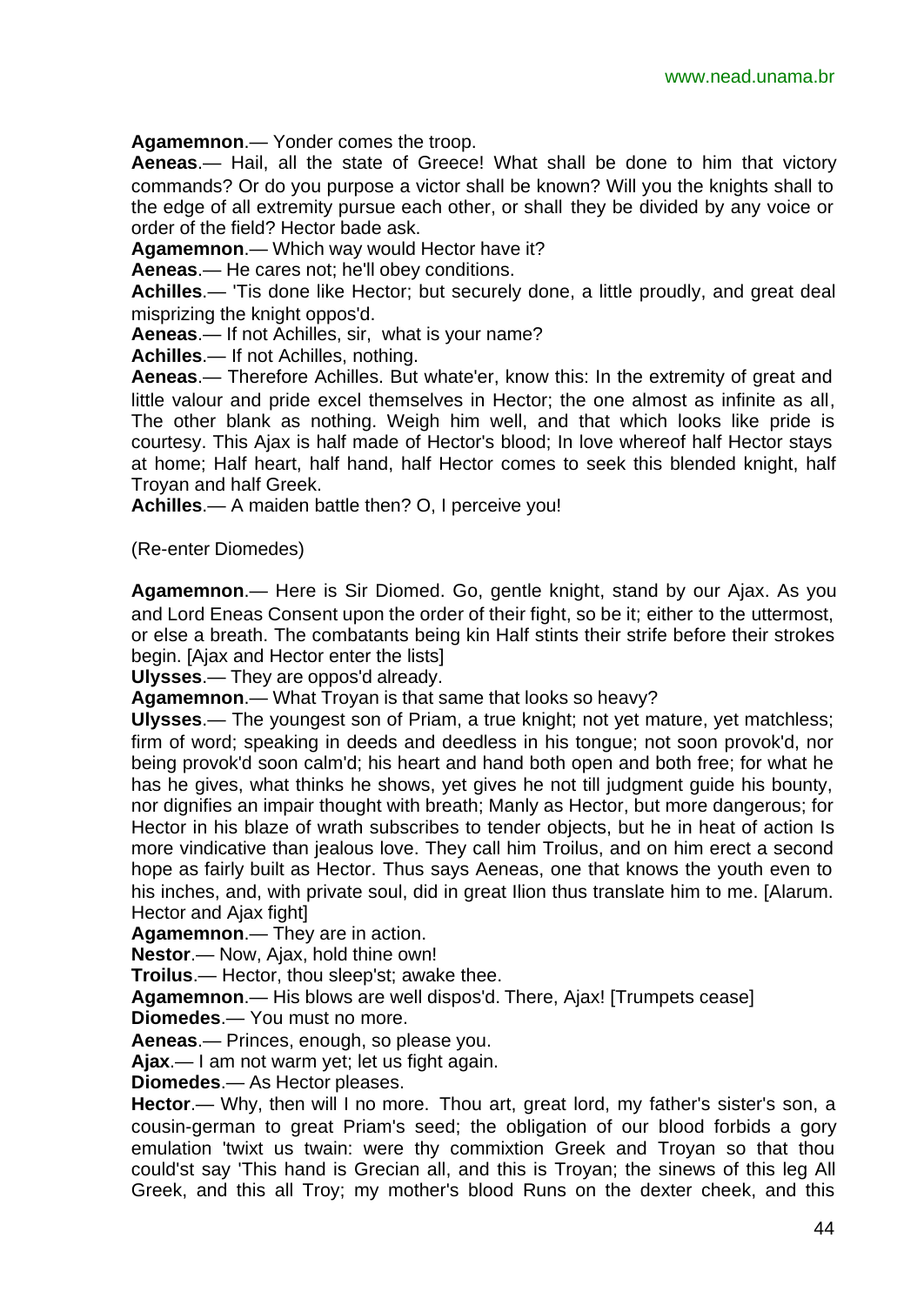sinister bounds in my father's'; by Jove multipotent, thou shouldst not bear from me a Greekish member wherein my sword had not impressure made of our rank feud; but the just gods gainsay that any drop thou borrow'dst from thy mother, my sacred aunt, should by my mortal sword be drained! Let me embrace thee, Ajax. By him that thunders, thou hast lusty arms; Hector would have them fall upon him thus. Cousin, all honour to thee!

**Ajax**.— I thank thee, Hector. Thou art too gentle and too free a man. I came to kill thee, cousin, and bear hence a great addition earned in thy death.

**Hector**.— Not Neoptolemus so mirable, on whose bright crest Fame with her loud'st Oyes Cries 'This is he' could promise to himself a thought of added honour torn from Hector.

**Aeneas**.— There is expectance here from both the sides what further you will do.

**Hector**.— We'll answer it: the issue is embracement. Ajax, farewell.

**Ajax**.— If I might in entreaties find success, as seld I have the chance, I would desire my famous cousin to our Grecian tents.

**Diomedes**.— 'Tis Agamemnon's wish; and great Achilles Doth long to see unarm'd the valiant Hector.

**Hector**.— Aeneas, call my brother Troilus to me, and signify this loving interview to the expecters of our Troyan part; Desire them home. Give me thy hand, my cousin; I will go eat with thee, and see your knights.

(Agamemnon and the rest of the Greeks come forward)

**Ajax**.— Great Agamemnon comes to meet us here.

**Hector.**— The worthiest of them tell me name by name; but for Achilles, my own searching eyes shall find him by his large and portly size.

**Agamemnon**.— Worthy all arms! as welcome as to one that would be rid of such an enemy. But that's no welcome. Understand more clear, what's past and what's to come is strew'd with husks and formless ruin of oblivion; but in this extant moment, faith and troth, strain'd purely from all hollow bias-drawing, bids thee with most divine integrity, from heart of very heart, great Hector, welcome.

**Hector**.— I thank thee, most imperious Agamemnon.

**Agamemnon**. [To Troilus] — My well-fam'd lord of Troy, no less to you.

**Menelaus**.— Let me confirm my princely brother's greeting. You brace of warlike brothers, welcome hither.

**Hector**.— Who must we answer?

**Aeneas**.— The noble Menelaus.

**Hector**.— O you, my lord? By Mars his gauntlet, thanks! Mock not that I affect the untraded oath; your quondam wife swears still by Venus' glove. She's well, but bade me not commend her to you.

**Menelaus**.— Name her not now, sir; she's a deadly theme.

**Hector**.— O, pardon; I offend.

**Nestor.**— I have, thou gallant Troyan, seen thee oft, labouring for destiny, make cruel way through ranks of Greekish youth; and I have seen thee, as hot as Perseus, spur thy Phrygian steed, despising many forfeits and subduements, when thou hast hung thy advanced sword i' th' air, not letting it decline on the declined; that I have said to some my standers-by 'Lo, Jupiter is yonder, dealing life!' and I have seen thee pause and take thy breath, when that a ring of Greeks have hemm'd thee in, like an Olympian wrestling. This have I seen; but this thy countenance, still lock'd in steel, I never saw till now. I knew thy grandsire, and once fought with him. He was a soldier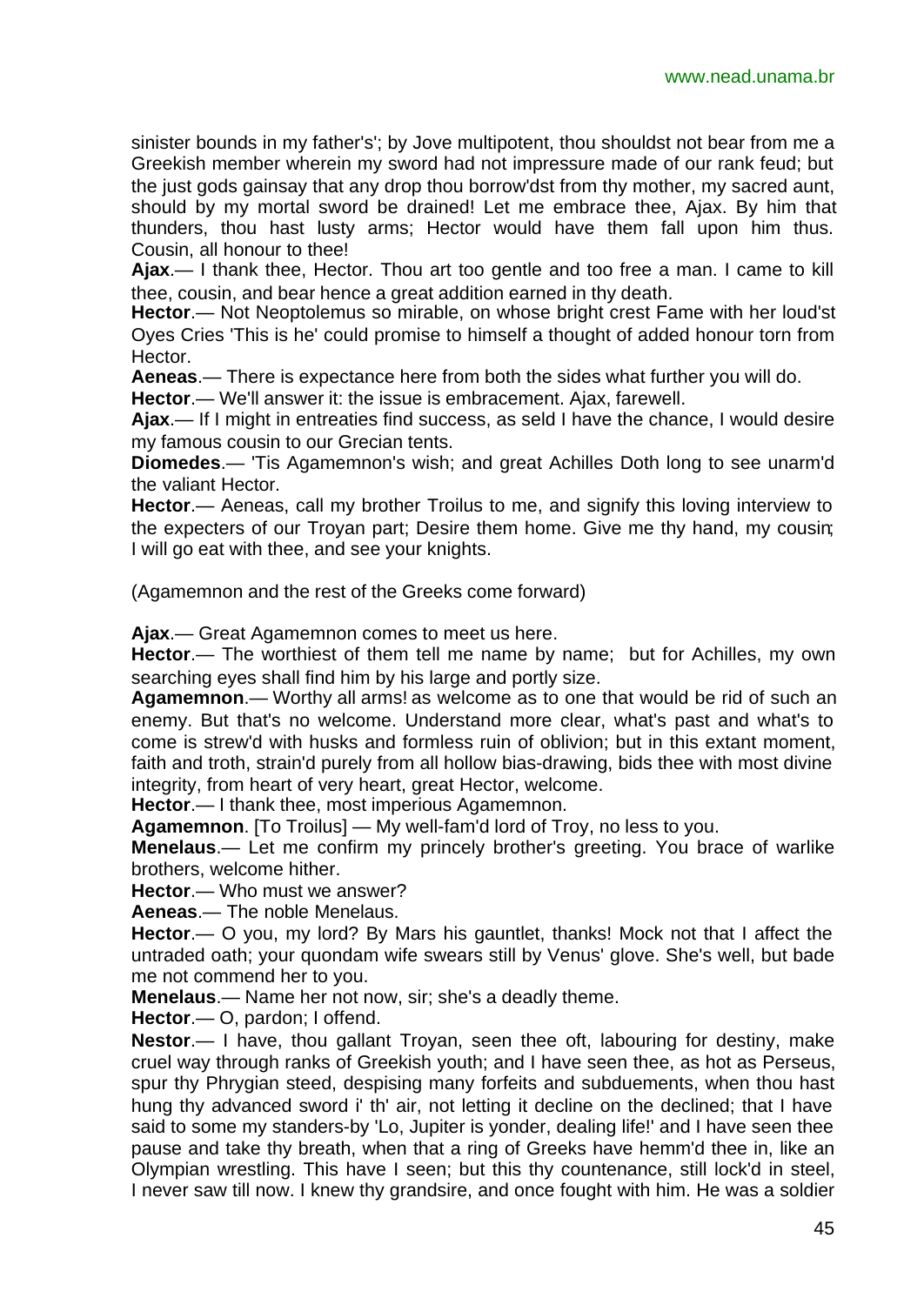good, but, by great Mars, the captain of us all, never like thee. O, let an old man embrace thee; and, worthy warrior, welcome to our tents.

**Aeneas**.— 'Tis the old Nestor.

**Hector**.— Let me embrace thee, good old chronicle, that hast so long walk'd hand in hand with time. Most reverend Nestor, I am glad to clasp thee.

**Nestor**.— I would my arms could match thee in contention as they contend with thee in courtesy.

**Hector**.— I would they could.

**Nestor**.— Ha! By this white beard, I'd fight with thee to-morrow. Well, welcome, welcome! I have seen the time.

**Ulysses**.— I wonder now how yonder city stands, when we have here her base and pillar by us.

**Hector**.— I know your favour, Lord Ulysses, well. Ah, sir, there's many a Greek and Troyan dead, since first I saw yourself and Diomed in Ilion on your Greekish embassy.

**Ulysses**.— Sir, I foretold you then what would ensue. my prophecy is but half his journey yet; for yonder walls, that pertly front your town, Yond towers, whose wanton tops do buss the clouds, must kiss their own feet.

**Hector.**— I must not believe you. There they stand yet; and modestly I think the fall of every Phrygian stone will cost a drop of Grecian blood. The end crowns all; and that old common arbitrator, Time, will one day end it.

**Ulysses**.— So to him we leave it. Most gentle and most valiant Hector, welcome. After the General, I beseech you next to feast with me and see me at my tent.

**Achilles**.— I shall forestall thee, Lord Ulysses, thou! Now, Hector, I have fed mine eyes on thee; I have with exact view perus'd thee, Hector, and quoted joint by joint. **Hector**.— Is this Achilles?

**Achilles**.— I am Achilles.

**Hector**.— Stand fair, I pray thee; let me look on thee.

**Achilles**.— Behold thy fill.

**Hector**.— Nay, I have done already.

**Achilles**.— Thou art too brief. I will the second time, as I would buy thee, view thee limb by limb.

**Hector**.— O, like a book of sport thou'lt read me o'er; but there's more in me than thou understand'st. Why dost thou so oppress me with thine eye?

**Achilles**.— Tell me, you heavens, in which part of his body shall I destroy him? Whether there, or there, or there? That I may give the local wound a name, and make distinct the very breach whereout Hector's great spirit flew. Answer me, heavens.

**Hector**.— It would discredit the blest gods, proud man, to answer such a question. Stand again. Think'st thou to catch my life so pleasantly as to prenominate in nice conjecture where thou wilt hit me dead?

**Achilles**.— I tell thee yea.

**Hector**.— Wert thou an oracle to tell me so, I'd not believe thee. Henceforth guard thee well; for I'll not kill thee there, nor there, nor there; but, by the forge that stithied Mars his helm, I'll kill thee everywhere, yea, o'er and o'er. You wisest Grecians, pardon me this brag. His insolence draws folly from my lips; but I'll endeavour deeds to match these words, or may I never.

**Ajax**.— Do not chafe thee, cousin; and you, Achilles, let these threats alone Till accident or purpose bring you to't. You may have every day enough of Hector, If you have stomach. The general state, I fear, can scarce entreat you to be odd with him.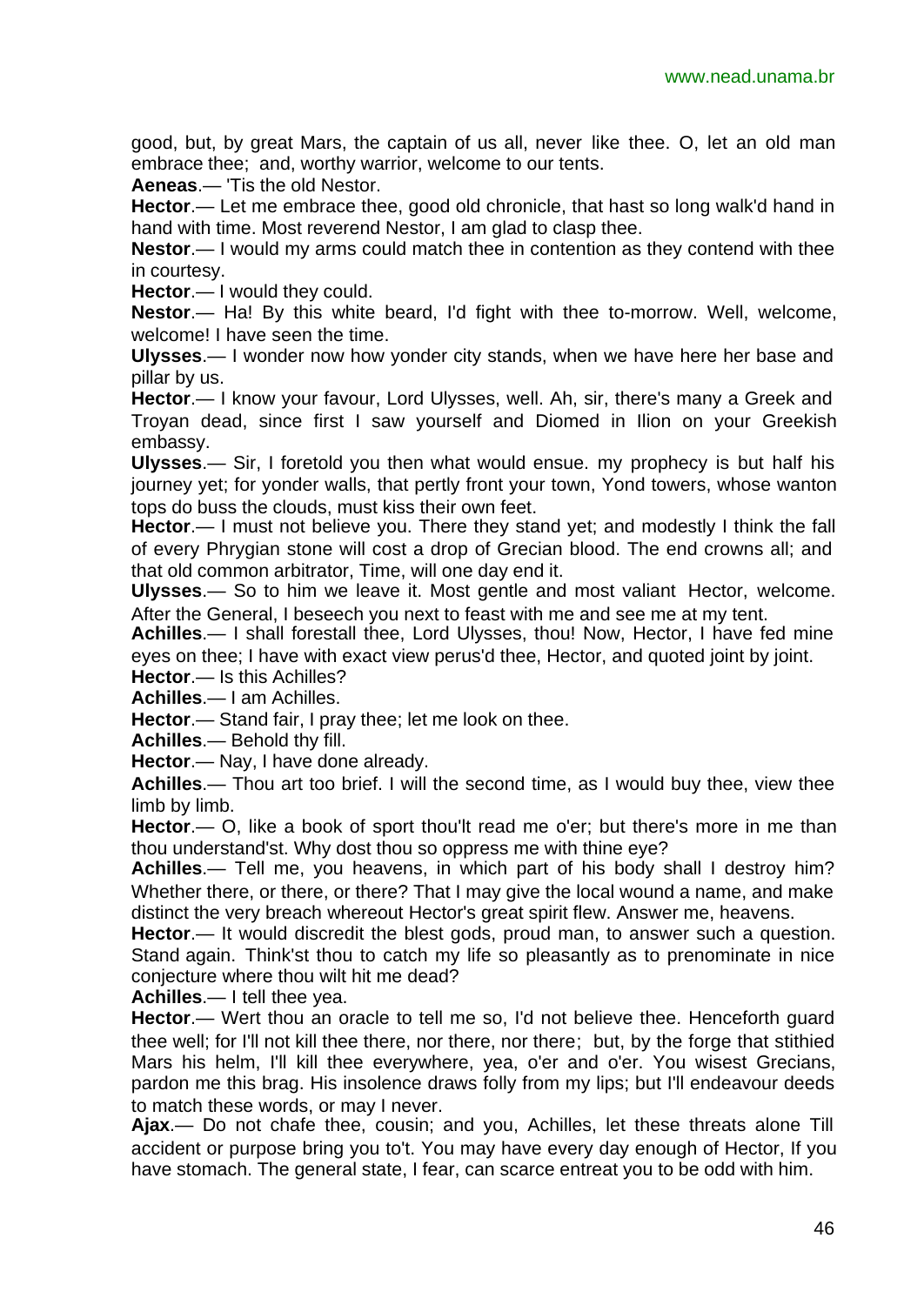**Hector**.— I pray you let us see you in the field; we have had pelting wars since you refus'd the Grecians' cause.

**Achilles**.— Dost thou entreat me, Hector? To-morrow do I meet thee, fell as death; to-night all friends.

**Hector**.— Thy hand upon that match.

**Agamemnon**.— First, all you peers of Greece, go to my tent; there in the full convive we; afterwards, as Hector's leisure and your bounties shall Concur together, severally entreat him. Beat loud the tambourines, let the trumpets blow, that this great soldier may his welcome know.

(Exeunt all but Troilus and Ulysses)

**Troilus**.— My Lord Ulysses, tell me, I beseech you, In what place of the field doth Calchas keep?

**Ulysses**.— At Menelaus' tent, most princely Troilus. There Diomed doth feast with him to-night, who neither looks upon the heaven nor earth, but gives all gaze and bent of amorous view on the fair Cressid.

**Troilus**.— Shall I, sweet lord, be bound to you so much, after we part from Agamemnon's tent, to bring me thither?

**Ulysses**.— You shall command me, sir. As gentle tell me of what honour was this Cressida in Troy? Had she no lover there that wails her absence?

**Troilus**.— O, sir, to such as boasting show their scars a mock is due. Will you walk on, my lord? She was belov'd, she lov'd; she is, and doth; but still sweet love is food for fortune's tooth.

(Exeunt)

ACT V. SCENE 1. The Grecian camp. Before the tent of Achilles

(Enter Achilles and Patroclus)

**Achilles**.— I'll heat his blood with Greekish wine to-night, which with my scimitar I'll cool to-morrow. Patroclus, let us feast him to the height. **Patroclus**.— Here comes Thersites.

(Enter Thersites)

**Achilles**.— How now, thou core of envy! Thou crusty batch of nature, what's the news?

**Thersites**.— Why, thou picture of what thou seemest, and idol of idiot worshippers, here's a letter for thee.

**Achilles**.— From whence, fragment?

**Thersites**.— Why, thou full dish of fool, from Troy.

**Patroclus**.— Who keeps the tent now?

**Thersites**.— The surgeon's box or the patient's wound.

**Patroclus**.— Well said, Adversity! and what needs these tricks?

**Thersites**.— Prithee, be silent, boy; I profit not by thy talk; thou art said to be Achilles' male varlet.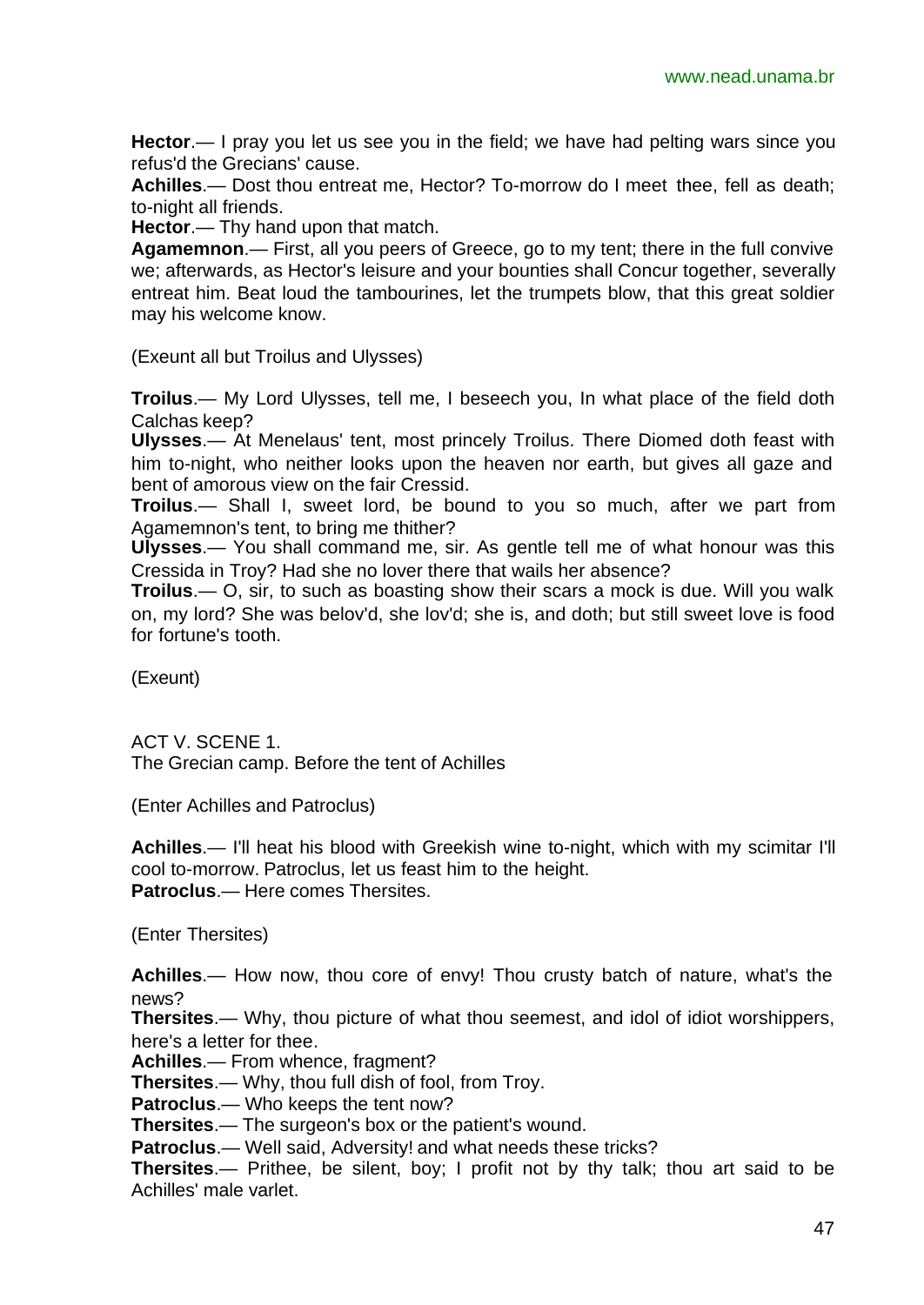**Patroclus**.— Male varlet, you rogue! What's that?

**Thersites**.— Why, his masculine whore. Now, the rotten diseases of the south, the guts-griping ruptures, catarrhs, loads o' gravel in the back, lethargies, cold palsies, raw eyes, dirt-rotten livers, wheezing lungs, bladders full of imposthume, sciaticas, limekilns i' th' palm, incurable bone-ache, and the rivelled fee simple of the tetter, take and take again such preposterous discoveries!

**Patroclus**.— Why, thou damnable box of envy, thou, what meanest thou to curse thus?

**Thersites**.— Do I curse thee?

**Patroclus**.— Why, no, you ruinous butt; you whoreson indistinguishable cur, no.

**Thersites**.— No! Why art thou, then, exasperate, thou idle immaterial skein of sleid silk, thou green sarcenet flap for a sore eye, thou tassel of a prodigal's purse, thou? Ah, how the poor world is pest'red with such water-flies-diminutives of nature!

**Patroclus**.— Out, gall!

**Thersites**.— Finch egg!

**Achilles**.— My sweet Patroclus, I am thwarted quite from my great purpose in tomorrow's battle. Here is a letter from Queen Hecuba, a token from her daughter, my fair love, both taxing me and gaging me to keep an oath that I have sworn. I will not break it. Fall Greeks; fail fame; honour or go or stay; my major vow lies here, this I'll obey. Come, come, Thersites, help to trim my tent; this night in banqueting must all be spent. Away, Patroclus!

(Exit with Patroclus)

**Thersites**.— With too much blood and too little brain these two may run mad; but, if with too much brain and to little blood they do, I'll be a curer of madmen. Here's Agamemnon, an honest fellow enough, and one that loves quails, but he has not so much brain as ear-wax; and the goodly transformation of Jupiter there, his brother, the bull, the primitive statue and oblique memorial of cuckolds, a thrifty shoeing-horn in a chain, hanging at his brother's leg-to what form but that he is, should wit larded with malice, and malice forced with wit, turn him to? To an ass, were nothing: he is both ass and ox. To an ox, were nothing: he is both ox and ass. To be a dog, a mule, a cat, a fitchew, a toad, a lizard, an owl, a put-tock, or a herring without a roe, I would not care; but to be Menelaus, I would conspire against destiny. Ask me not what I would be, if I were not Thersites; for I care not to be the louse of a lazar, so I were not Menelaus. Hey-day! Sprites and fires!

(Enter Hector, Troilus, Ajax, Agamemnon, Ulysses, Nestor, Menelaus, and Diomedes, with lights)

**Agamemnon**.— We go wrong, we go wrong. **Ajax**.— No, yonder 'tis; there, where we see the lights. **Hector**.— I trouble you. **Ajax**.— No, not a whit.

(Re-enter Achilles)

**Ulysses**.— Here comes himself to guide you. **Achilles**.— Welcome, brave Hector; welcome, Princes all.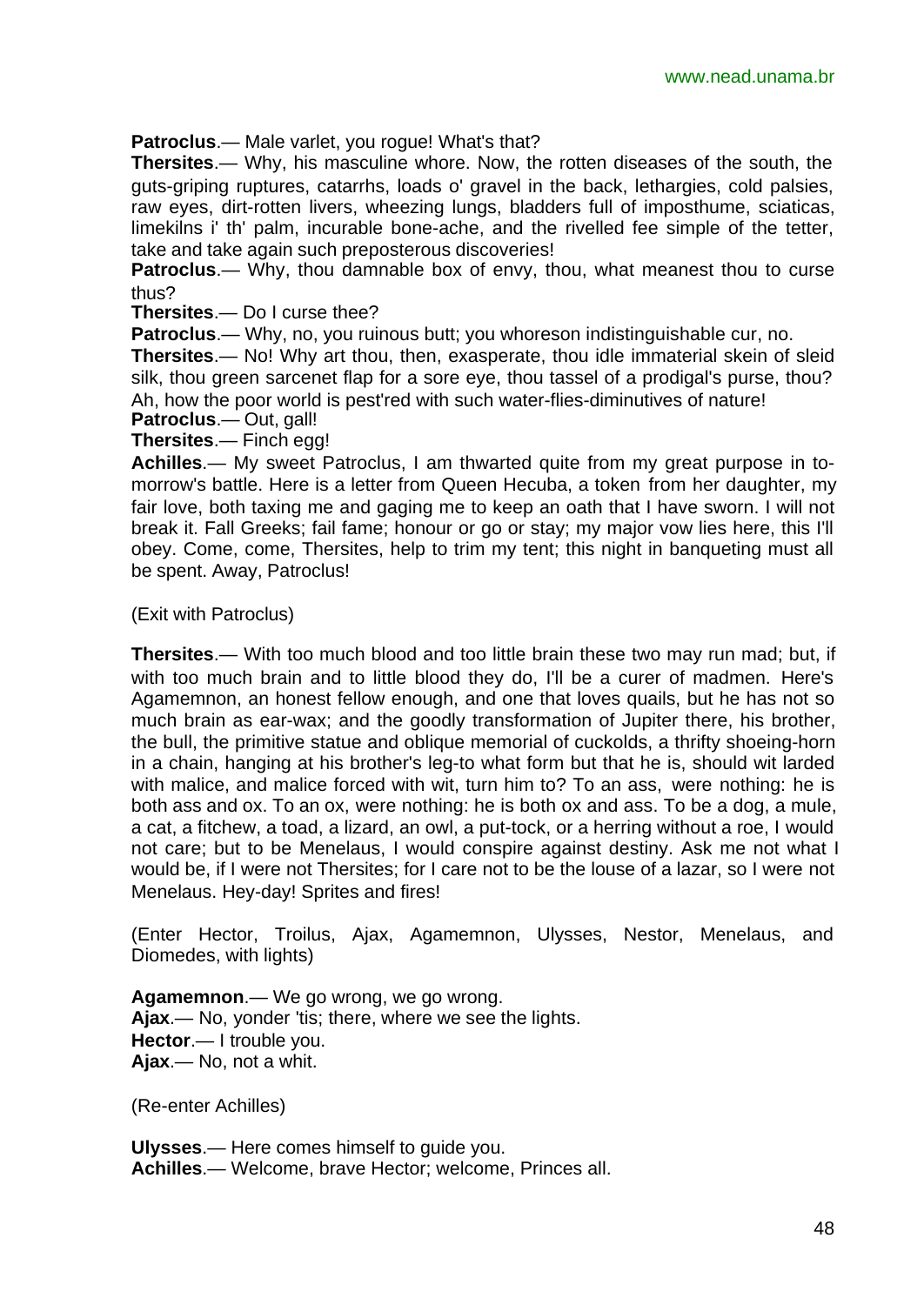**Agamemnon**.— So now, fair Prince of Troy, I bid good night; Ajax commands the guard to tend on you.

**Hector**.— Thanks, and good night to the Greeks' general.

**Menelaus**.— Good night, my lord.

**Hector**.— Good night, sweet Lord Menelaus.

**Thersites**.— Sweet draught! 'Sweet' quoth 'a? Sweet sink, sweet sewer!

**Achilles**.— Good night and welcome, both at once, to those that go or tarry.

**Agamemnon**.— Good night.

(Exeunt Agamemnon and Menelaus)

**Achilles**.— Old Nestor tarries; and you too, Diomed, keep Hector company an hour or two.

**Diomedes**.— I cannot, lord; I have important business, the tide whereof is now. Good night, great Hector.

**Hector**.— Give me your hand.

**Ulysses**. [Aside to Troilus] — Follow his torch; he goes to Calchas' tent; I'll keep you company.

**Troilus**.— Sweet sir, you honour me.

**Hector**.— And so, good night.

(Exit Diomedes; Ulysses and Troilus following)

**Achilles**.— Come, come, enter my tent.

(Exeunt all but Thersites)

**Thersites**.— That same Diomed's a false-hearted rogue, a most unjust knave; I will no more trust him when he leers than I will a serpent when he hisses. He will spend his mouth and promise, like Brabbler the hound; but when he performs, astronomers foretell it: it is prodigious, there will come some change; the sun borrows of the moon when Diomed keeps his word. I will rather leave to see Hector than not to dog him. They say he keeps a Troyan drab, and uses the traitor Calchas' tent. I'll after. Nothing but lechery! All incontinent varlets!

(Exit)

ACT V. SCENE 2. The Grecian camp. Before Calchas' tent

(Enter Diomedes)

**Diomedes**.— What, are you up here, ho? Speak. **Calchas**. [Within] — Who calls? **Diomedes**.— Diomed. Calchas, I think. Where's your daughter? **Calchas**. [Within] — She comes to you.

(Enter Troilus and Ulysses, at a distance; after them Thersites)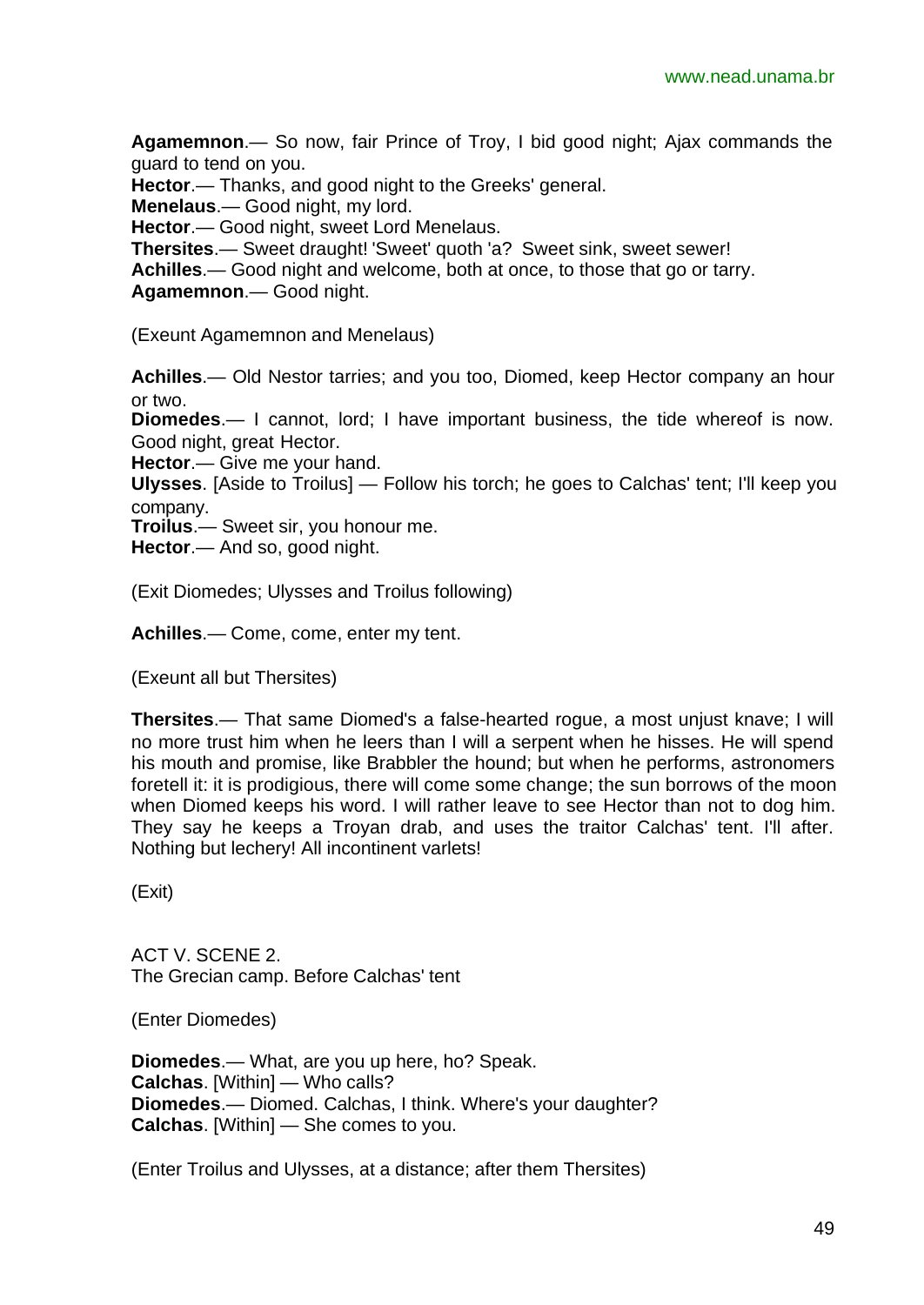**Ulysses**.— Stand where the torch may not discover us.

(Enter Cressida)

**Troilus**.— Cressid comes forth to him. **Diomedes**.— How now, my charge! **Cressida**.— Now, my sweet guardian! Hark, a word with you. [Whispers] **Troilus**.— Yea, so familiar! **Ulysses**.— She will sing any man at first sight. **Thersites**.— And any man may sing her, if he can take her cliff; she's noted. **Diomedes**.— Will you remember? **Cressida**.— Remember? Yes. **Diomedes**.— Nay, but do, then; and let your mind be coupled with your words. **Troilus**.— What shall she remember? **Ulysses**.— List! **Cressida**.— Sweet honey Greek, tempt me no more to folly. **Thersites**.— Roguery! **Diomedes**.— Nay, then-**Cressida**.— I'll tell you what-**Diomedes**.— Fo, fo! come, tell a pin; you are a forsworn-**Cressida**.— In faith, I cannot. What would you have me do? **Thersites**.— A juggling trick, to be secretly open. **Diomedes**.— What did you swear you would bestow on me? **Cressida**.— I prithee, do not hold me to mine oath; bid me do anything but that, sweet Greek. **Diomedes**.— Good night. **Troilus**.— Hold, patience! **Ulysses**.— How now, Troyan! **Cressida**.— Diomed! **Diomedes**.— No, no, good night; I'll be your fool no more. **Troilus**.— Thy better must. **Cressida**.— Hark! a word in your ear. **Troilus**.— O plague and madness! **Ulysses**.— You are moved, Prince; let us depart, I pray, lest your displeasure should

enlarge itself to wrathful terms. This place is dangerous; the time right deadly; I beseech you, go.

**Troilus**.— Behold, I pray you.

**Ulysses**.— Nay, good my lord, go off; you flow to great distraction; come, my lord.

**Troilus**.— I prithee stay.

**Ulysses**.— You have not patience; come.

**Troilus**.— I pray you, stay; by hell and all hell's torments, I will not speak a word.

**Diomedes**.— And so, good night.

**Cressida**.— Nay, but you part in anger.

**Troilus**.— Doth that grieve thee? O withered truth!

**Ulysses**.— How now, my lord?

**Troilus**.— By Jove, I will be patient.

**Cressida**.— Guardian! Why, Greek!

**Diomedes**.— Fo, fo! adieu! you palter.

**Cressida**.— In faith, I do not. Come hither once again.

**Ulysses**.— You shake, my lord, at something; will you go? You will break out.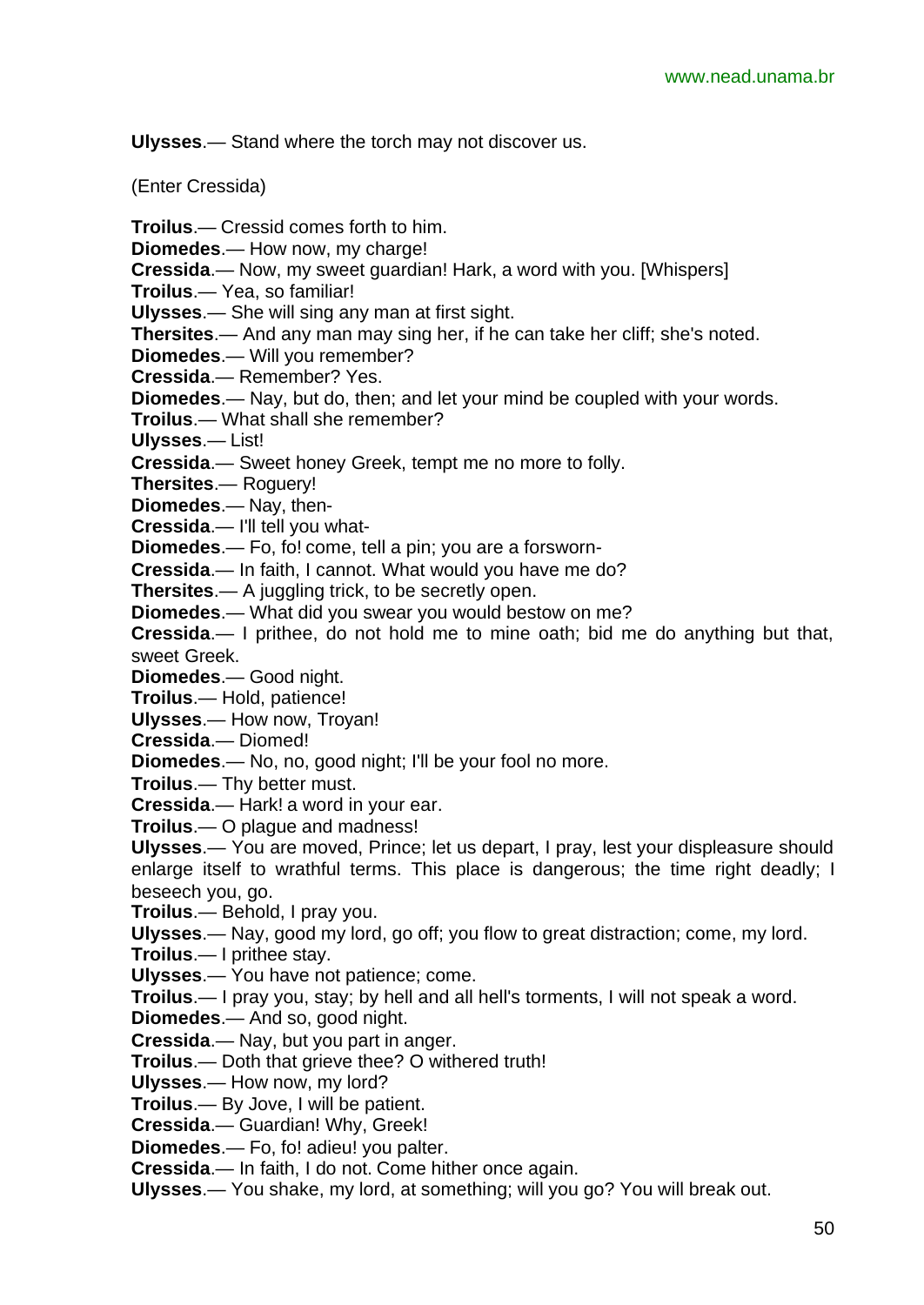**Troilus**.— She strokes his cheek.

**Ulysses**.— Come, come.

**Troilus**.— Nay, stay; by Jove, I will not speak a word: there is between my will and all offences a guard of patience. Stay a little while.

**Thersites**.— How the devil luxury, with his fat rump and potato finger, tickles these together! Fry, lechery, fry!

**Diomedes**.— But will you, then?

**Cressida**.— In faith, I will, lo; never trust me else.

**Diomedes**.— Give me some token for the surety of it.

**Cressida**.— I'll fetch you one.

(Exit)

**Ulysses**.— You have sworn patience.

**Troilus**.— Fear me not, my lord; I will not be myself, nor have cognition of what I feel. I am all patience.

(Re-enter Cressida)

**Thersites**.— Now the pledge; now, now, now!

**Cressida**.— Here, Diomed, keep this sleeve.

**Troilus**.— O beauty! where is thy faith?

**Ulysses**.— My lord!

**Troilus**.— I will be patient; outwardly I will.

**Cressida**.— You look upon that sleeve; behold it well. He lov'd me-O false wench!- Give't me again.

**Diomedes**.— Whose was't?

**Cressida**.— It is no matter, now I ha't again. I will not meet with you to-morrow night. I prithee, Diomed, visit me no more.

**Thersites**.— Now she sharpens. Well said, whetstone.

**Diomedes**.— I shall have it.

**Cressida**.— What, this?

**Diomedes**.— Ay, that.

**Cressida**.— O all you gods! O pretty, pretty pledge! Thy master now lies thinking on his bed of thee and me, and sighs, and takes my glove, and gives memorial dainty kisses to it, as I kiss thee. Nay, do not snatch it from me; he that takes that doth take my heart withal.

**Diomedes**.— I had your heart before; this follows it.

**Troilus**.— I did swear patience.

**Cressida**.— You shall not have it, Diomed; faith, you shall not; I'll give you something else.

**Diomedes**.— I will have this. Whose was it?

**Cressida**.— It is no matter.

**Diomedes**.— Come, tell me whose it was.

**Cressida**.— 'Twas one's that lov'd me better than you will. But, now you have it, take it.

**Diomedes**.— Whose was it?

**Cressida**.— By all Diana's waiting women yond, and by herself, I will not tell you whose.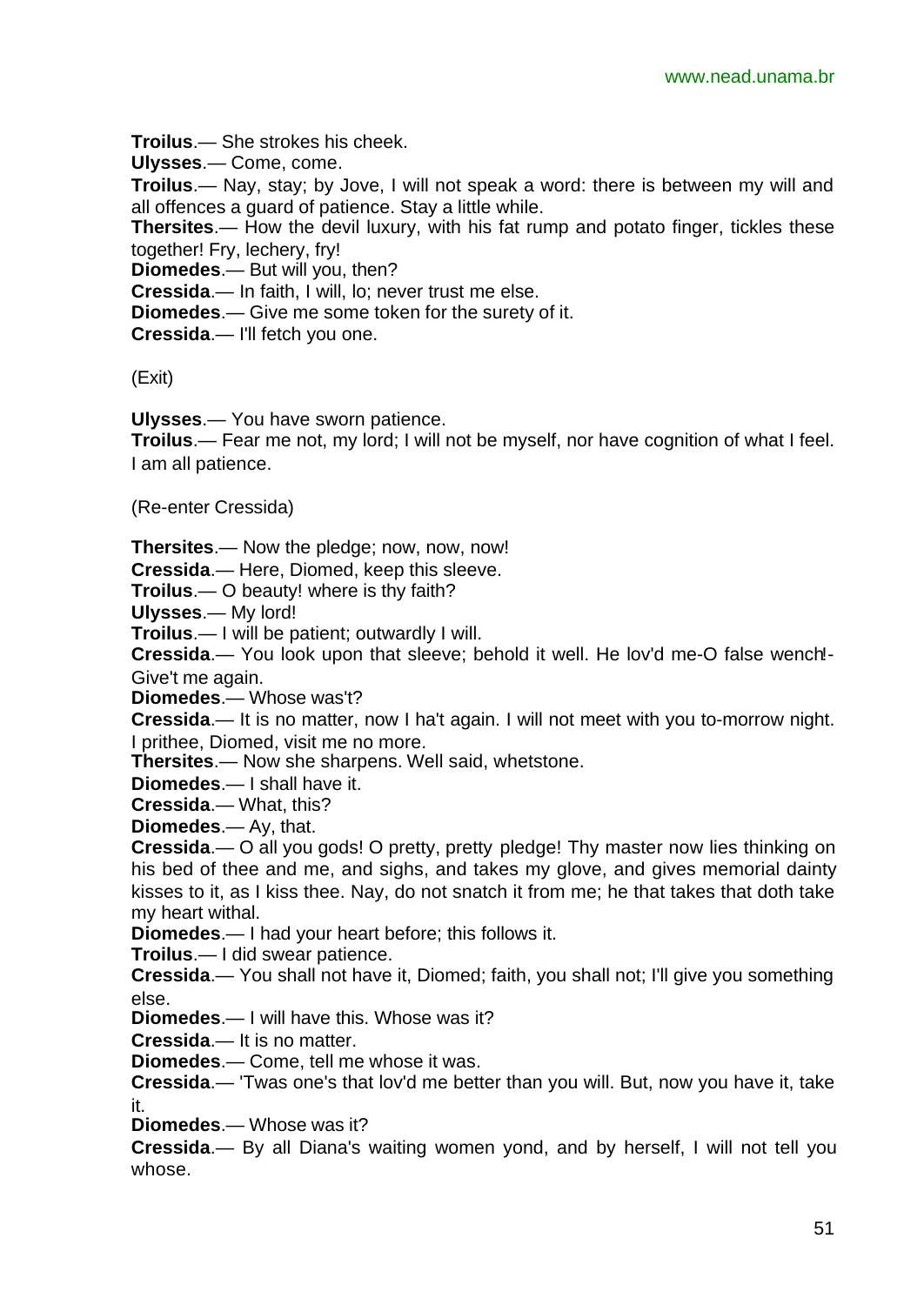**Diomedes**.— To-morrow will I wear it on my helm, and grieve his spirit that dares not challenge it.

**Troilus**.— Wert thou the devil and wor'st it on thy horn, It should be challeng'd.

**Cressida**.— Well, well, 'tis done, 'tis past; and yet it is not; I will not keep my word.

**Diomedes**.— Why, then farewell; thou never shalt mock Diomed again.

**Cressida**.— You shall not go. One cannot speak a word but it straight starts you. **Diomedes**.— I do not like this fooling.

**Thersites**.— Nor I, by Pluto; but that that likes not you pleases me best.

**Diomedes**.— What, shall I come? The hour.

**Cressida**.— Ay, come-O Jove! Do come. I shall be plagu'd.

**Diomedes**.— Farewell till then.

**Cressida**.— Good night. I prithee come.

(Exit Diomedes)

Troilus, farewell! One eye yet looks on thee; but with my heart the other eye doth see. Ah, poor our sex! this fault in us I find, the error of our eye directs our mind. What error leads must err; O, then conclude, minds sway'd by eyes are full of turpitude.

(Exit)

**Thersites**.— A proof of strength she could not publish more, unless she said 'My mind is now turn'd whore.'

**Ulysses**.— All's done, my lord.

**Troilus**.— It is.

**Ulysses**.— Why stay we, then?

**Troilus**.— To make a recordation to my soul of every syllable that here was spoke. But if I tell how these two did coact, shall I not lie in publishing a truth? Sith yet there is a credence in my heart, an esperance so obstinately strong, that doth invert th' attest of eyes and ears; as if those organs had deceptious functions created only to calumniate. Was Cressid here?

**Ulysses**.— I cannot conjure, Troyan.

**Troilus**.— She was not, sure.

**Ulysses**.— Most sure she was.

**Troilus**.— Why, my negation hath no taste of madness.

**Ulysses**.— Nor mine, my lord. Cressid was here but now.

**Troilus**.— Let it not be believ'd for womanhood. Think, we had mothers; do not give advantage to stubborn critics, apt, without a theme, for depravation, to square the general sex by Cressid's rule. Rather think this not Cressid.

**Ulysses**.— What hath she done, Prince, that can soil our mothers?

**Troilus**.— Nothing at all, unless that this were she.

**Thersites**.— Will 'a swagger himself out on's own eyes?

**Troilus**.— This she? No; this is Diomed's Cressida. If beauty have a soul, this is not she; If souls guide vows, if vows be sanctimonies, If sanctimony be the god's delight, If there be rule in unity itself, this was not she. O madness of discourse, that cause sets up with and against itself! Bifold authority! where reason can revolt without perdition, and loss assume all reason without revolt: this is, and is not, Cressid. Within my soul there doth conduce a fight of this strange nature, that a thing inseparate divides more wider than the sky and earth; and yet the spacious breadth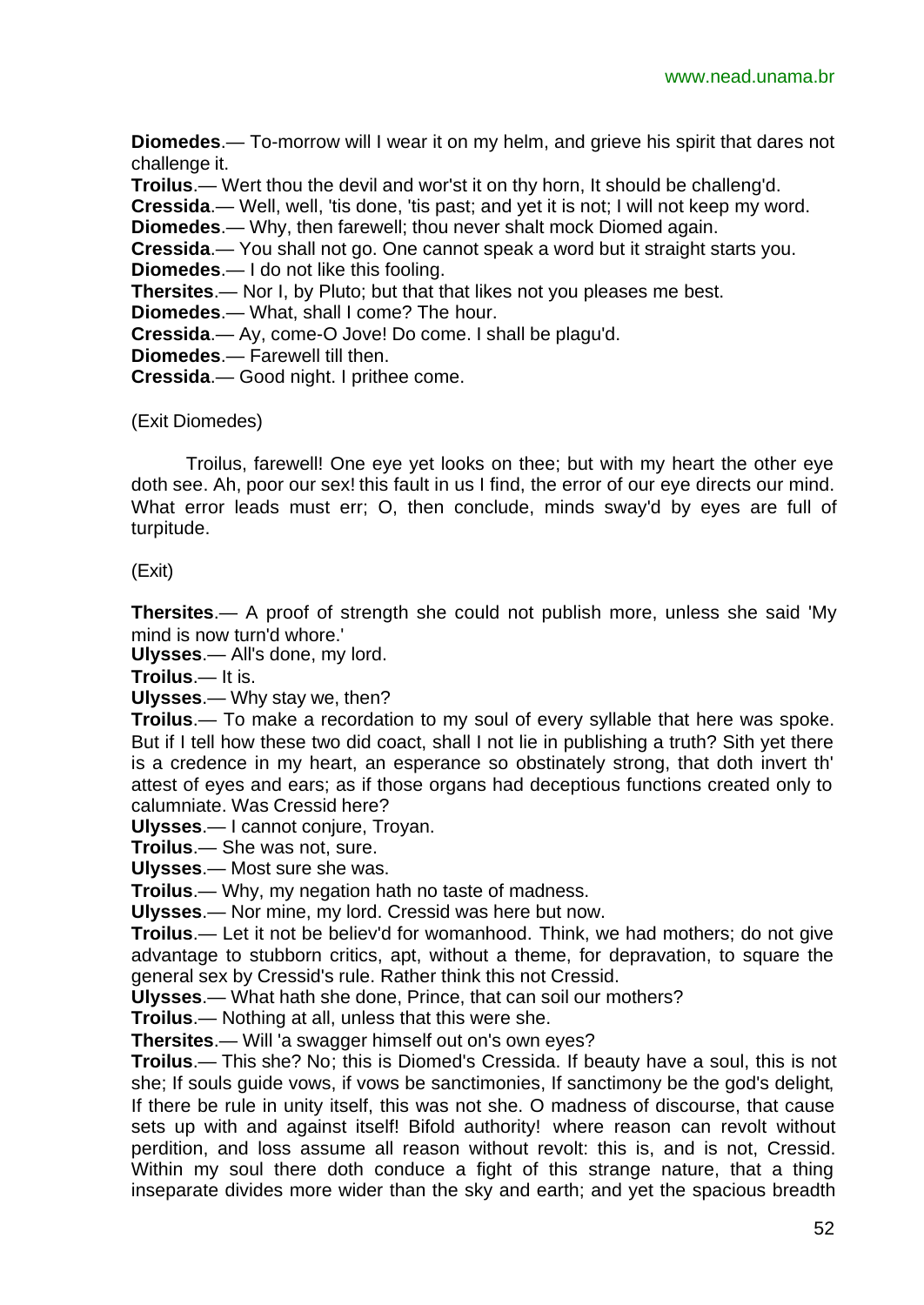of this division admits no orifex for a point as subtle as Ariachne's broken woof to enter. Instance, O instance! strong as Pluto's gates: Cressid is mine, tied with the bonds of heaven. Instance, O instance! strong as heaven itself: The bonds of heaven are slipp'd, dissolv'd, and loos'd; and with another knot, five-finger-tied, the fractions of her faith, orts of her love, the fragments, scraps, the bits, and greasy relics of her o'er-eaten faith, are bound to Diomed.

**Ulysses**.— May worthy Troilus be half-attach'd with that which here his passion doth express?

**Troilus**.— Ay, Greek; and that shall be divulged well In characters as red as Mars his heart Inflam'd with Venus. Never did young man fancy with so eternal and so fix'd a soul. Hark, Greek: as much as I do Cressid love, so much by weight hate I her Diomed. that sleeve is mine that he'll bear on his helm; were it a casque compos'd by Vulcan's skill my sword should bite it. Not the dreadful spout which shipmen do the hurricano call, constring'd in mass by the almighty sun, shall dizzy with more clamour Neptune's ear In his descent than shall my prompted sword falling on Diomed. **Thersites**.— He'll tickle it for his concupy.

**Troilus**.— O Cressid! O false Cressid! false, false, false! Let all untruths stand by thy stained name, and they'll seem glorious.

**Ulysses**.— O, contain yourself; your passion draws ears hither.

(Enter Aeneas)

**Aeneas**.— I have been seeking you this hour, my lord. Hector, by this, is arming him in Troy; Ajax, your guard, stays to conduct you home.

**Troilus**.— Have with you, Prince. My courteous lord, adieu. Fairwell, revolted fair! and, Diomed, stand fast and wear a castle on thy head.

**Ulysses**.— I'll bring you to the gates.

**Troilus**.— Accept distracted thanks.

(Exeunt Troilus, Aeneas. and Ulysses)

**Thersites**.— Would I Could meet that rogue Diomed! I would croak like a raven; I would bode, I would bode. Patroclus will give me anything for the intelligence of this whore; the parrot will not do more for an almond than he for a commodious drab. Lechery, lechery! Still wars and lechery! Nothing else holds fashion. A burning devil take them!

(Exit)

ACT V. SCENE 3. Troy. Before Priam's palace

(Enter Hector and Andromache)

**Andromache**.— When was my lord so much ungently temper'd to stop his ears against admonishment? Unarm, unarm, and do not fight to-day. **Hector**.— You train me to offend you; get you in. By all the everlasting gods, I'll go. **Andromache**.— My dreams will, sure, prove ominous to the day. **Hector**.— No more, I say.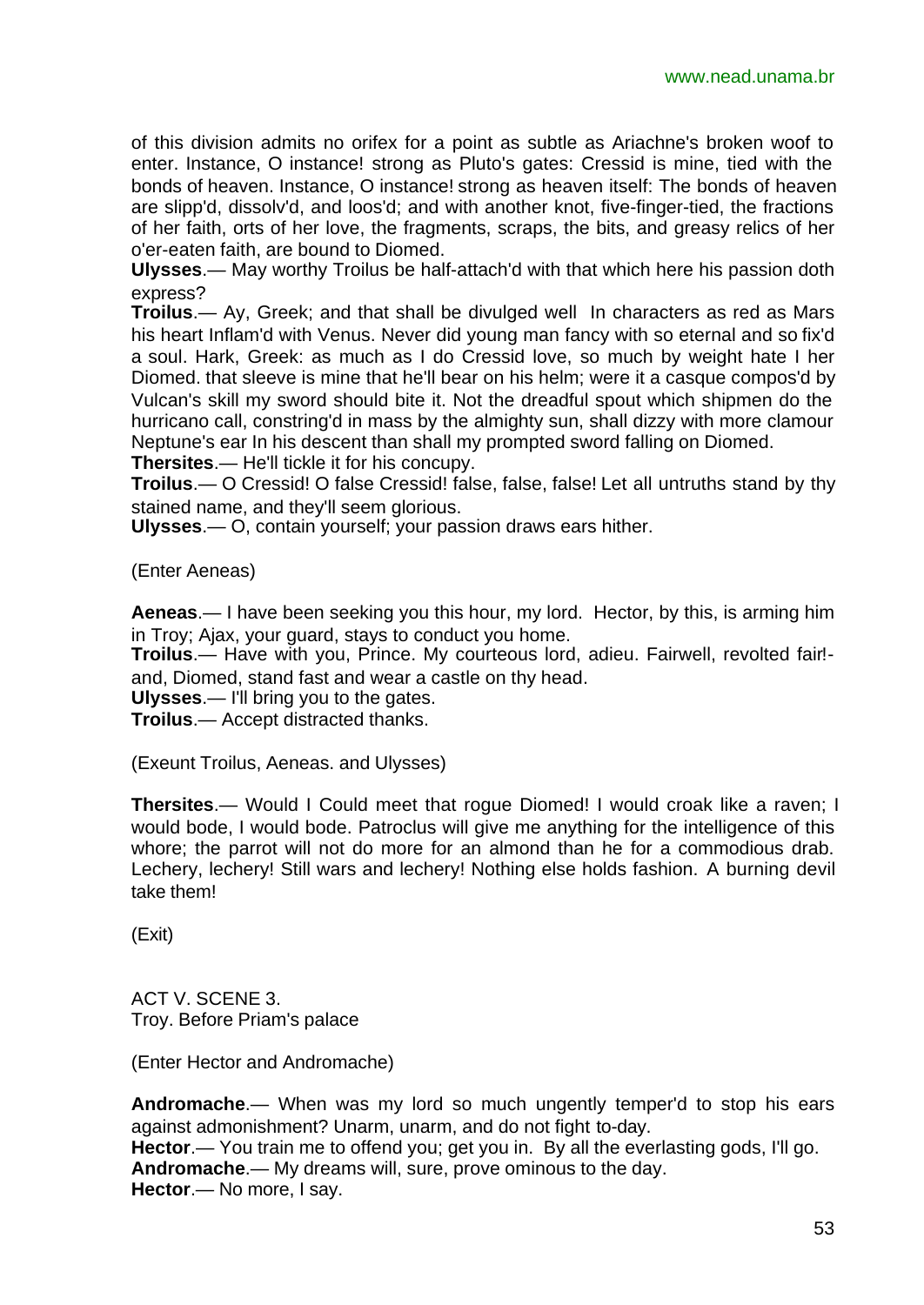(Enter Cassandra)

**Cassandra**.— Where is my brother Hector?

**Andromache**.— Here, sister, arm'd, and bloody in intent. Consort with me in loud and dear petition, pursue we him on knees; for I have dreamt of bloody turbulence, and this whole night hath nothing been but shapes and forms of slaughter.

**Cassandra**.— O, 'tis true!

**Hector**.— Ho! bid my trumpet sound.

**Cassandra**.— No notes of sally, for the heavens, sweet brother!

**Hector**.— Be gone, I say. The gods have heard me swear.

**Cassandra**.— The gods are deaf to hot and peevish vows; they are polluted off'rings, more abhorr'd than spotted livers in the sacrifice.

**Andromache**.— O, be persuaded! Do not count it holy to hurt by being just. It is as lawful, for we would give much, to use violent thefts and rob in the behalf of charity.

**Cassandra.**— It is the purpose that makes strong the vow; but vows to every purpose must not hold. Unarm, sweet Hector.

**Hector.**— Hold you still, I say. Mine honour keeps the weather of my fate. Life every man holds dear; but the dear man holds honour far more precious dear than life.

(Enter Troilus)

How now, young man! Mean'st thou to fight to-day?

**Andromache**.— Cassandra, call my father to persuade.

(Exit Cassandra)

**Hector**.— No, faith, young Troilus; doff thy harness, youth; I am to-day i' th' vein of chivalry. Let grow thy sinews till their knots be strong, and tempt not yet the brushes of the war. Unarm thee, go; and doubt thou not, brave boy, I'll stand to-day for thee and me and Troy.

**Troilus**.— Brother, you have a vice of mercy in you which better fits a lion than a man.

**Hector**.— What vice is that, good Troilus? Chide me for it.

**Troilus**.— When many times the captive Grecian falls, even in the fan and wind of your fair sword, you bid them rise and live.

**Hector**.— O, 'tis fair play!

**Troilus**.— Fool's play, by heaven, Hector.

**Hector**.— How now! how now!

**Troilus**.— For th' love of all the gods, let's leave the hermit Pity with our mother; and when we have our armours buckled on, the venom'd vengeance ride upon our swords, Spur them to ruthful work, rein them from ruth!

**Hector**.— Fie, savage, fie!

**Troilus**.— Hector, then 'tis wars.

**Hector**.— Troilus, I would not have you fight to-day.

**Troilus**.— Who should withhold me? Not fate, obedience, nor the hand of Mars Beck'ning with fiery truncheon my retire; not Priamus and Hecuba on knees, their eyes o'ergalled with recourse of tears; nor you, my brother, with your true sword drawn, pppos'd to hinder me, should stop my way, but by my ruin.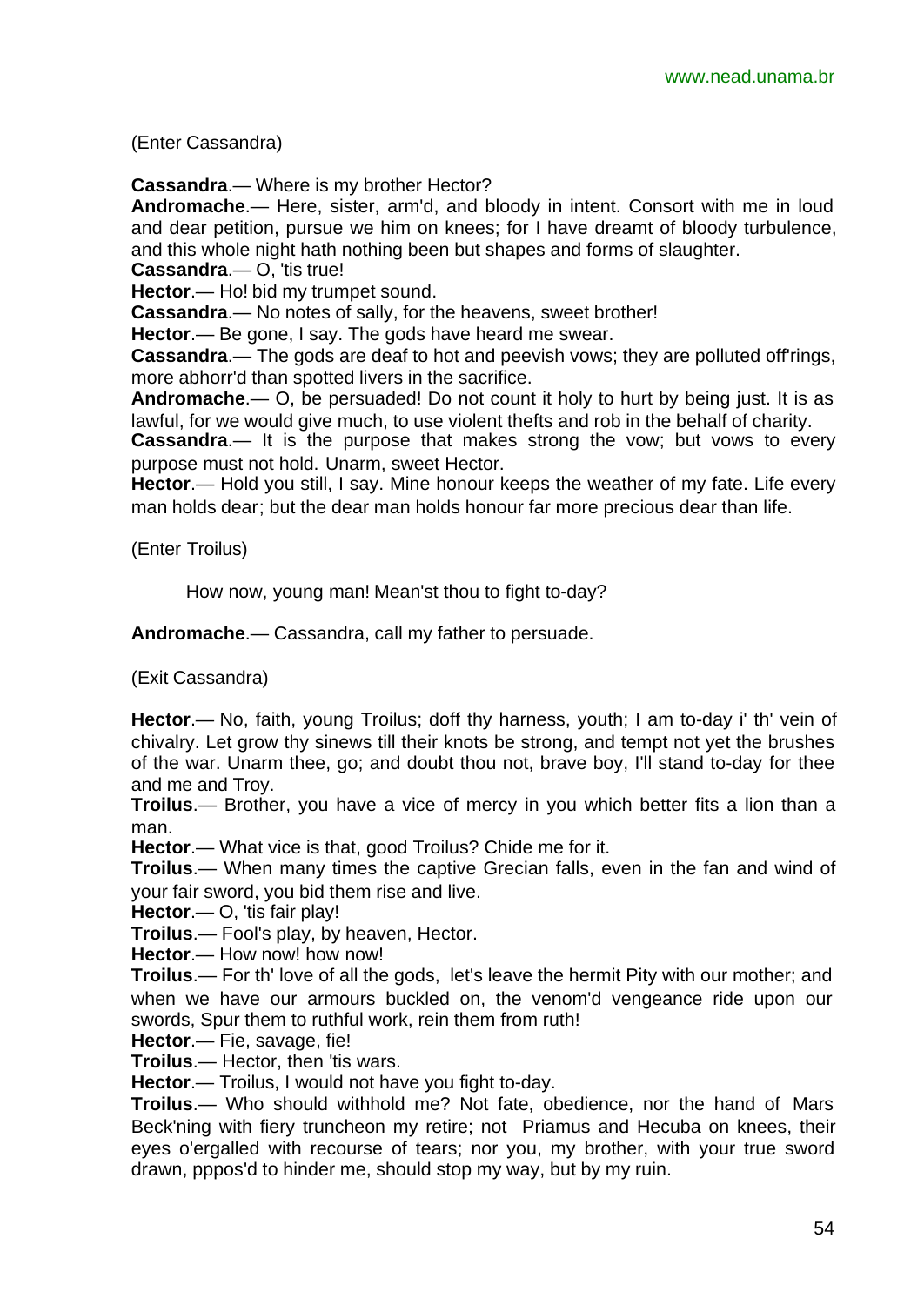(Re-enter Cassandra, with Priam)

**Cassandra**.— Lay hold upon him, Priam, hold him fast; he is thy crutch; now if thou lose thy stay, thou on him leaning, and all Troy on thee, fall all together.

**Priam**.— Come, Hector, come, go back. Thy wife hath dreamt; thy mother hath had visions; Cassandra doth foresee; and I myself am like a prophet suddenly enrapt to tell thee that this day is ominous. Therefore, come back.

**Hector**.— Aeneas is a-field; and I do stand engag'd to many Greeks, even in the faith of valour, to appear this morning to them.

**Priam**.— Ay, but thou shalt not go.

**Hector**.— I must not break my faith. You know me dutiful; therefore, dear sir, let me not shame respect; but give me leave to take that course by your consent and voice which you do here forbid me, royal Priam.

**Cassandra**.— O Priam, yield not to him!

**Andromache**.— Do not, dear father.

**Hector**.— Andromache, I am offended with you. Upon the love you bear me, get you in.

(Exit Andromache)

**Troilus**.— This foolish, dreaming, superstitious girl makes all these bodements.

**Cassandra**.— O, farewell, dear Hector! Look how thou diest. Look how thy eye turns pale. Look how thy wounds do bleed at many vents. Hark how Troy roars; how Hecuba cries out; how poor Andromache shrills her dolours forth; Behold distraction, frenzy, and amazement, like witless antics, one another meet, and all cry, Hector! Hector's dead! O Hector!

**Troilus**.— Away, away!

**Cassandra**.— Farewell!-yet, soft! Hector, I take my leave. Thou dost thyself and all our Troy deceive.

(Exit)

**Hector**.— You are amaz'd, my liege, at her exclaim. Go in, and cheer the town; we'll forth, and fight, do deeds worth praise and tell you them at night. **Priam**.— Farewell. The gods with safety stand about thee!

(Exeunt severally Priam and Hector. Alarums)

**Troilus**. They are at it, hark! Proud Diomed, believe, I come to lose my arm or win my sleeve.

(Enter Pandarus)

**Pandarus**.— Do you hear, my lord? Do you hear? **Troilus**.— What now? **Pandarus**.— Here's a letter come from yond poor girl. **Troilus**.— Let me read.

**Pandarus**.— A whoreson tisick, a whoreson rascally tisick so troubles me, and the foolish fortune of this girl, and what one thing, what another, that I shall leave you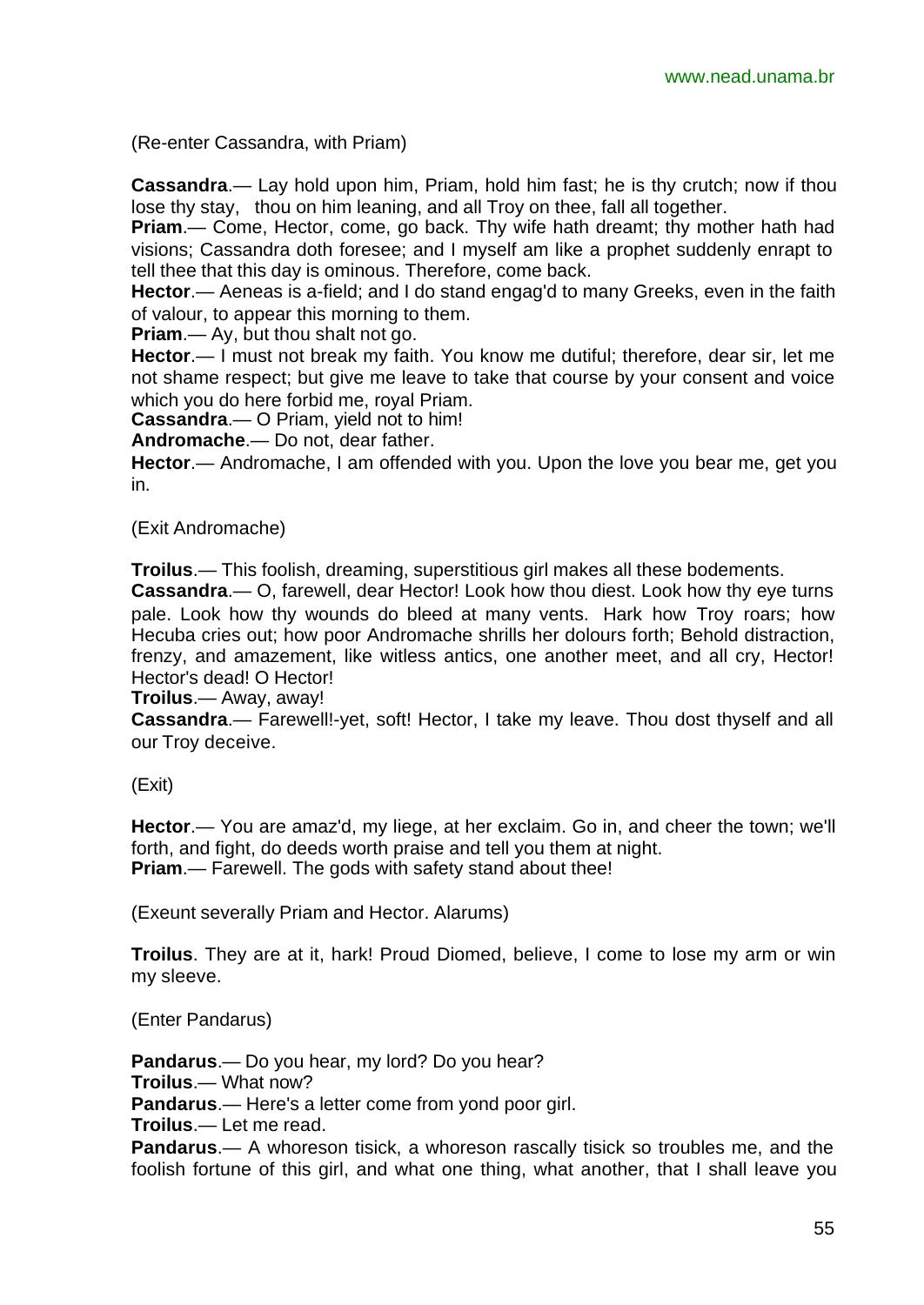one o' th's days; and I have a rheum in mine eyes too, and such an ache in my bones that unless a man were curs'd I cannot tell what to think on't. What says she there? **Troilus**.— Words, words, mere words, no matter from the heart; th' effect doth operate another way. [Tearing the letter] Go, wind, to wind, there turn and change together. My love with words and errors still she feeds, but edifies another with her deeds.

(Exeunt severally)

ACT V. SCENE 4. The plain between Troy and the Grecian camp

(Enter Thersites. Excursions)

**Thersites**.— Now they are clapper-clawing one another; I'll go look on. That dissembling abominable varlet, Diomed, has got that same scurvy doting foolish young knave's sleeve of Troy there in his helm. I would fain see them meet, that that same young Troyan ass that loves the whore there might send that Greekish whoremasterly villain with the sleeve back to the dissembling luxurious drab of a sleeve-less errand. A th' t'other side, the policy of those crafty swearing rascals-that stale old mouse-eaten dry cheese, Nestor, and that same dog-fox, Ulysses is not prov'd worth a blackberry. They set me up, in policy, that mongrel cur, Ajax, against that dog of as bad a kind, Achilles; and now is the cur, Ajax prouder than the cur Achilles, and will not arm to-day; whereupon the Grecians begin to proclaim barbarism, and policy grows into an ill opinion.

(Enter Diomedes, Troilus following)

Soft! here comes sleeve, and t'other.

**Troilus**.— Fly not; for shouldst thou take the river Styx I would swim after.

**Diomedes**.— Thou dost miscall retire. I do not fly; but advantageous care Withdrew me from the odds of multitude. Have at thee.

**Thersites**.— Hold thy whore, Grecian; now for thy whore, Troyan-now the sleeve, now the sleeve!

(Exeunt Troilus and Diomedes fighting) (Enter Hector)

**Hector**.— What art thou, Greek? Art thou for Hector's match? Art thou of blood and honour?

**Thersites**.— No, no-I am a rascal; a scurvy railing knave; a very filthy rogue. **Hector.**— I do believe thee. Live.

(Exit)

**Thersites**.— God-a-mercy, that thou wilt believe me; but a plague break thy neck for frighting me! What's become of the wenching rogues? I think they have swallowed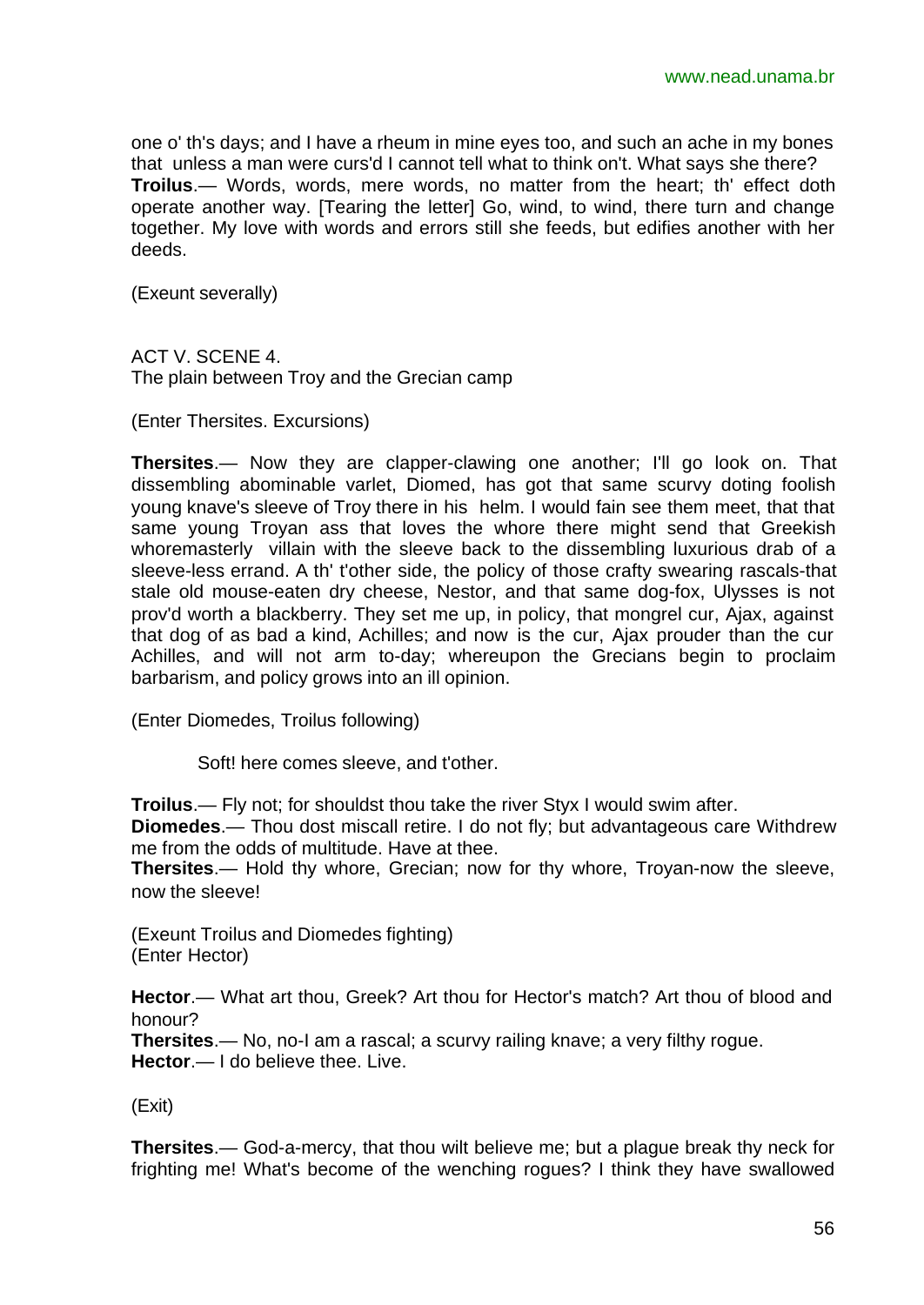one another. I would laugh at that miracle. Yet, in a sort, lechery eats itself. I'll seek them.

(Exit)

ACT V. SCENE 5. Another part of the plain

(Enter Diomedes and a Servant)

**Diomedes**.— Go, go, my servant, take thou Troilus' horse; present the fair steed to my lady Cressid. Fellow, commend my service to her beauty; Tell her I have chastis'd the amorous Troyan, and am her knight by proof. **Servant**.— I go, my lord.

(Exit) (Enter Agamemnon)

**Agamemnon**.— Renew, renew! The fierce Polydamus Hath beat down enon; bastard Margarelon Hath Doreus prisoner, and stands colossus-wise, waving his beam, upon the pashed corses of the kings Epistrophus and Cedius. Polixenes is slain; Amphimacus and Thoas deadly hurt; Patroclus ta'en, or slain; and Palamedes Sore hurt and bruis'd. The dreadful Sagittary appals our numbers. Haste we, Diomed, To reinforcement, or we perish all.

(Enter Nestor)

**Nestor**.— Go, bear Patroclus' body to Achilles, and bid the snail-pac'd Ajax arm for shame. There is a thousand Hectors in the field; now here he fights on Galathe his horse, and there lacks work; anon he's there afoot, and there they fly or die, like scaled sculls before the belching whale; then is he yonder, and there the strawy Greeks, ripe for his edge, fall down before him like the mower's swath. Here, there, and everywhere, he leaves and takes; dexterity so obeying appetite that what he will he does, and does so much that proof is call'd impossibility.

(Enter Ulysses)

**Ulysses**.— O, courage, courage, courage, Princes! Great Achilles Is arming, weeping, cursing, vowing vengeance. Patroclus' wounds have rous'd his drowsy blood, together with his mangled Myrmidons, that noseless, handless, hack'd and chipp'd, come to him, Crying on Hector. Ajax hath lost a friend and foams at mouth, and he is arm'd and at it, roaring for Troilus; who hath done to-day mad and fantastic execution, engaging and redeeming of himself with such a careless force and forceless care as if that luck, in very spite of cunning, bade him win all.

(Enter Ajax)

**Ajax** —. Troilus! thou coward Troilus!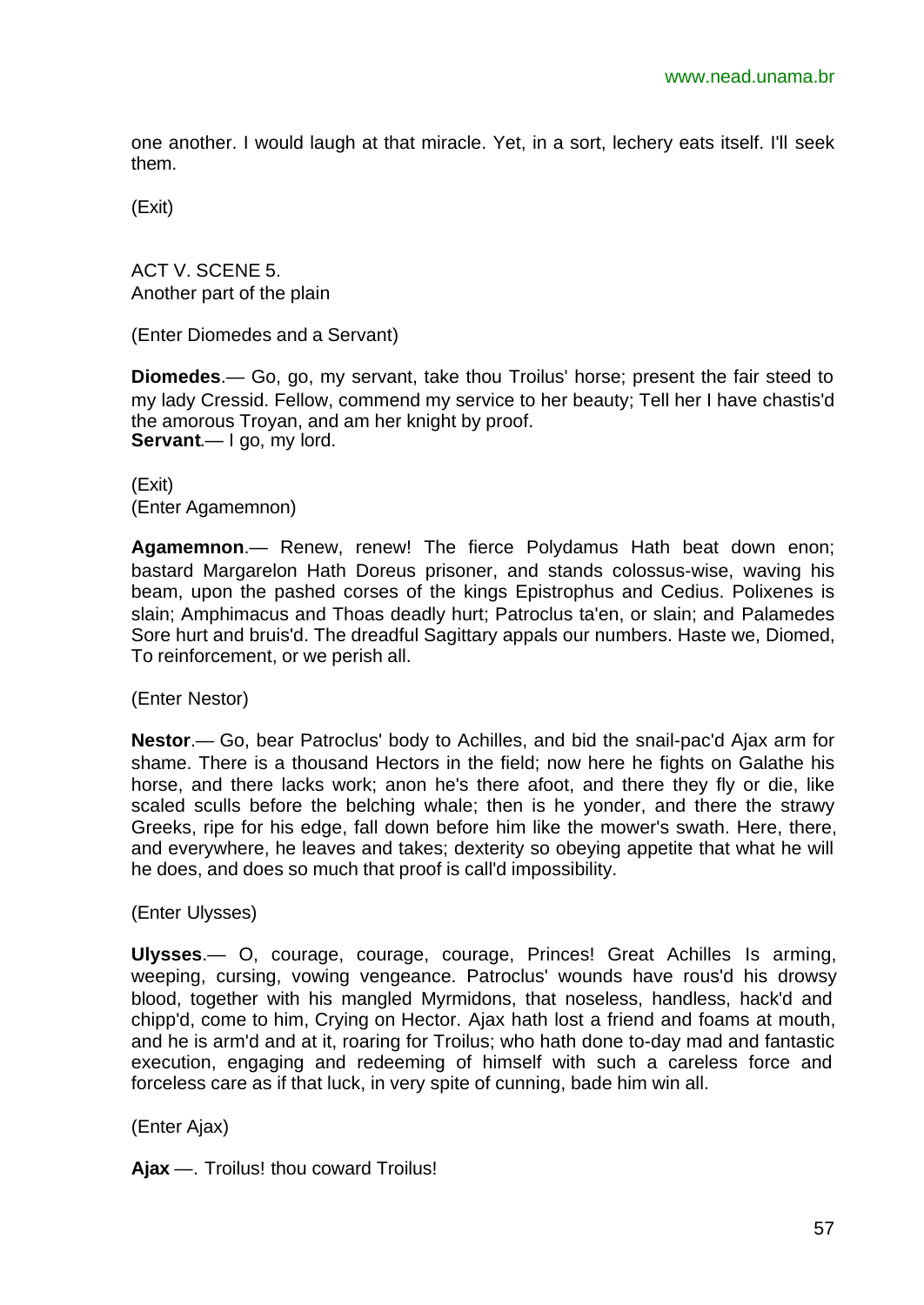(Exit)

**Diomedes**.— Ay, there, there. **Nestor**.— So, so, we draw together.

(Exit) (Enter Achilles)

**Achilles**.— Where is this Hector? Come, come, thou boy-queller, show thy face; Know what it is to meet Achilles angry. Hector! where's Hector? I will none but Hector.

(Exeunt)

ACT V. SCENE 6. Another part of the plain

(Enter Ajax)

**Ajax**.— Troilus, thou coward Troilus, show thy head.

(Enter Diomedes)

**Diomedes**.— Troilus, I say! Where's Troilus? **Ajax**.— What wouldst thou? **Diomedes**.— I would correct him. **Ajax**.— Were I the general, thou shouldst have my office ere that correction. Troilus, I say! What, Troilus!

(Enter Troilus)

**Troilus.**— O traitor Diomed! Turn thy false face, thou traitor, and pay thy life thou owest me for my horse. **Diomedes**.— Ha! art thou there? **Ajax**.— I'll fight with him alone. Stand, Diomed. **Diomedes**.— He is my prize. I will not look upon. **Troilus**.— Come, both, you cogging Greeks; have at you

(Exeunt fighting) (Enter Hector)

**Hector**.— Yea, Troilus? O, well fought, my youngest brother!

(Enter Achilles)

**Achilles**.— Now do I see thee, ha! Have at thee, Hector! **Hector**.— Pause, if thou wilt.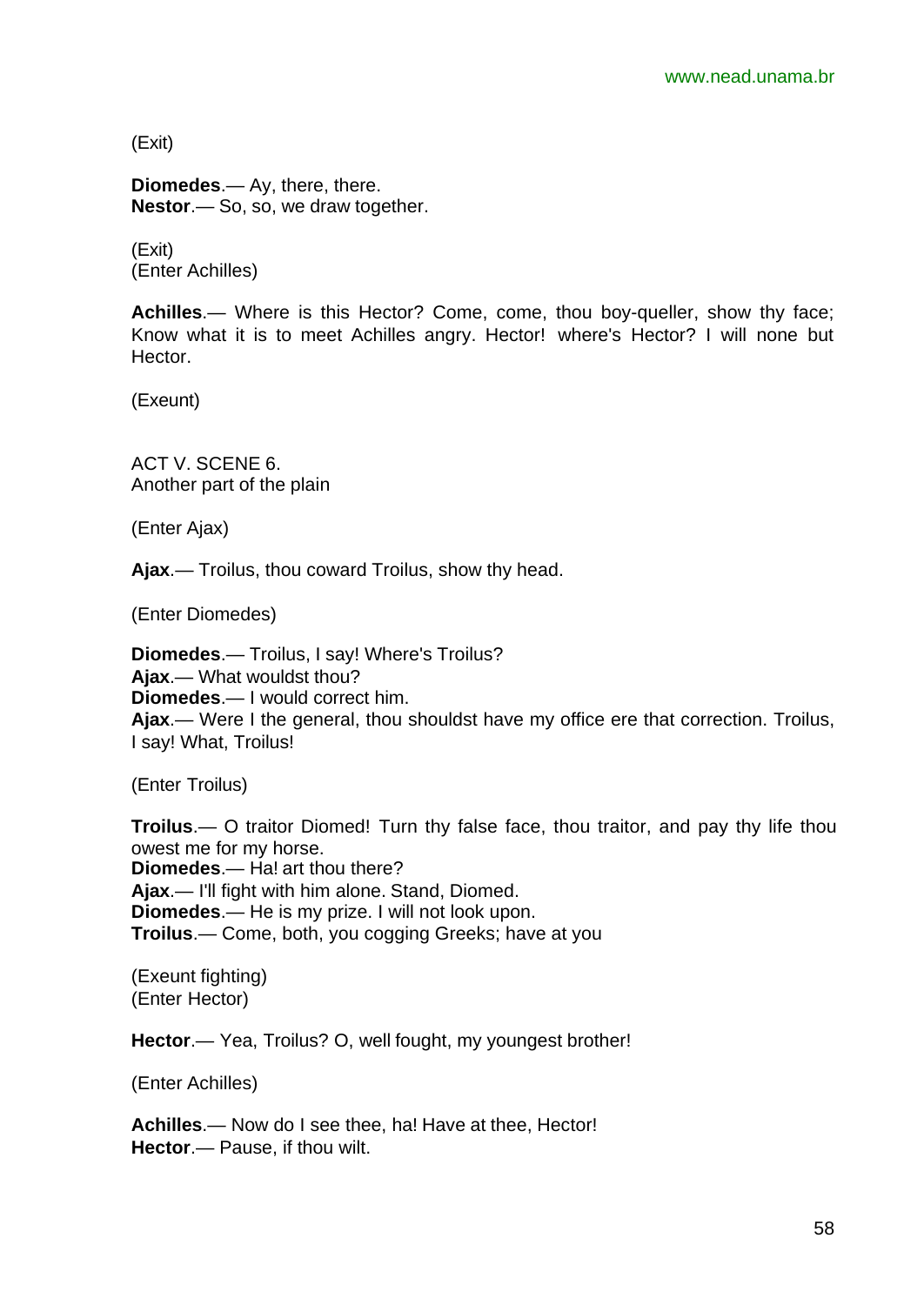**Achilles**.— I do disdain thy courtesy, proud Troyan. Be happy that my arms are out of use; my rest and negligence befriends thee now, but thou anon shalt hear of me again; Till when, go seek thy fortune.

(Exit)

**Hector**.— Fare thee well. I would have been much more a fresher man, had I expected thee.

(Re-enter Troilus)

How now, my brother!

**Troilus**.— Ajax hath ta'en Aeneas. Shall it be? No, by the flame of yonder glorious heaven, he shall not carry him; I'll be ta'en too, or bring him off. Fate, hear me what I say: I reck not though thou end my life to-day.

(Exit) (Enter one in armour)

**Hector**.— Stand, stand, thou Greek; thou art a goodly mark. No? Wilt thou not? I like thy armour well; I'll frush it and unlock the rivets all but I'll be master of it. Wilt thou not, beast, abide? Why then, fly on; I'll hunt thee for thy hide.

(Exeunt)

ACT V. SCENE 7. Another part of the plain

(Enter Achilles, with Myrmidons)

**Achilles**.— Come here about me, you my Myrmidons; Mark what I say. Attend me where I wheel; Strike not a stroke, but keep yourselves in breath; and when I have the bloody Hector found, Empale him with your weapons round about; In fellest manner execute your arms. Follow me, sirs, and my proceedings eye. It is decreed Hector the great must die

(Exeunt) (Enter Menelaus and Paris, fighting; then Thersites)

**Thersites**.— The cuckold and the cuckold-maker are at it. Now, bull! Now, dog! 'Loo, Paris, 'loo! now my double-horn'd Spartan! 'loo, Paris, 'loo! The bull has the game. Ware horns, ho!

(Exeunt Paris and Menelaus) (Enter Margarelon)

**Margarelon**.— Turn, slave, and fight. **Thersites**.— What art thou?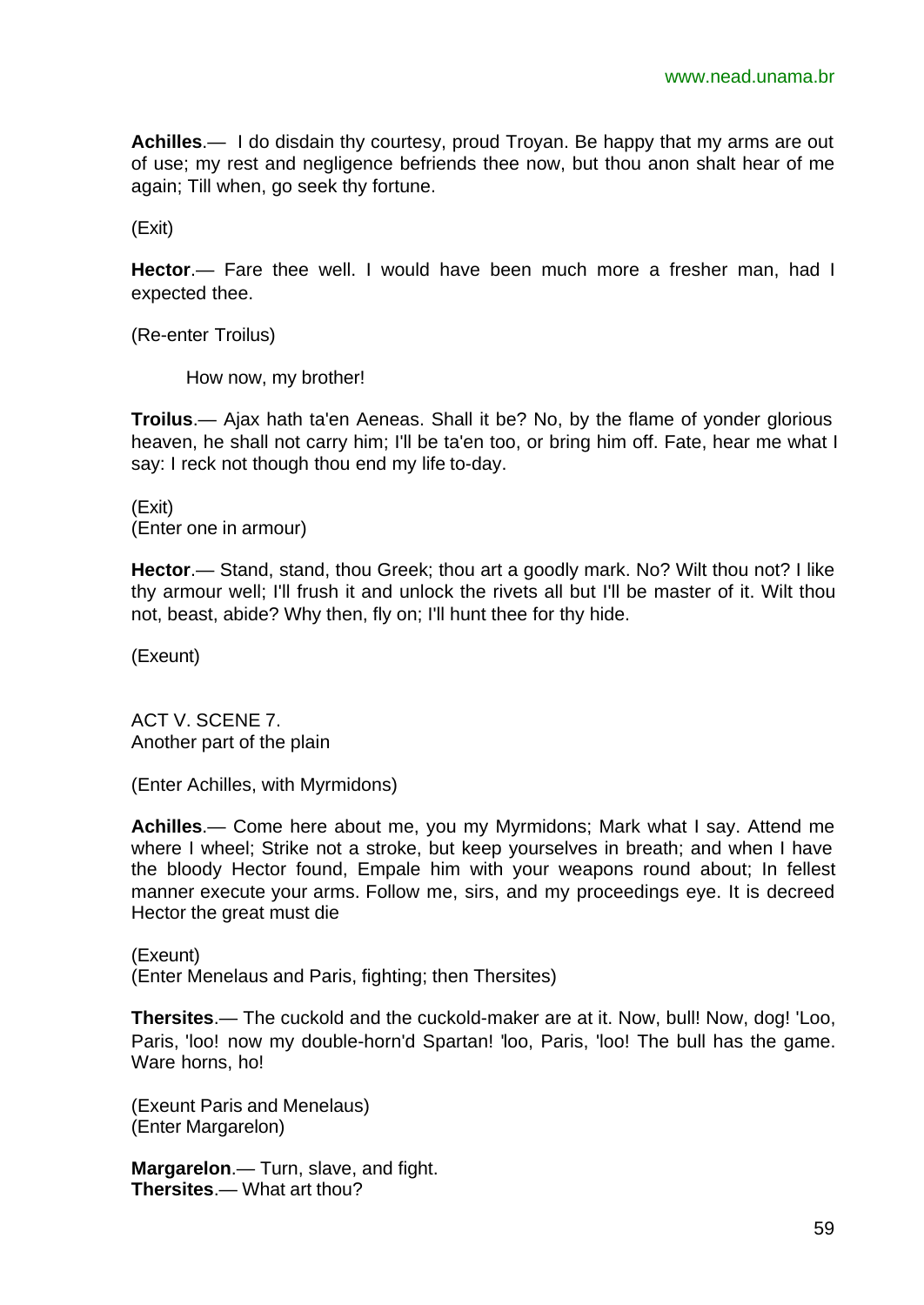**Margarelon**.— A bastard son of Priam's.

**Thersites**.—I am a bastard too; I love bastards. I am a bastard begot, bastard instructed, bastard in mind, bastard in valour, in everything illegitimate. One bear will not bite another, and wherefore should one bastard? Take heed, the quarrel's most ominous to us: if the son of a whore fight for a whore, he tempts judgment. Farewell, bastard.

(Exit)

**Margarelon**.— The devil take thee, coward!

(Exit)

ACT V. SCENE 8. Another part of the plain

(Enter Hector)

**Hector**.— Most putrified core so fair without, thy goodly armour thus hath cost thy life. Now is my day's work done; I'll take good breath: Rest, sword; thou hast thy fill of blood and death! [Disarms]

(Enter Achilles and his Myrmidons)

**Achilles**.— Look, Hector, how the sun begins to set; how ugly night comes breathing at his heels; even with the vail and dark'ning of the sun, to close the day up, Hector's life is done.

**Hector**.— I am unarm'd; forego this vantage, Greek.

**Achilles**.— Strike, fellows, strike; this is the man I seek. [Hector falls] So, Ilion, fall thou next! Come, Troy, sink down; here lies thy heart, thy sinews, and thy bone. On, Myrmidons, and cry you an amain 'Achilles hath the mighty Hector slain.' [A retreat sounded] Hark! a retire upon our Grecian part.

**Myrmidon**.— The Troyan trumpets sound the like, my lord.

**Achilles**.— The dragon wing of night o'erspreads the earth and, stickler-like, the armies separates. My half-supp'd sword, that frankly would have fed, Pleas'd with this dainty bait, thus goes to bed. [Sheathes his sword] Come, tie his body to my horse's tail; Along the field I will the Troyan trail.

(Exeunt)

ACT V. SCENE 9. Another part of the plain

(Sound retreat. Shout. Enter Agamemnon, Ajax, Menelaus, Nestor, Diomedes, and the rest, marching)

**Agamemnon**.— Hark! hark! what shout is this? **Nestor**.— Peace, drums!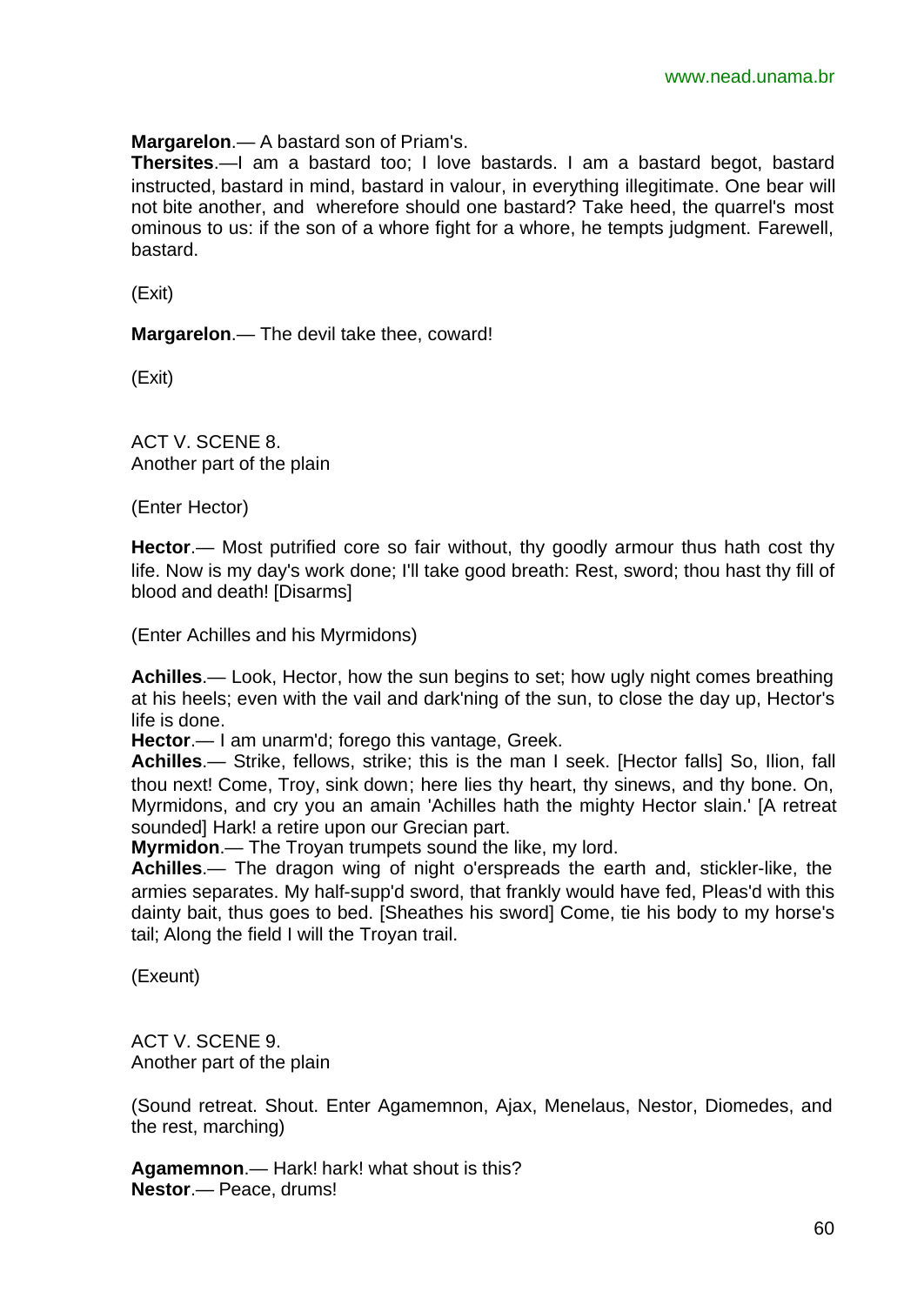**Soldiers**. [Within] — Achilles! Achilles! Hector's slain. Achilles! **Diomedes**. The bruit is Hector's slain, and by Achilles.

**Ajax**.— If it be so, yet bragless let it be; great Hector was as good a man as he. **Agamemnon**.— March patiently along. Let one be sent to pray Achilles see us at our tent. If in his death the gods have us befriended; great Troy is ours, and our sharp wars are ended.

(Exeunt)

ACT V. SCENE 10. Another part of the plain

(Enter Aeneas, Paris, Antenor, and Deiphobus)

**Aeneas**.— Stand, ho! yet are we masters of the field. Never go home; here starve we out the night.

(Enter Troilus)

**Troilus**.— Hector is slain.

**All**.— Hector! The gods forbid!

**Troilus**.— He's dead, and at the murderer's horse's tail, In beastly sort, dragg'd through the shameful field. Frown on, you heavens, effect your rage with speed. Sit, gods, upon your thrones, and smile at Troy. I say at once let your brief plagues be mercy, and linger not our sure destructions on.

**Aeneas**.— My lord, you do discomfort all the host.

**Troilus**.— You understand me not that tell me so. I do not speak of flight, of fear of death, but dare all imminence that gods and men address their dangers in. Hector is gone. Who shall tell Priam so, or Hecuba? Let him that will a screech-owl aye be call'd go in to Troy, and say there 'Hector's dead.' There is a word will Priam turn to stone; Make wells and Niobes of the maids and wives, cold statues of the youth; and, in a word, Scare Troy out of itself. But, march away; Hector is dead; there is no more to say. Stay yet. You vile abominable tents, thus proudly pight upon our Phrygian plains, let Titan rise as early as he dare, I'll through and through you. And, thou greatsiz'd coward, no space of earth shall sunder our two hates; I'll haunt thee like a wicked conscience still, that mouldeth goblins swift as frenzy's thoughts. Strike a free march to Troy. With comfort go; Hope of revenge shall hide our inward woe.

(Enter Pandarus)

**Pandarus**.— But hear you, hear you!

**Troilus**.— Hence, broker-lackey. Ignominy and shame pursue thy life and live aye with thy name!

(Exeunt all but Pandarus)

**Pandarus.**— A goodly medicine for my aching bones! world! world! Thus is the poor agent despis'd! traitors and bawds, how earnestly are you set a work, and how ill requited! Why should our endeavour be so lov'd, and the performance so loathed?